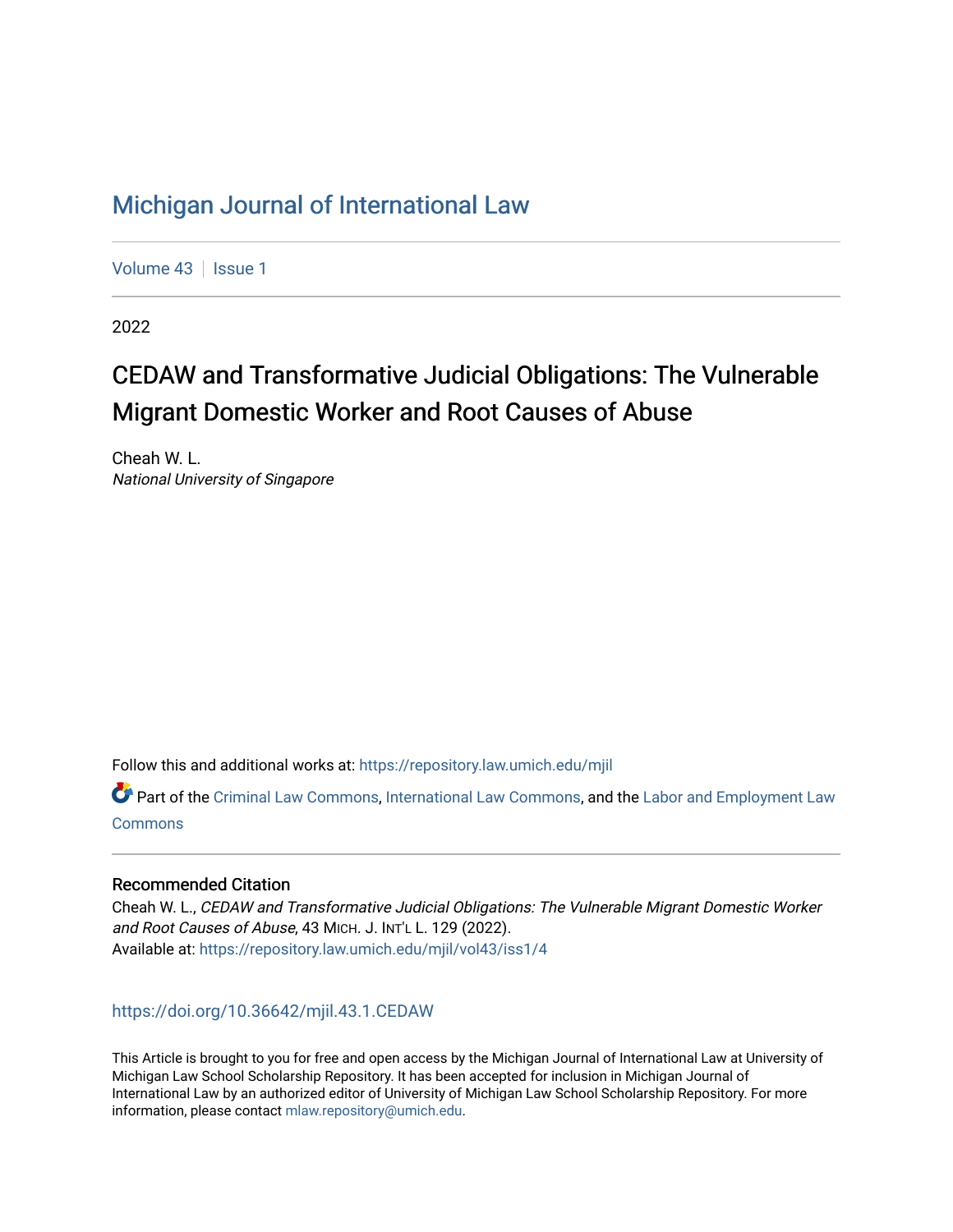# **CEDAW AND TRANSFORMATIVE JUDICIAL OBLIGATIONS: THE VULNERABLE MIGRANT DOMESTIC WORKER AND ROOT CAUSES OF ABUSE**

# *Cheah W. L.\**

"For close to 10 months, the maid, Ms Piang Ngaih Don, was physically assaulted almost daily, deprived of food and rest, and made to shower and relieve herself with the toilet door open. In the last 12 days of her life, she was tied to the window grille at night while she slept on the floor. The Myanmar national weighed 24kg when she died on July 26, 2016, from the final assault, having lost 38 percent of her body weight since she started working for the family on May 28, 2015."

#### I. Introduction

Like most migrant domestic workers ("MDWs"), Piang lived in a "hyper-precarious" world marked by depressed wages, coercive and insecure work conditions, and the risk of mental and physical harm.<sup>2</sup> MDWs, who

Assistant Professor, Faculty of Law, National University of Singapore. For helpful feedback and discussions, I would like to express my thanks to Thio Li-Ann, Swati Jhaveri, Tan Hsien Li, Audrey Wong, Yaron Gottlieb, Cheah Choo Kheng, Peter Szigeti, and Anna Su. Thanks also to Kim Haeyoung and Hariharan Ganesan for research assistance. This article is dedicated to Kak Novi and Ibu Hani. This research was supported by the Singapore Ministry of Education Academic Research Fund Tier 1 (R-241-000-165-115) and the Humanities and Social Sciences ("HSS") Faculty Research Fellowship (hss-FRF-af). I am grateful to the staff of this journal, including Grace Brody, Emilia Truluck, Tina Al-khersan, James Moser, Emeline Kong, and Seve Kale, for their professionalism and dedication in editing this article under pandemic conditions.

<sup>1.</sup> Selina Lum, *Cop's Wife Admits Starving, Torturing Maid to Death; Myanmar Victim Was Just 24kg in Her Final Days*, STRAITS TIMES (Feb. 23, 2021). For more accounts of migrant domestic worker ("MDW") exploitation and abuse in Singapore based on casework, please see HUMANITARIAN ORG. FOR MIGRATION ECON. [HOME] & LIBERTY SHARED, BEHIND CLOSED DOORS: FORCED LABOUR IN THE DOMESTIC WORK SECTOR IN SINGAPORE 41–51 (2019) [hereinafter 2019 HOME & LIBERTY SHARED REPORT].

Scholars have argued that low-wage labor migrants are in not merely "precarious" but "hyper-precarious" situations due to a confluence of factors relating to the type of work they do as well as their social position (that is, their indebtedness, socio-economic status, gender, race, and nationality). As Professor Brenda Yeoh explains: "For low-wage migrants, therefore, precarious work and ontological precariousness are often mutually constitutive forces." Kellyn Wee, Charmian Goh & Brenda Yeoh, *Chutes and Ladders: The Migration Industry, Conditionality, and the Production of Precarity Among Migrant Domestic Workers in Singapore, 45* J. ETHNIC MIGRATION STUD*.* 2672, 2675 *(2019).*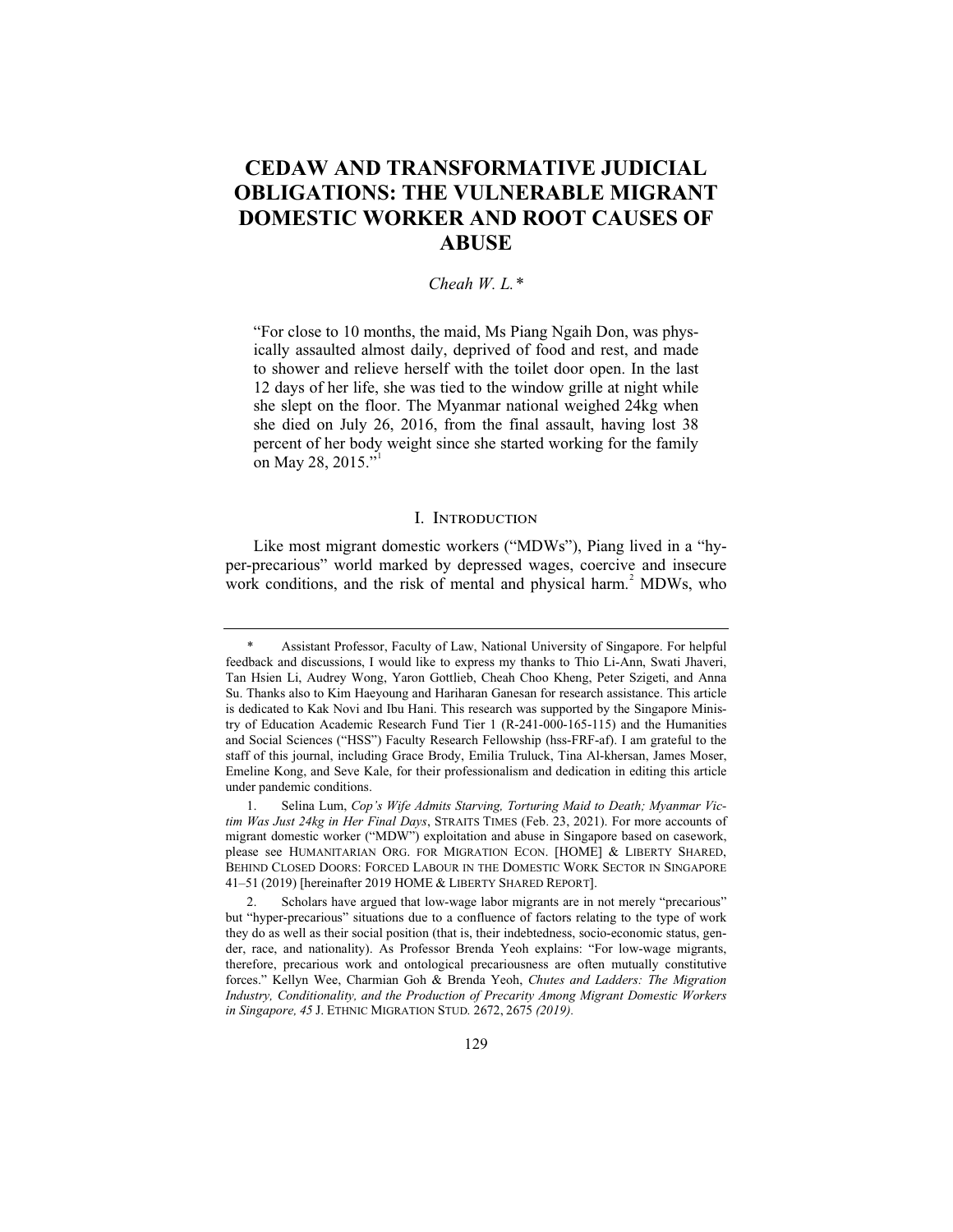are predominantly female, are protected under the widely ratified Convention on the Elimination of All Forms of Discrimination Against Women ("CEDAW").<sup>3</sup> This article argues that CEDAW's transformative provisions, which require states to address root causes of injustice and discrimination, can be made more effective not only through legislation and policy, as commonly argued, but through the judiciary. This article highlights the need to develop the content and implementation of transformative judicial obligations under CEDAW through a comparative study of judicial decisions on the abuse of female MDWs in three key MDW destinations that are party to CEDAW—Hong Kong, Singapore, and Malaysia. By engaging with scholarship on CEDAW's positive obligations, transformative equality, and theories of adjudication, this article argues that criminal law courts should not only ensure the accountability and punishment of perpetrators of MDW abuse, but should also ascertain and critique the laws, policies, and practices enabling such abuse.

As counter-majoritarian actors within the constitutional landscape, courts are well-placed to protect and promote the rights of marginalized groups without political clout, such as MDWs who may not have the right to vote in destination countries. Courts usually exercise such protective powers through public law cases that address unconstitutional laws and policies but, as this article argues, criminal law cases also provide courts with transformative statement-making opportunities to identify and critique root causes of rights violations. When dealing with criminal cases of MDW abuse, courts in the MDW destination countries studied here have increasingly recognized MDWs' vulnerabilities by discussing MDWs' social isolation, financial precariousness, and dependence on employers for their basic needs.<sup>4</sup> However, these judicial discussions generally have not recognized the underlying causes of MDWs' vulnerabilities. As a result, these judicial decisions treat MDWs' vulnerabilities as predetermined and fixed even though they are constructed or exacerbated by existing laws, policies, and practices. By analyzing positive and negative examples of judicial decisions, this article demonstrates that criminal law courts *can* and *should* act as transformative agents by exercising their expressive or statement-making powers to address the causes of MDW vulnerabilities, such as the state's immigration policies and regulatory failures. Importantly, CEDAW requires courts to determine the root causes of MDW abuse, identify the necessary steps forward, target responsible state actors, and counter deep-seated prejudices by representing

<sup>3.</sup> Margaret L. Satterthwaite, *Crossing Borders, Claiming Rights: Using Human Rights Law to Empower Women Migrant Workers*, 8 YALE HUM. RTS. DEV. L.J. 1, 6, 20–21 (2005) ; Jennifer S. Hainsfurther, *A Rights-Based Approach: Using CEDAW to Protect the Human Rights of Migrant Workers*, 24 AM. UNIV. INT'L. L. REV. 843, 846–48 (2009); *see also*  INT'L LAB. ORG. ["ILO"], DOMESTIC WORKERS ACROSS THE WORLD: GLOBAL AND REGIONAL STATISTICS AND THE EXTENT OF PROTECTION, at v (2013) [hereinafter DOMESTIC WORKERS ACROSS THE WORLD] (establishing that MDWs are predominantly women).

<sup>4</sup>*. See infra* Sections IV & V.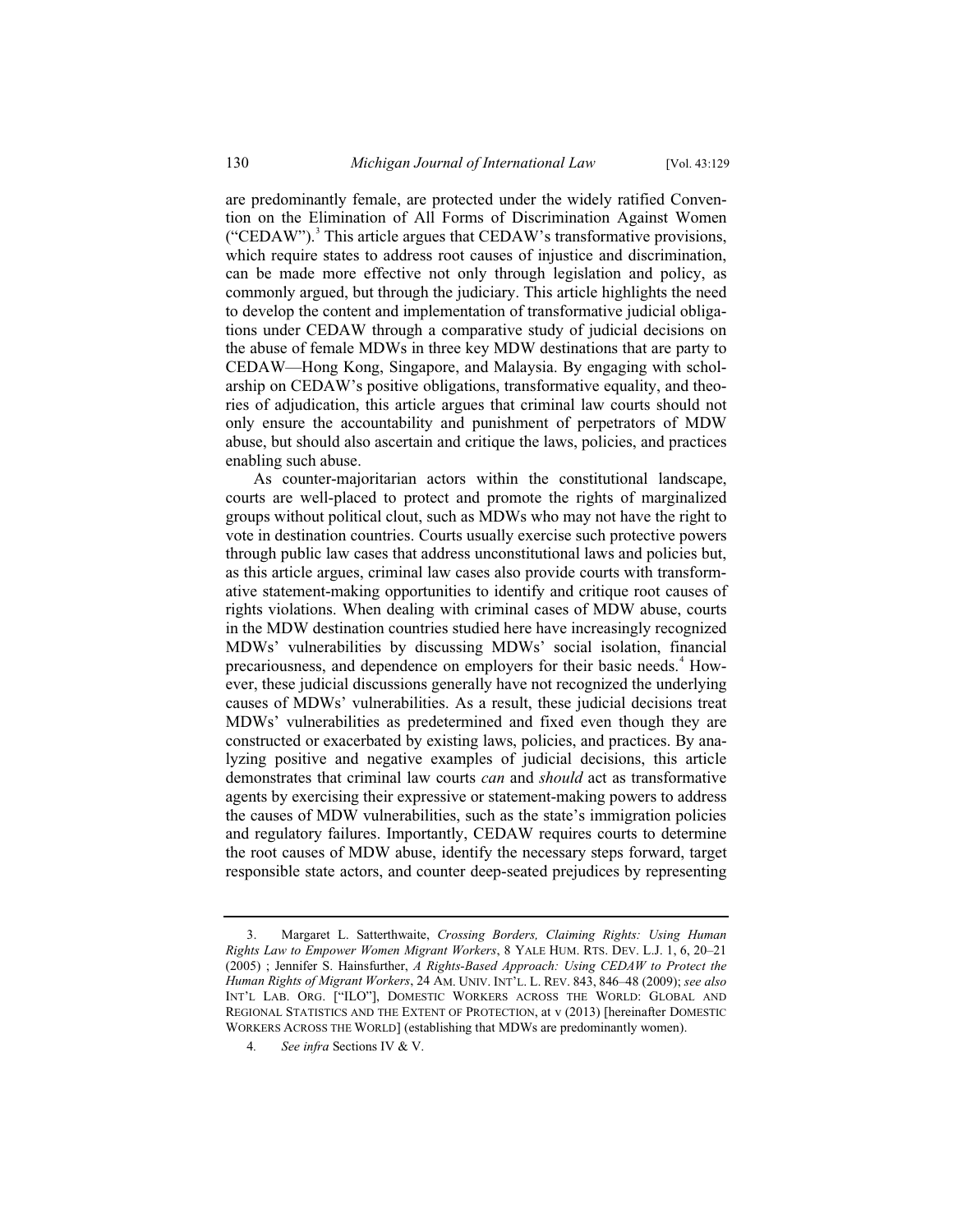MDWs as dignified rights-bearing workers.<sup>5</sup> This article will analyze the methods courts may and have used to accomplish these objectives, and will illustrate how courts have substantial transformative potential.

According to the International Labor Organization ("ILO"), there are currently more than seventy-five million people employed as domestic workers around the world, and the majority are migrant women.<sup>6</sup> These MDWs—who are politically and socially marginalized due to their gender, nationality, and ethnicity—are a particularly vulnerable group, as evidenced by their discriminatory treatment, lack of legal protections, and rights violations in destination countries.<sup>7</sup> Indeed, reports of MDW exploitation in destination countries have increased in the wake of COVID-19-related lockdowns.<sup>8</sup> This article focuses on three key MDW destinations in the Asia-Pacific region: Hong Kong, Singapore, and Malaysia.<sup>9</sup> The Asia-Pacific region employs 38.3 million domestic workers (more than half of the domestic workers worldwide).<sup>10</sup> Over seventy-eight percent of domestic workers in this region are women. $11$  Like most MDW destination countries, Hong Kong, Malaysia, and Singapore are not parties to the International Convention on the Protection of the Rights of All Migrant Workers and Members of

<sup>5.</sup> Among the transformative obligations set out in CEDAW requiring state actors to address root causes of violations are articles 2(f) and 5 of CEDAW. For detailed discussion, see *infra* Section II.A; *see also* Convention on the Elimination of All Forms of Discrimination Against Women arts. 2(f), 5, Dec. 18, 1979, 1249 U.N.T.S. 13 [hereinafter CEDAW].

<sup>6</sup>*. Who Are Domestic Workers?*, ILO, https://www.ilo.org/global/docs/WCMS\_ 209773/lang—en/index.htm (last visited Oct. 2, 2021) [hereinafter ILO, *Who Are Domestic Workers?*].

<sup>7.</sup> For an overview of the global situation, see DOMESTIC WORKERS ACROSS THE WORLD, *supra* note 3. Some important NGO reports documenting MDW abuse in the MDW destinations studied here include: 2019 HOME & LIBERTY SHARED REPORT, *supra* note 1, at 41–51; JUST. CTR. HONG KONG, COMING CLEAN: THE PREVALENCE OF FORCED LABOUR AND HUMAN TRAFFICKING FOR THE PURPOSE OF FORCED LABOUR AMONGST MIGRANT DOMESTIC WORKERS IN HONG KONG (2016); HUM. RTS. WATCH, "THEY DECEIVED US AT EVERY STEP"–ABUSE OF CAMBODIAN DOMESTIC WORKERS MIGRATING TO MALAYSIA (2011) [hereinafter 2011 HRW].

<sup>8.</sup> As reported by Singapore-based NGO Humanitarian Organisation for Migration Economics ("HOME"), COVID-19 measures have impacted MDWs resulting in "overworking due to the household staying at home for longer hours, enhanced isolation and no rest days." John Lui, *Maid Power: Helpers Now Harder to Come by*, STRAITS TIMES, (Dec. 26, 2020).

<sup>9.</sup> This article adopts the regional definition of the Asia and the Pacific of the ILO. *See ILO in Asia and the Pacific*, ILO, https://www.ilo.org/asia/lang—en/index.htm (last visited July 19, 2021).

<sup>10</sup>*. Informality and Exclusion from Labour Laws Remain Barriers to Decent Work for Asia Pacific Domestic Workers*, ILO, https://www.ilo.org/asia/media-centre/news/ WCMS\_802026/lang—en/index.htm (last visited July 19, 2021) [hereinafter ILO, *Informality and Exclusion*].

<sup>11</sup>*. Id.*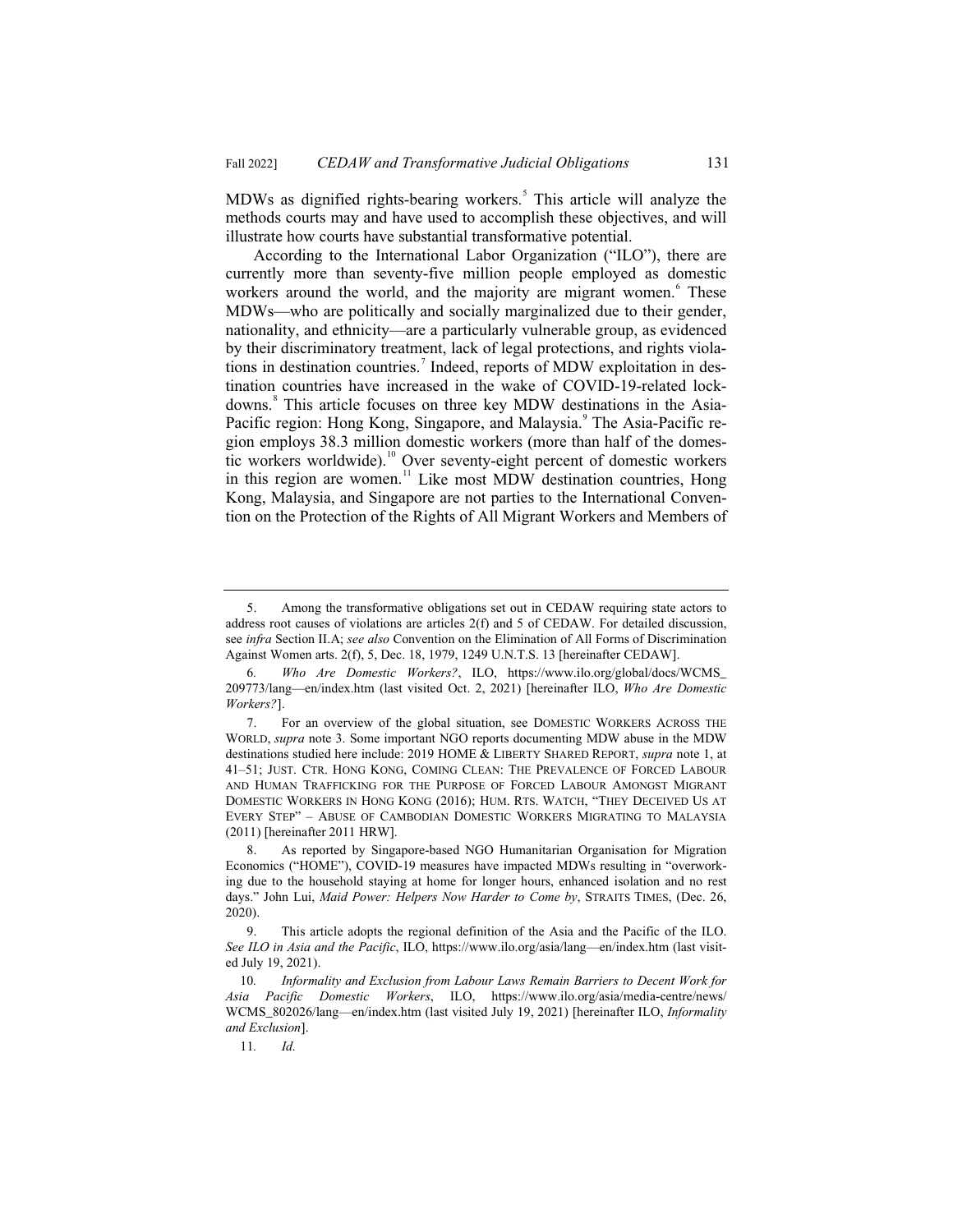Their Families ("ICRMW").  $^{12}$  All three are, however, parties to CEDAW.<sup>13</sup> CEDAW takes three approaches to the securing of rights and equality for women: a formal approach (which requires states to meet the formal or de jure obligation of equal treatment),  $14$  a substantive approach (which requires equality of opportunity and results),<sup>15</sup> and a transformative approach (which requires state parties to combat the causes of discrimination and inequality).<sup>16</sup> The transformative approach to rights goes beyond remedying individual cases of rights violations by addressing their root causes and preventing future rights violations. <sup>17</sup> This article explores how criminal law courts can implement a transformative approach by exercising their expressive powers to identify and critique problematic laws, policies, and practices when dealing with individual cases of MDW abuse.

Like most MDW destinations, the laws and policies of Hong Kong, Malaysia, and Singapore are designed to ensure the impermanence of MDWs by denying them the possibility of freely changing employers or obtaining residency.<sup>18</sup> MDWs in these jurisdictions are required to reside within the households of their employers, making them particularly vulnerable to ex-

14. Simone Cusack & Lisa Pusey, *CEDAW and the Rights to Non-Discrimination and Equality*, 14 MELB. J. INT'L. L. 55, 63 (2013).

15. This means they need to consider contextual factors that may require women or some women to be provided with different treatment to ensure equality of opportunity and results. *Id.* at 64.

<sup>12</sup>*. Status of Treaties: Convention on the Protection of the Rights of All Migrant Workers and Members of Their* Families, U.N. TREATY COLLECTION, https://treaties.un.org /pages/ViewDetails.aspx?src=TREATY&mtdsg\_no=IV-13&chapter=4 (last visited Oct. 3, 2021) (listing current signatories to the treaty); *see also* G.A. Res. 45/158, International Convention on the Protection of the Rights of All Migrant Workers and Members of their Families (Dec. 18, 1990).

<sup>13</sup>*. See Status of Treaties: Convention on the Elimination of All Forms of Discrimination Against Women,* U.N. TREATY COLLECTION*,* https://treaties.un.org/Pages/View Details.aspx?src=IND&mtdsg\_no=IV-8&chapter=4&clang=\_en#1. (last visited Oct. 3, 2021) (listing current signatories to the treaty*).*

<sup>16.</sup> Professor Rikki Holtmaat's analysis of article 5 draws attention to the "transformative equality" approach of CEDAW and its focus on "structural discrimination." Rikki Holtmaat, *Article 5*, *in* THE UN CONVENTION ON THE ELIMINATION OF ALL FORMS OF DISCRIMINATION AGAINST WOMEN/: A COMMENTARY, 141, 143 (Marsha A. Freeman, Christine Chinkin, & Beate Rudolf eds., 2012). Cusack and Pusey argue that the "principle of transformative equality underpins" several CEDAW provisions including articles 2(f) and 5. Cusack & Pusey, *supra* note 14, at 11.

<sup>17.</sup> Examples of CEDAW provisions implementing a transformative approach to equality include articles 2(f), 5, 10(c). *See* Cusack & Pusey, *supra* note 14, at 11.

<sup>18.</sup> As recognized by Paul in her comparative study that includes Hong Kong, Malaysia, and Singapore, some "important commonalities" contributing to MDW vulnerabilities include "the fact that these migrant workers/ temporary visas are tied to their continuing employment by a single employer." ANJU MARY PAUL, MULTINATIONAL MAIDS: STEPWISE MIGRATION IN A GLOBAL LABOR MARKET 87–88 (2017).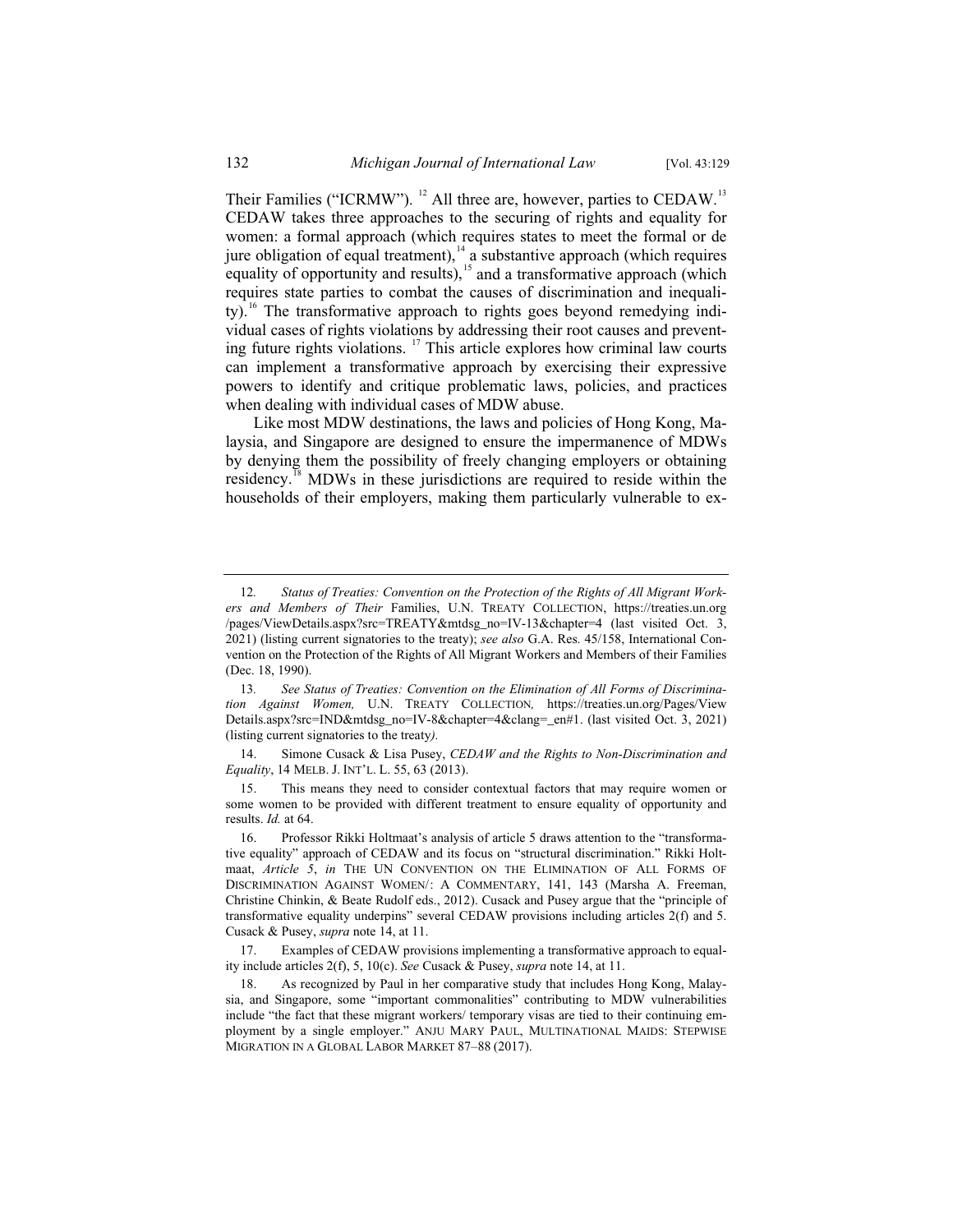ploitation and abuse within the privacy of their employers' homes.<sup>19</sup> MDWs also experience financial precarity due to the absence of minimum wage guarantees or their weak enforcement.<sup>20</sup> The governments of these MDW destinations are publicly committed to MDW protection, but researchers and activists continue to document a wide range of exploitative practices, abuse, and rights violations experienced by MDWs at the hands of their employers.<sup>21</sup> Although abusive MDW employers have been prosecuted in all three countries, public officials continue to overlook the laws, policies, and practices underlying MDW abuse. In addressing cases of MDW abuse, criminal law courts in these key MDW destinations have engaged in increasingly sensitive explorations of MDWs' vulnerabilities.<sup>22</sup> There has yet to be any detailed or comparative analysis of these judicial decisions.  $^{23}$  In undertak-

<sup>19.</sup> NGOs have highlighted that this live-in requirement make MDWs particularly vulnerable to abuse. In discussing the abuse and killing of Piang Ngaih Don, Transient Workers Count Too highlighted that the live-in requirement's impact on MDWs, resulting in MDWs being kept "under constant watch" and "easily be denied phones and days off." *Domestic Worker Dies from Abuse and Starvation, Commentary I*, TRANSIENT WORKERS COUNT TOO (Feb. 25, 2012), https://twc2.org.sg/2021/02/25/domestic-worker-dies-from-abuse-andstarvation-commentary-1/ (last visited July 19, 2021). For more details and discussion of the live-in requirement see *infra* Section III.B.

<sup>20.</sup> MDWs in Malaysia and Singapore do not have minimum wages. Malaysia has concluded a bilateral agreement with the Philippines setting out a minimum wage of \$400 U.S. dollars, but it is not clear if this is enforced. While Hong Kong has a minimum wage, enforcement remains a problem. PAUL, *supra* note 18, at 96, 102, 107. For more details and discussion on MDW wages, see *infra* Section III.C.

<sup>21</sup>*. See generally* 2019 HOME & LIBERTY SHARED REPORT, *supra* note 1; JUST. CTR. HONG KONG, *supra* note 7; 2011 HRW, *supra* note 7.

<sup>22.</sup> *See* discussion *infra* Sections III, IV. For a discussion of how the governments of these countries have affirmed their commitment to MDW rights before the CEDAW committee, see *infra* Section II.A.

<sup>23.</sup> There is a significant body of scholarship on MDW abuse and exploitation in the destinations studied here, though these do not focus on the content or reasoning of court decisions. For a comparative analysis, *see* PAUL, *supra* note 18. For recent studies on Hong Kong, see Jade Anderson & Annie Li, *Refugees or Victims of Human Trafficking? The Case of Migrant Domestic Workers in Hong Kong*, ANTI-TRAFFICKING REV., Oct. 2018, at 52; Yingtong Lai & Eric Fong, *Work-Related Aggression in Home-Based Working Environment: Experiences of Migrant Domestic Workers in Hong Kong*, 64 AM. BEHAV. SCIENTIST 722 (2020); Yuying Tong & Niantao Jiang, *Much Ado About Nothing? Do Foreign Domestic Workers in Hong Kong Benefit From Capital Accumulation?*, 64 AM. BEHAV. SCIENTIST 823 (2020); Roger Chung & Jonathan Mak, *Physical and Mental Health of Live-In Female Migrant Domestic Workers: A Randomly Sampled Survey in Hong Kong*, 64 AM. BEHAV. SCIENTIST 802 (2020). For recent studies in Singapore, see Eric Fong & Brenda S.A. Yeoh, *Migrant Domestic Workers: Disadvantaged Work, Social Support, and Collective Strategies in East Asia*, 64 AM. BEHAV. SCIENTIST 703 (2020); Wee et. al., *supra* note 2; Brenda S.A. Yeoh, Charmian Goh & Kellynn Wee, *Social Protection for Migrant Domestic Workers in Singapore: International Conventions, the Law, and Civil Society Action*, 64 AM. BEHAV. SCIENTIST 841 (2020); Rhacel Parreñas, Krittiya Kantachote & Rachel Silvey, *Soft Violence: Migrant Domestic Worker Precarity and the Management of Unfree Labor in Singapore*, J. ETHNIC. MIGRATION STUD. SPEC. ED., Apr. 2, 2020, at 1. For Malaysia, see Evelyn Devadason & Chan Wai Meng, *Policies and Laws Regulating Migrant Workers in Malaysia: A Critical Appraisal,* 44 J.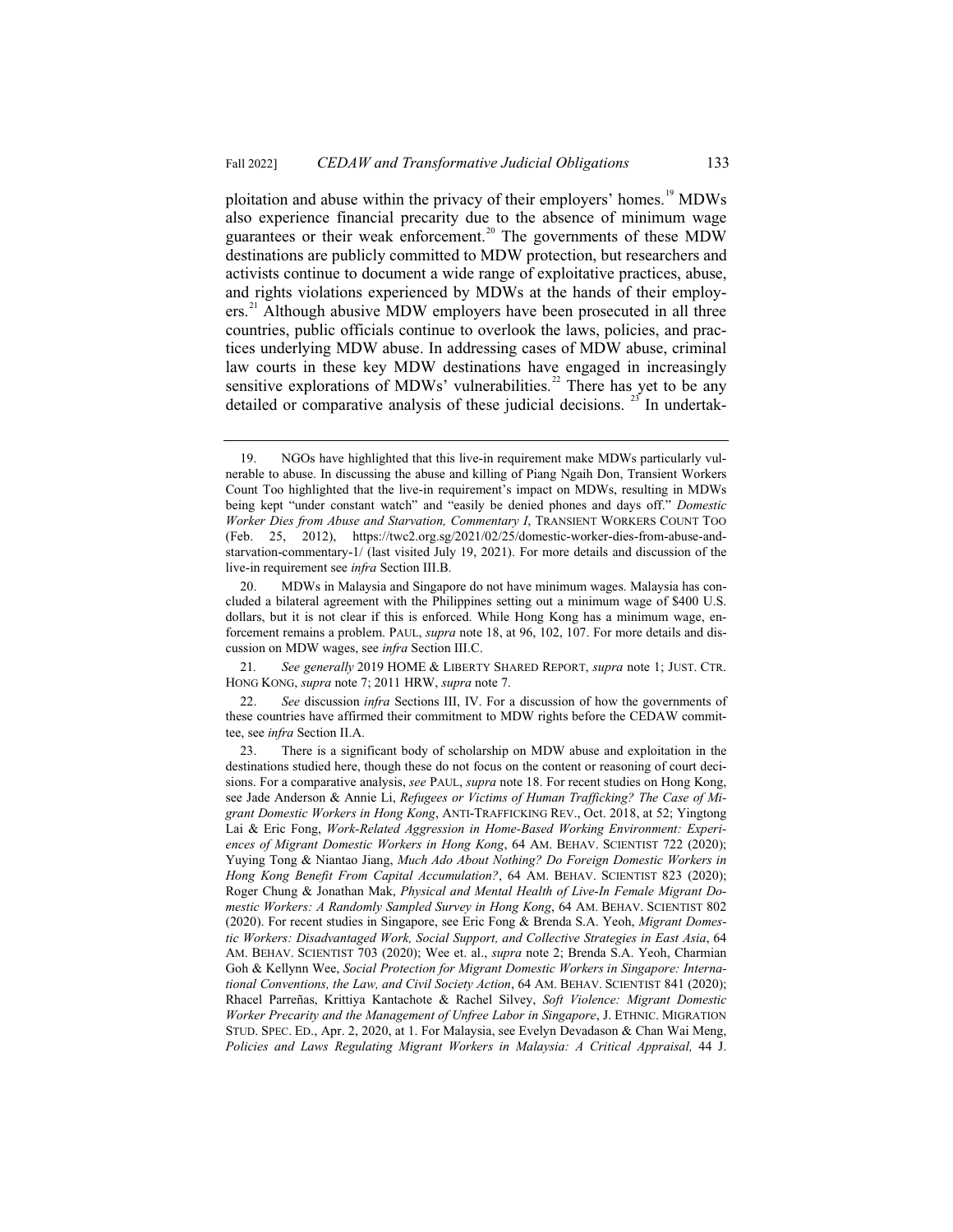ing such a comparative analysis, this article argues that while judicial discussions of MDW vulnerabilities are positive developments, criminal law courts should not only determine accountability and recognize MDWs' vulnerabilities, but also identify and critique the root causes underlying MDW abuse. Though not without its challenges, such judicial contestation of the root causes of MDW abuse furthers the destination countries' CEDAW obligations to undertake transformative change.

The first part of this article sets out CEDAW's transformative approach to rights and its implications for MDWs and state actors such as courts. It then juxtaposes this approach to the tendency of state officials in destination countries to condemn the abuse of vulnerable MDWs by errant employers without recognizing the impact of official laws and policies on MDWs' vulnerabilities. The second part of this article examines judicial discussions of MDWs' vulnerabilities in Hong Kong, Singapore, and Malaysia. Judges in these countries have primarily drawn attention to the isolation of MDWs in their employers' homes, the dependence of MDWs on their employers for their basic needs, and their lack of financial resources. While such judicial developments are important, the third part of this article argues that these courts need to go beyond discussing specific MDW's vulnerabilities and their individual criminal cases by identifying and critiquing the root causes of MDWs' vulnerabilities. It analyzes cases where courts have advanced or overlooked CEDAW's transformative objectives to argue that criminal law courts can and should advance CEDAW's goals by naming and contesting the laws, policies, and prejudices enabling MDW rights violations. Such a systemic or transformative approach to adjudication that pinpoints the root causes of MDW abuse can catalyze change at both the legal and policy levels, leading to a more rights-centered approach to MDWs that is consistent with CEDAW requirements.

#### II. CEDAW and Migrant Domestic Workers: The Transformative Potential of Domestic Courts

The ILO reports that the number of domestic workers worldwide grew from nineteen million in 1995 to fifty-two million in 2010.<sup>24</sup> Today, this work force stands at more than seventy-five million, with one in every five

CONTEMP. ASIA 19 (2014); Juanita Elias, *Foreign Policy and the Domestic Worker: The Malaysia-Indonesia Domestic Worker Dispute*, 15 INT'L FEMINIST. J. POL. 391 (2013); Juanita Elias, *Governing Domestic Worker Migration in Southeast Asia: Public-Private Partnerships, Regulatory Grey Zones and the Household*, 48 J. CONTEMP. ASIA 278 (2018); Juanita Elias & Jonathon Louth, *Producing Migrant Domestic Work: Exploring the Everyday Political Economy of Malaysia's "Maid Shortage*," 13 GLOBALIZATIONS 830 (2016).

<sup>24</sup>*. Executive Summary of Domestic Workers Across the World: Global and Regional Statistics and the Extent of Protection*, ILO (Jan. 9, 2013), https://www.ilo.org/wcmsp5 /groups/public/—-dgreports/—-dcomm/—-publ/documents/publication/wcms\_173363.pdf.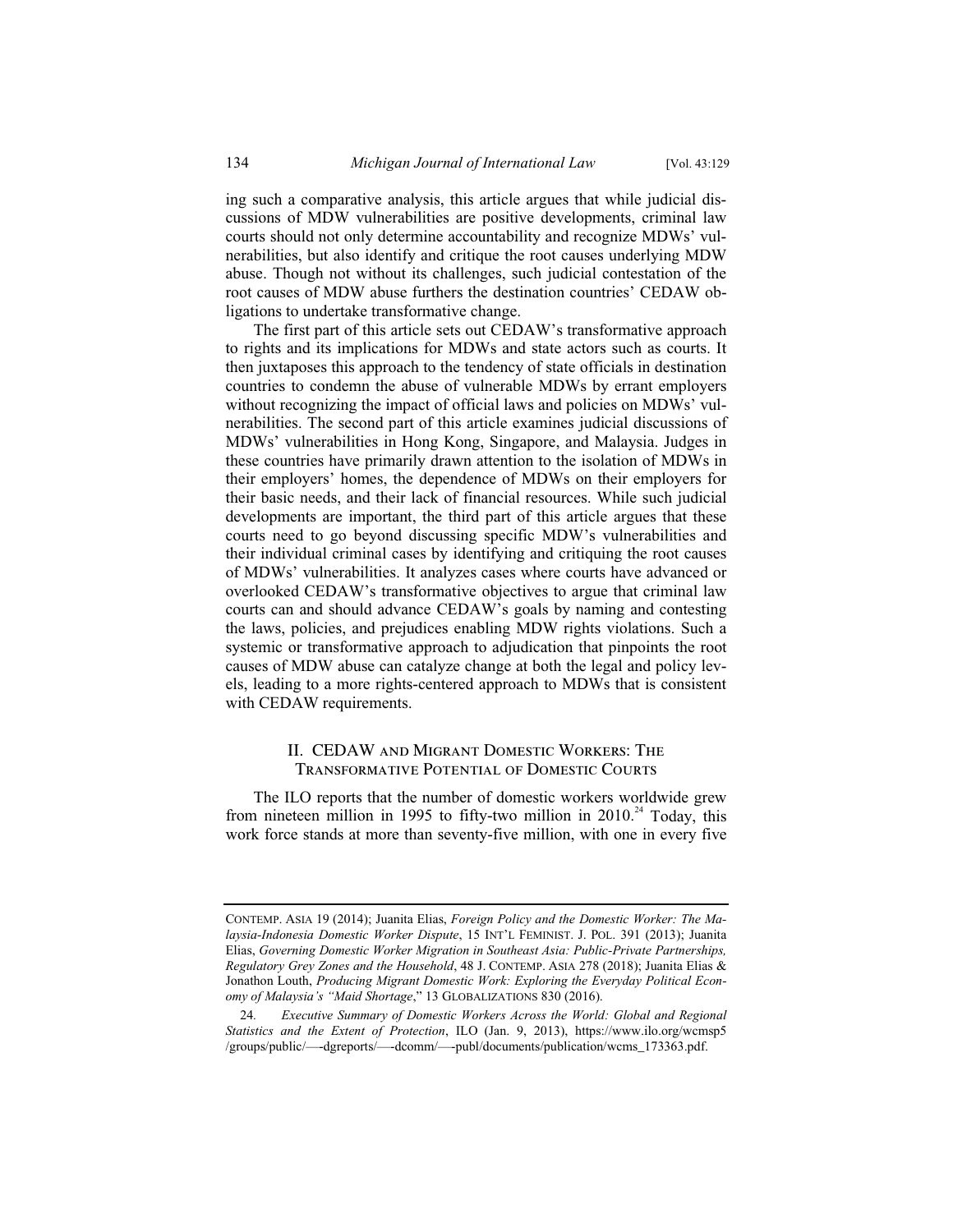domestic workers being a migrant domestic worker.<sup>25</sup> In 2015, over seventythree percent of migrant domestic workers were women.<sup>26</sup> Though the global demand for domestic work is clearly increasing, MDWs continue to suffer from depressed wages and serious discrimination in destination countries where they are particularly vulnerable to exploitation and abuse by their employers.<sup>27</sup> While it is more common for MDWs in Hong Kong, Singapore, and Malaysia to experience exploitative work conditions rather than serious physical abuse, exclusionary laws and implementation gaps have nonetheless given rise to some cases of particularly appalling MDW abuse. For example, in 2019, the Singapore District Court sentenced the employers of MDW Khanifah to eleven years and five months imprisonment in one of the "worst cases of maid abuse" in Singapore.<sup>28</sup> Over six months, Khanifah's employers hit her with various objects, including a hammer and pestle, breaking her left finger.<sup>29</sup> That same year, across the border in Malaysia, the Malaysian Federal Court imposed the death penalty on the employers of Isti Komariyah for the latter's murder.<sup>30</sup> The offenders had refused food and medical treatment to Komariyah, who starved to death and was found with bruises and scars all over her body.<sup>31</sup> A few years back, in a case that attracted global attention, the employer of former MDW Erwiana Sulistyaningsih was given six years imprisonment by the Hong Kong District Court for, among other allegations, punching and fracturing Sulistyaningsih's teeth and pushing a vacuum-cleaner tube down her mouth.<sup>32</sup> The authorities in all three countries are quick to condemn the abuse of vulnerable MDWs but continue to focus on individual employers instead of comprehensively dealing with the root causes of such abuse. As a result, some MDW employers are in fact repeat offenders.<sup>33</sup> This section discusses the responsibilities that state actors have under CEDAW to not only refrain from, and remedy, rights violations, but also to transform the system enabling such rights violations. It then contrasts CEDAW's transformative ap-

31*. Id.* 

32. HKSAR v. Law Wan Tung (Reasons for Verdict), [2015] DCCC 421/2014, H.K.D.C. 102 (D.C. Feb. 10, 2015) (H.K.).

<sup>25.</sup> ILO, *Who are Domestic Workers?*, *supra* note 6; *Migrant Domestic Workers,* ILO, https://www.ilo.org/global/topics/labour-migration/policy-areas/migrant-domestic-workers/ lang—en/index.htm (last visited Oct. 3, 2021) [hereinafter ILO, *Migrant Domestic Workers*].

<sup>26.</sup> MARIA GALLOTI, DOMESTIC WORKERS ACROSS THE WORLD: GLOBAL AND REGIONAL ESTIMATES 2 (2015).

<sup>27.</sup> For a comparative overview of law and policies of MDW destinations, see PAUL, *supra* note 18, at 85–126.

<sup>28.</sup> Charmaine Ng, *Woman Gets 11 years' Jail in One of Singapore's Worst Cases of Maid Abuse*, STRAITS TIMES, (Aug. 1, 2019).

<sup>29</sup>*. Id.*

<sup>30</sup>*. Malaysian Couple to Hang for Starving Maid*, NEWS.COM.AU (Mar. 7, 2014), https://www.news.com.au/world/breaking-news/death-for-malay-couple-who-starved-maid/ news-story/0b308242dbd22c421fb2aee5cd4cf817.

<sup>33.</sup> Ng, *supra* note 28.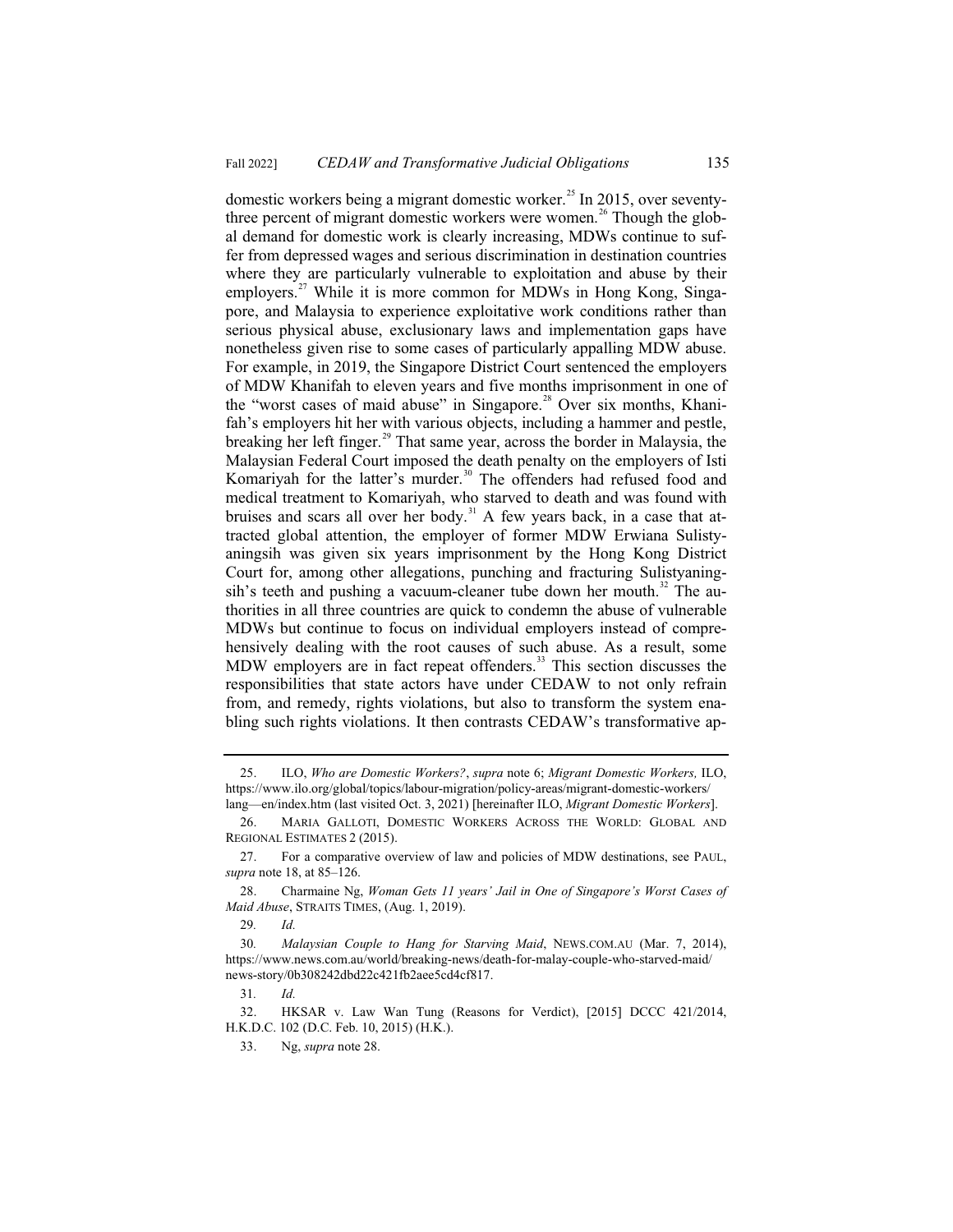proach with the predominantly case-based penal approach employed in Hong Kong, Singapore, and Malaysia.

# A*. CEDAW and Female Migrant Domestic Workers: A Transformative Approach to Rights and Equality*

International law specifically addresses the rights of MDWs through the ICRMW and the ILO Convention Concerning Decent Work for Domestic Workers ("No. 189").<sup>34</sup> Unfortunately, these migrant-specific treaties are poorly ratified, especially by MDW destination countries.<sup>35</sup> Scholars have nevertheless highlighted that female migrant workers are protected by other human rights treaties, in particular CEDAW.<sup>36</sup> 189 states have ratified CEDAW.<sup>37</sup> Hong Kong, Malaysia, and Singapore are among the ratifiers.<sup>38</sup> The CEDAW Committee, an independent expert body established pursuant to the treaty, elaborated on the treaty's application to female migrant workers in General Recommendation No. 26.<sup>39</sup> This Recommendation emphasizes that female migrant workers are entitled to protection of their universal human rights. Two types of CEDAW rights are especially implicated in the MDW abuse cases discussed in this article: first, rights relating to safety and

<sup>34</sup>*. See* ILO, *Convention Concerning Decent Work for Domestic Workers*, art. 15(A), ILO Doc. 189 (Jun. 16, 2011), https://www.ilo.org/dyn/normlex/en/f?p=NORML EXPUB:12100:0::NO::P12100\_ILO\_CODE:C189.

<sup>35.</sup> There are currently fifty-six countries that are state parties to the International Convention on the Protection of the Rights of All Migrant Workers and Members of their Families, *Ratification of 18 International Human Rights Treaties*, U.N. HUM. RTS. OFFICE HIGH COMM'R, https://indicators.ohchr.org/ (last visited December 20, 2021). Hainsfurther notes: "Because of the low number of State Parties to the MWC, however, this convention has little impact in obliging States to provide a minimum core of rights for migrant workers within their boundaries." Hainsfurther, *supra* note 3, at 846–47.

<sup>36</sup>*. See* Satterthwaite, *supra* note 3, at 20–21; Hainsfurther, *supra* note 3. Hainsfurther observes: "Given both the large number of states that have ratified CEDAW as well as the Convention's Optional Protocol mechanism, CEDAW provides one of the most useful tools for holding States accountable for violations of the human rights of migrant workers within their territories." *Id.* at 847–48.

<sup>37.</sup> For a record of CEDAW's ratification status, see *Ratification of 18 International Human Rights Treaties*, U.N. HUM. RTS. OFFICE HIGH COMM'R, https://indicators.ohchr.org/ (last visited Jan. 5, 2021).

<sup>38.</sup> Hong Kong, Singapore, and Malaysia have ratified CEDAW. CEDAW was extended to Hong Kong in 1996 by the British colonial authorities and applies to Hong Kong special administrative region as part of China post-1997. Amy Barrow & Anne Scully-Hill, *Failing to Implement CEDAW in Hong Kong: Why Isn't Anyone Using the Domestic and Cohabitation Relationships Violence Ordinance?*, 30 INT. J.L. POL'Y & FAM. 50, 50 (2016). Singapore acceded to CEDAW in 1995. Li-ann Thio, *The Impact of Internationalisation on Domestic Governance: Gender Egalitarianism and the Transformative Potential of CEDAW*, 1 SING. J. INT'L & COMPAR. L. 278, 299 (1997). Malaysia also acceded to CEDAW in 1995, Jaclyn Ling-Chien Neo, *Calibrating Interpretive Incorporation: Constitutional Interpretation and Pregnancy Discrimination under CEDAW*, 35 HUM. RTS. Q. 910, 919 (2013).

<sup>39.</sup> Comm. on Elimination of Discrimination Against Women, *General Recommendation No. 26 on Women Migrant Workers*, U.N. Doc. CEDAW/C/2009/WP.1/R (Dec. 5, 2008).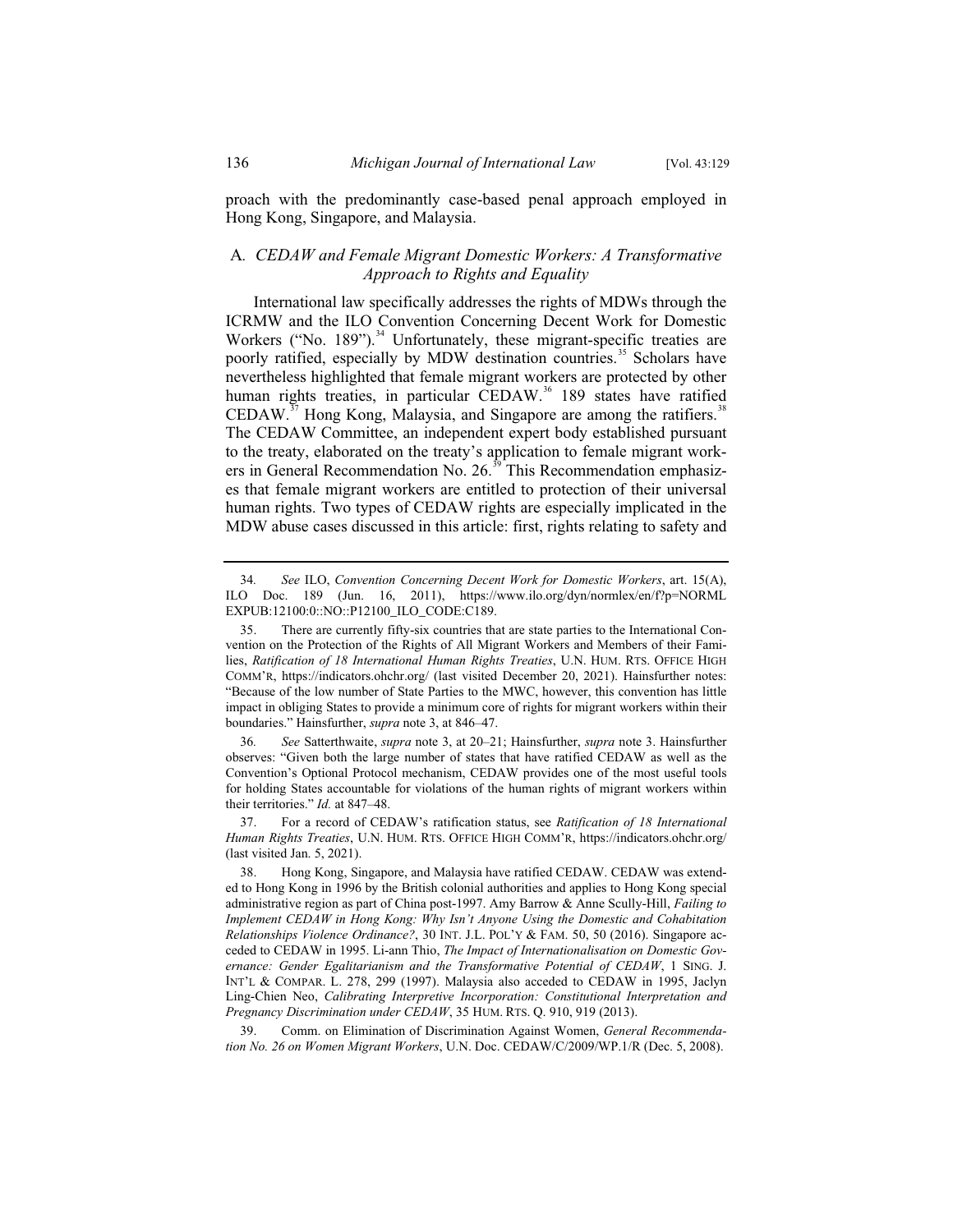welfare, including "the right to life," "the right to personal liberty and security," "the right not to be tortured," and "the right to be free of degrading and inhumane treatment"; and second, rights associated with access to justice, such as "the right to equality before the law" and "the right to benefit from the due processes of the law."<sup>40</sup>

As state parties to CEDAW, Hong Kong, Singapore, and Malaysia are obliged to respect, protect, and fulfill these rights for all individuals within their territories, regardless of nationality. These governments often describe the rights and protections afforded to MDWs at the domestic level in country reports submitted to the CEDAW Committee pursuant to article 18 of CEDAW (in which state parties are required to set out measures adopted to "give effect" to CEDAW).<sup>41</sup> In doing so, these governments implicitly recognize that they have responsibilities toward MDWs under  $\rm{CEDAW}^{42}$  For example, in its fifth periodic country report, the Singapore government explained that laws and policies impacting MDWs were often reviewed to ensure that they remained "relevant," highlighting the then recently implemented requirement that MDW employers either provide MDWs with a weekly rest day or additional compensation.<sup>43</sup> Similarly, in its combined third to fifth periodic country report, the Malaysian government referred to the extension of helpline services to MDWs and a 2006 memorandum of understanding with Indonesia which, *inter alia*, gave MDWs the rights to hold on to their own passports and to weekly rest.<sup>44</sup> The constitutions, laws, and jurisprudence of Hong Kong, Malaysia, and Singapore also recognize and guarantee these fundamental rights to varying degrees.<sup>45</sup>

<sup>40</sup>*. Id.* ¶6.

<sup>41.</sup> G.A. Res. 34/180, Convention on the Elimination of All Forms of Discrimination Against Women art. 18 (Sept. 3, 1981) [hereinafter CEDAW 1981].

<sup>42.</sup> Comm. on the Elimination of Discrimination against Women, *Fifth Periodic Report of State Parties Due in 2015: Singapore*, U.N. Doc. CEDAW/C/SGP/5, at 5–6 (Nov. 6, 2015) [hereinafter Singapore CEDAW Report]; Comm. on the Elimination of Discrimination against Women, *Combined Third to Fifth Periodic Reports of State Parties Due in 2012: Malaysia*, U.N. Doc. CEDAW/C/MYS/3-5, at 24 (Oct. 17, 2016) [hereinafter Malaysia CEDAW Report]; Comm. on the Elimination of Discrimination against Women, *Combined Seventh and Eighth Periodic Reports of State Parties: Hong Kong, China,* U.N. Doc. CEDAW/C/CHN-HKG /7-8, at 33 (Jan. 17, 2013) [hereinafter Hong Kong CEDAW Report].

<sup>43.</sup> Singapore CEDAW Report, *supra* note 42, at 5. In July 2021, Singapore's Ministry of Manpower announced additional measures to protect MDWs. By the end of 2022, employers will be required to provide MDWs with one compulsory rest day per month that cannot be compensated away. Isabelle Liew, *Enhanced Medical Checks, One Compulsory Day off Every Month for Maids in Singapore: MOM*, THE STRAITS TIMES (July 23, 2021).

<sup>44.</sup> Malaysia CEDAW Report, *supra* note 412, ¶¶ 109–10.

<sup>45.</sup> XIANGGANT JIBEN FA arts. 24–42 (H.K.); LAWS OF MALAYSIA FEDERAL CONSTITUTION arts. 5–13; CONSTITUTION OF THE REPUBLIC OF SINGAPORE arts. 9–16. Scholars recognize that despite Hong Kong's delicate political relationship with Beijing, the Hong Kong judiciary has developed "an active rights jurisprudence" while taking care to avoid "direct confrontation with Beijing over critical issues." Alec Stone Sweet & Jud Matthew, *Proportionality and Rights Protection in Asia: Hong Kong, Malaysia, South Korea,*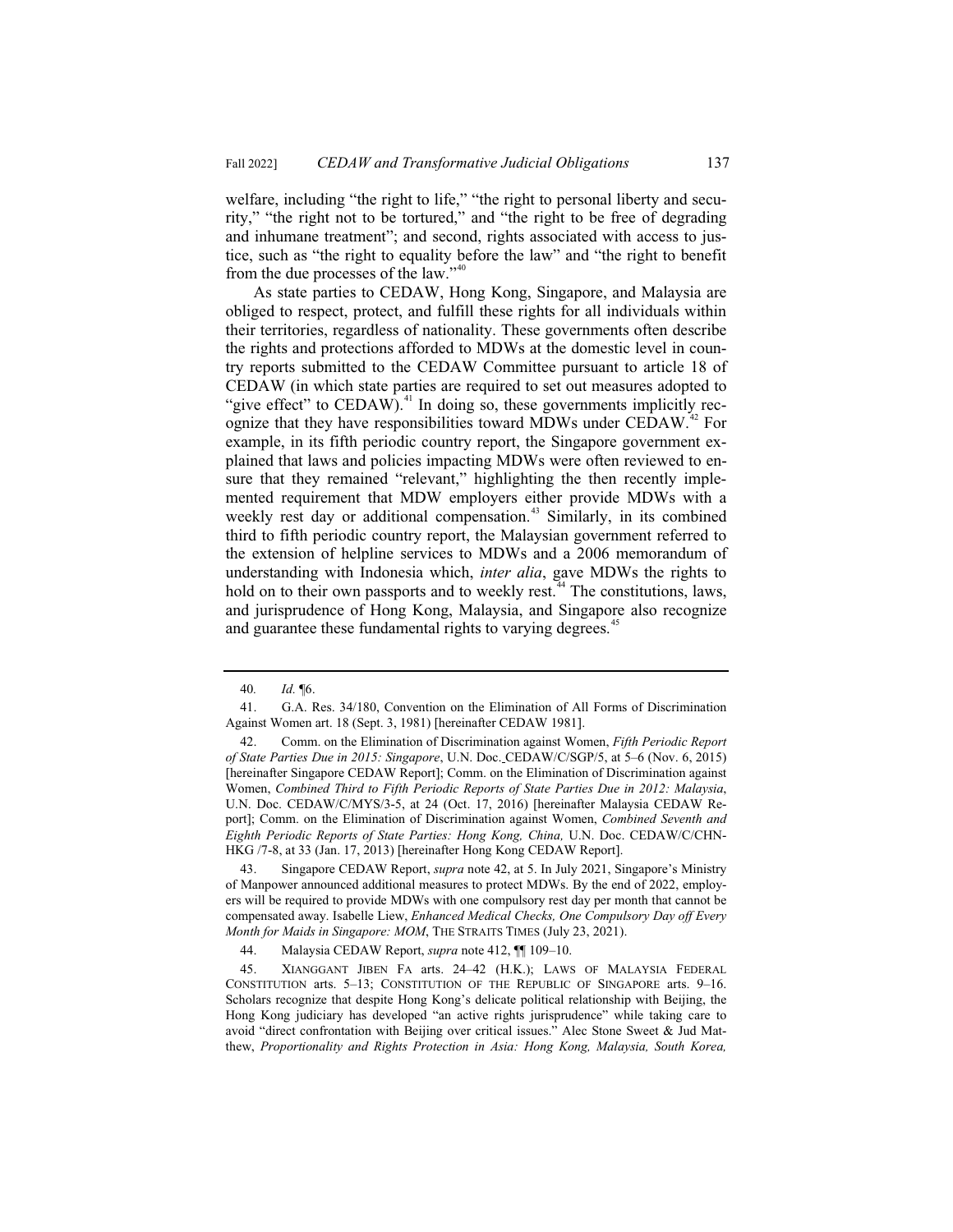As highlighted by human rights experts Simone Cusack and Lisa Pusey, CEDAW takes a transformative approach to rights, as reflected in its provisions that target the root causes of rights violations such as problematic "institutions, systems and structures" and underlying "harmful norms, prejudices, and stereotypes."<sup>46</sup> For example, article  $2(f)$  requires state parties to take "all appropriate measures" to address, "modify," or "abolish" discriminatory "laws, regulations, customs, and practices,"<sup>47</sup> and article 5 calls on state parties to "modify the social and cultural patterns of conduct of men and women" with the aim of eliminating "prejudices and customary and all other practices" based on "the inferiority or the superiority of either of the sexes or on stereotyped roles for men and women."<sup>48</sup> The CEDAW Committee has underscored that inequality will only be effectively addressed if states take measures aimed at "a real transformation of opportunities, institutions and systems."<sup>49</sup> Such a transformative approach to rights requires state parties not only to refrain from and remedy rights violations, but also to address the deeper causes of discrimination.<sup>50</sup> International human rights law recognizes that states have a "triad of obligations," namely, duties to

- 46. Cusack & Pusey, *supra* note 14, at 11.
- 47. CEDAW, *supra* note 5, art 2(f).
- 48*. Id.* art. 5.

*Taiwan - Whiter Singapore?*, 29 SING. ACAD. L.J. 774, 790 (2017). While Malaysia's judiciary has taken a position of "deference" in the past, scholars have recognized how the Malaysia Federal Court has adopted a "more intrusive approach to constitutional rights review." *Id.* at 792–93. In contrast, some scholars have criticized the Singapore judiciary for being "a laggard state in Asia when it comes to rights protection." *Id.* at 797. It is important, however, to note that in recent years and recent cases, the Singapore judiciary has "asserted a stronger role for themselves in the constitutional arena" and has "introduced substantive limits on permissible restriction of rights." Swati Jhaveri, *Interrogating Dialogic Theories of Judicial Review*, 17 INT'L J. CONST. L. 811, 824 (2019).

<sup>49.</sup> COMM. ON THE ELIMINATION OF DISCRIMINATION AGAINST WOMEN, GENERAL RECOMMENDATION NO. 25, ON ARTICLE 4, PARAGRAPH 1, OF THE CONVENTION ON THE ELIMINATION OF ALL FORMS OF DISCRIMINATION AGAINST WOMEN, ON TEMPORARY SPECIAL MEASURES, ¶ 10 (2004), https://www.un.org/womenwatch/daw/cedaw/ recommendations/General%20recommendation%2025%20(English).pdf.

<sup>50.</sup> This transformative approach to rights is not exclusive to CEDAW and has also been much discussed by commentators working in the fields of transitional justice and community violence. Scholars of transitional societies have turned to transformative justice with the aim of "re-envisioning the goals of transitional justice mechanisms to account of longterm structural injustices." Lauren Marie Balasco, *Locating Transformative Justice: Prism or Schism in Transitional Justice?*, 12 INT'L J. TRANSITIONAL JUST. 368, 368 (2018). Transformative approaches have also been used by social movements committed to addressing community violence by seeking "resolutions within more intimate systems of community or civil society." Mimi E. Kim, *From Carceral Feminism to Transformative Justice: Women-of-Color Feminism and Alternatives to Incarceration*, 27 J. ETHNIC CULTURAL DIVERSITY. SOC. WORK 219, 226 (2018). While commentators in these different fields may disagree on certain points, they share a structural understanding of interpersonal violence and a commitment to broader societal change.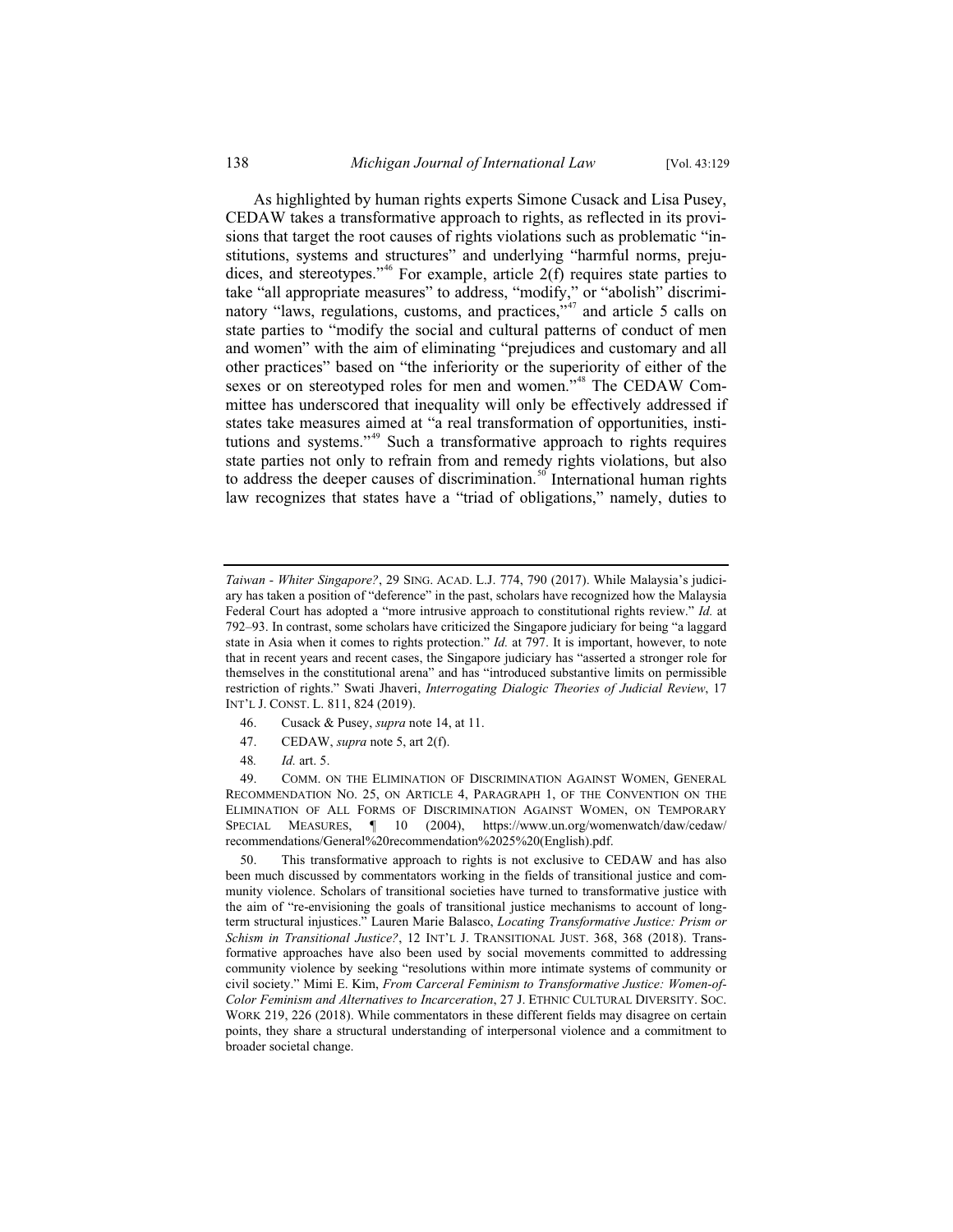respect, protect, and fulfill human rights.<sup>51</sup> CEDAW's transformative approach maps onto the state's obligation to fulfill rights. The obligation to respect prohibits states from contravening or curtailing the enjoyment of rights, while the obligation to protect requires states to protect individuals from rights violations by others.<sup>52</sup> The obligation to fulfill requires states to take positive action to enable the enjoyment of human rights.<sup>53</sup> As rights violations are often facilitated by deeper root causes, the obligation to fulfill requires the state to adopt a transformative approach to understanding and achieving rights.

Addressing the root causes of rights violations is particularly important for highly marginalized groups like MDWs who experience discrimination on multiple grounds of gender, nationality, race, and class. Kimberlé Crenshaw, a feminist legal theorist who coined the term "intersectionality," argues that to be truly effective, interventions to protect the marginalized should account for the ways in which "systems of race, gender, and class domination converge" to produce injustices.<sup>54</sup> An intersectional approach is particularly important for combatting rights violations of MDWs, as they experience discrimination on "multiple grounds of identities."<sup>55</sup> For example, paid domestic work remains subject to highly gendered views. Domestic work is seen as "women's work" and something women do naturally as part of their "nurturing" nature; it remains undervalued and is perceived as low-skilled.<sup>56</sup> MDWs are also subject to intrusive gender-specific controls, such as pregnancy tests, in many MDW destinations, including the ones studied here.<sup>57</sup> Furthermore, the immigration and labor laws of many destination countries deny MDWs the opportunity to apply for permanent residence, the freedom to change employers, the labor guarantees afforded to

<sup>51.</sup> Dinah Shelton & Ariel Gould, *Positive and Negative Obligations*, *in* THE OXFORD HANDBOOK OF INTERNATIONAL HUMAN RIGHTS LAW 563, 567 (Dinah Shelton ed., 2013).

<sup>52</sup>*. Id.*

<sup>53.</sup> *Id*.

<sup>54.</sup> Kimberlé Crenshaw, *Mapping the Margins: Intersectionality, Identity Politics, and Violence Against Women of Colour*, 43 STAN. L. REV. 1241, 1246 (1991).

<sup>55.</sup> *Id.* at 1245. Mary Romero and Nancy Pérez note that while early scholarship on care work focused on gender analysis, more intersectional approaches have been taken to explore the "implications for gender, race, class, and citizenship inequalities." Mary Romero & Nancy Perez, Conceptualizing the Foundation of Inequalities in Care Work, 60 AM. BEHAV. SCIENTIST 172, 173 (2016).

<sup>56.</sup> Donna E. Young, *Working Across Borders: Global Restructuring and Women's Work*, 1 UTAH L. REV. 1, 2 (2001).

<sup>57.</sup> Kelly Fitzpatrick and Katrina Kelly observe how some "immigration regulations of receiving states are blatantly gender-biased," such as requiring the deportation of MDWs who are pregnant. Such punishment of pregnancy "reflects employers' interests in insuring that the household worker's own tasks of family maintenance do not interfere with the employer's exclusive right to her services." Kelly J. Fitzpatrick & Katrina R. Kelly, *Gendered Aspects of Migration: Law and the Female Migrant*, 22 HASTINGS INT'L & COMPAR. L. REV., 47, 82–83 (1998).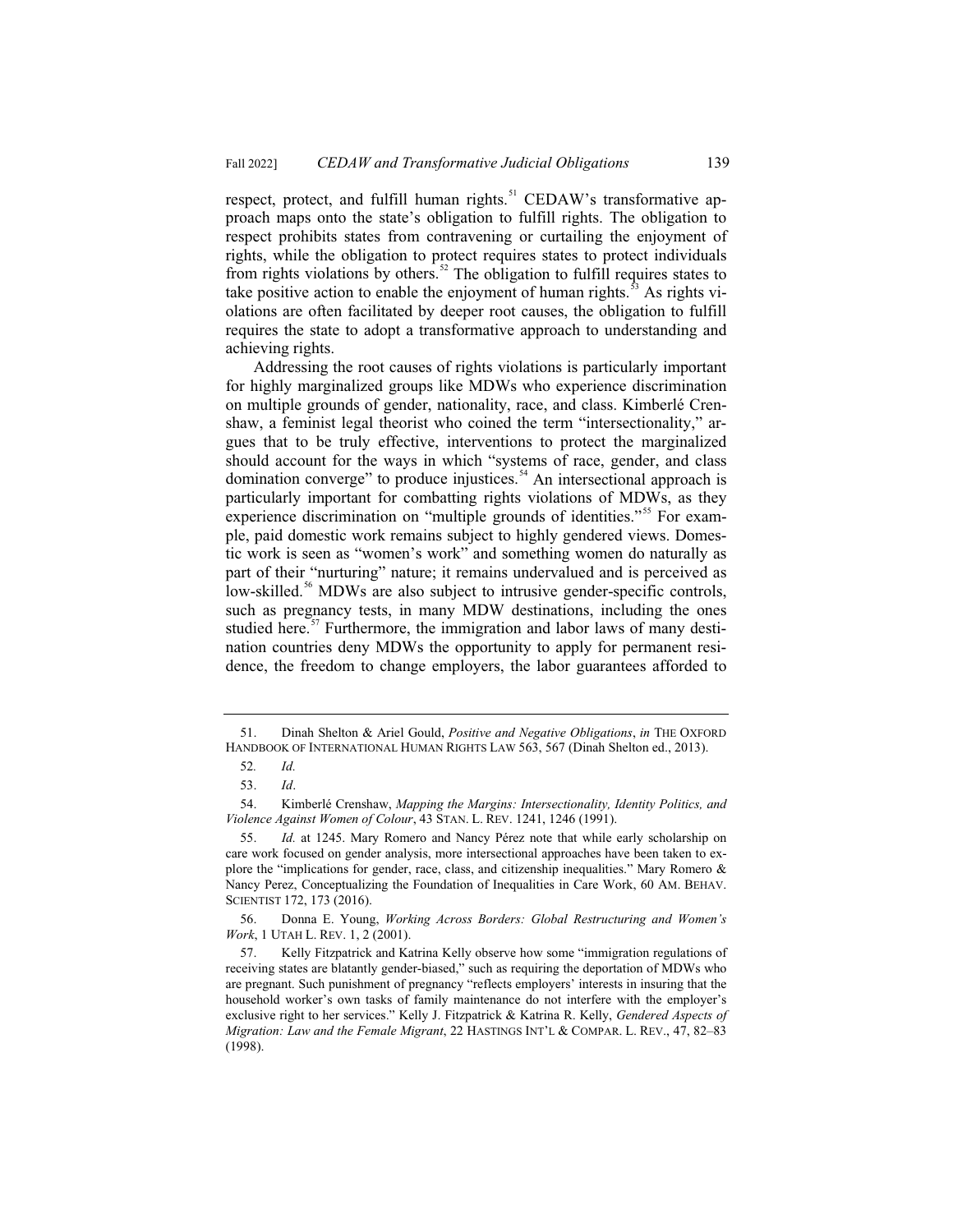other workers, and the ability to organize.<sup>58</sup> The wages, training, and recruitment received by MDWs may also depend on their nationality and race, as MDWs of different nationalities are subject to different prejudicial stereotypes. Even in Canada, which is widely viewed as a preferred destination by MDWs, a "hierarchy among countries" exists where employers view European or English nationals as more "professional" and "trained" in childcare compared to Filipino nationals.<sup>59</sup> Such bias and discrimination are enabled by existing laws and policies. For example, researcher and public interest lawyer Kristi L. Graunke highlights the persistent "on-the-job violence and harassment" historically and presently experienced by domestic workers in the United States as a result of, *inter alia,* exclusionary laws and immigration policies.<sup>60</sup> Indeed, as observed by Rashida Manjoo, in her former capacity as the UN Special Rapporteur on violence against women: "[n]o form of interpersonal violence against women is devoid of structural violence."<sup>61</sup> Without dismantling and transforming the root causes of MDW abuse, it will be nearly impossible to prevent future MDW abuse.

# B. *Domestic Courts as Transformative Agents Beyond the Individual Case: Statement-Making and Signaling for Change*

When discussing transformative change, CEDAW experts have largely focused on the legislature and the executive rather than the courts. $62$  Nevertheless, courts are important sites of MDW protection due to their countermajoritarian role. As non-nationals, MDWs usually do not have voting power, so legislators and policymakers are more likely to pay closer atten-

<sup>58.</sup> As Constable observes, the "particular im/mobility" of MDWs "is shaped by inequalities of gender, class, ethnicity/race, occupation, and citizenship," Nicole Constable, *Tales of Two Cities: Legislating Pregnancy and Marriage Among Foreign Domestic Workers in Singapore and Hong Kong*, 46 J. ETHNIC MIGRATION STUD., 3491, 3492 (2020).

<sup>59.</sup> Young, *supra* note 56 at 58–9. For other examples of work and wage discrimination experienced by based on race and nationality, see UNITED NATIONS POPULATION FUND ["UNFPA"], STATE OF WORLD POPULATION 2006, A PASSAGE TO HOPE WOMEN AND INTERNATIONAL MIGRATION 34–35 (2006).

<sup>60.</sup> Graunke highlights how abuse of MDWs is particularly difficult to address due to the isolation of MDWs and their dependence on employers resulting from exclusionary laws and policies. MDW abuse shares many features with "domestic violence between intimates." Kristi L. Graunke, *"Just Like One of the Family": Domestic Violence Paradigms and Combating On-The-Job Violence Against Household Workers in the United States*, 9 MICH. J. GEND. & L., 131, 204.

<sup>61.</sup> U.N. Hum. Rts. Council ["UNHRC"], *Rep. of the Special Rapporteur on Violence Against Women, its Causes and Consequences, Rashida Manjoo,* ¶ 24, U.N. Doc. A/HRC/17/26 (May 2, 2011).

<sup>62.</sup> For example, in discussing article 5 in the context of "transformative equality" and "structural discrimination," Holtmaat has focused on the need for states to scrutinize and change laws and policies. *See* Holtmaat, *supra* note 16. *See generally* Andrew Byrnes, *Article 2*, *in* THE UN CONVENTION ON THE ELIMINATION OF ALL FORMS OF DISCRIMINATION AGAINST WOMEN/: A COMMENTARY (Marsha A. Freeman et. al. eds., 2012) (adopting a similar approach focusing on laws and policies with regard to article 2(f)).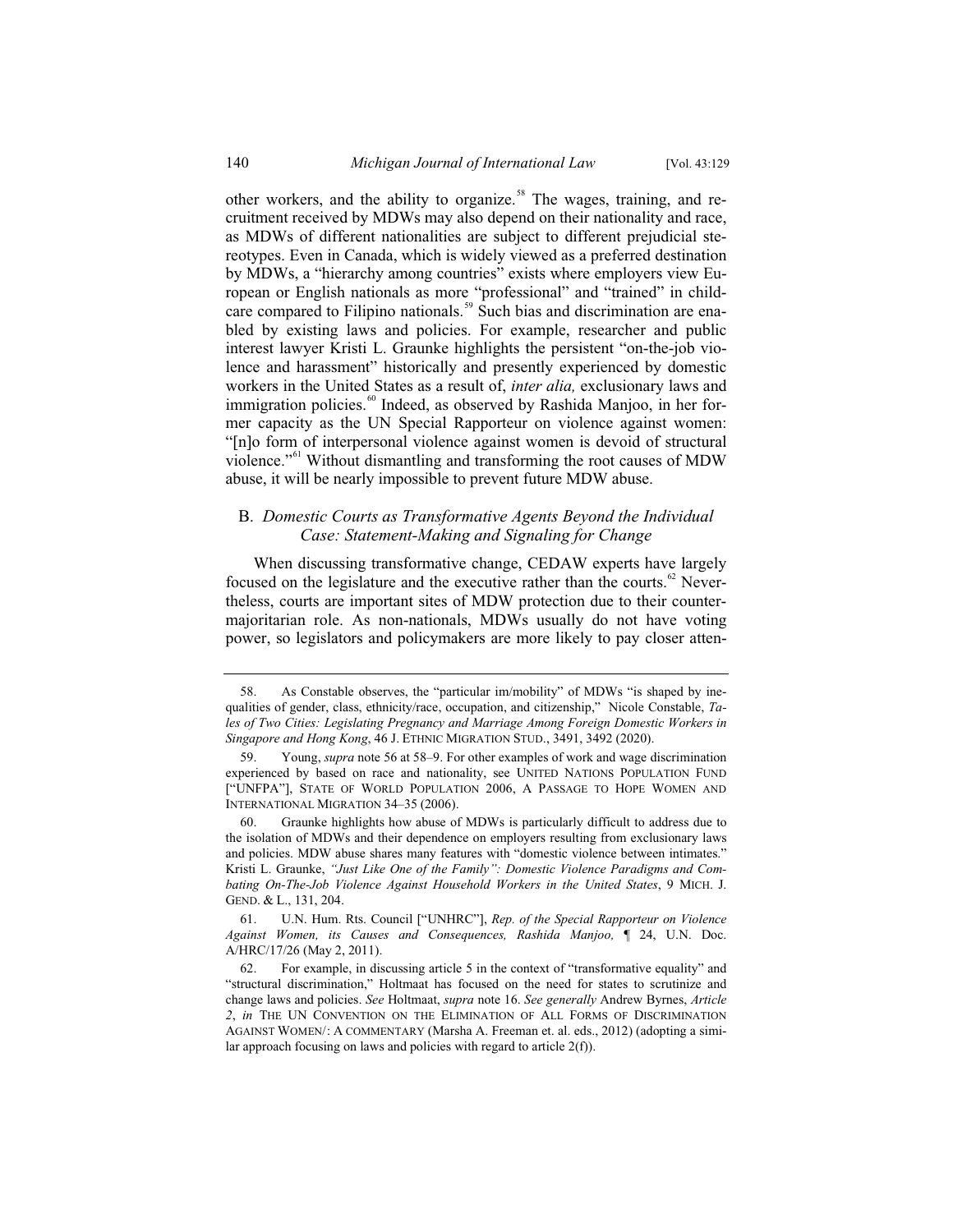tion to the interests of MDW employers, who are largely nationals. As a result, the rights of MDWs may be overlooked or taken less seriously at the legislative or executive level. Apart from ensuring individual accountability and providing remedies to victims, courts can contribute to transformative change by identifying, contesting, and calling for the elimination of the root causes of rights violations through their judicial decisions. Although courts have diverse functions and discretionary powers, this article focuses on judicial statement-making powers, which have attracted less discussion from the CEDAW Committee and commentators.<sup>63</sup> When discussing the role of courts in the context of article 2(c), the CEDAW Committee has called on states to ensure that "specific education and training programmes" about CEDAW's "principles and provisions" are put in place for public officials, especially "the legal profession and the judiciary."<sup>64</sup> More attention should be given to the content and explicit reasoning of judicial decisions. By requiring the wide dissemination of judicial decisions, the CEDAW Committee clearly expects judicial decisions to facilitate CEDAW compliance and promote change beyond individual cases.<sup>65</sup>

The idea of courts as actors with significant discretion and agency is not new. Scholars have long challenged the traditional idea of the judge as a "neutral, colourless, undistorting medium through which the law is transmitted to those bound by it."<sup>66</sup> Brenda Marjorie Hale, the former President of the Supreme Court of the United Kingdom, observes that judicial decisions are shaped by "the judge's own view of what is right and just" as well as "his or her personal philosophy to judging."<sup>67</sup> In difficult or novel cases, judges have to choose between several possible outcomes, each of which may be equally supported by legal reasoning.<sup>68</sup> Judges also have significant discretion over how they present the facts and reasons for their decision.

<sup>63.</sup> There is substantial literature on the expressive dimensions of the law. As Cass Sunstein explains, the expressive function of law relates to its function in "making statements" instead of its "controlling behavior directly," Cass R. Sunstein, *On the Expressive Function of Law*, 144 U. PA. L. REV. 2021, 2024 (1995). For a selection of key scholarship discussing the expressive function of law, including the criminal law, see Dan M. Kahan, *What Do Alternative Sanctions Mean?*, 63 U. CHI. L. REV. 591 (1996); Mirjan Damaška, *What is the Point of International Criminal Justice?*, 83 CHI.-KENT L. REV. 329 (2008); Elizabeth S. Anderson & Richard H. Pildes, *Expressive Theories Of Law: A General Restatement*, 148 U. PA. L. REV. 1503 (2000).

<sup>64.</sup> U.N. Comm. on the Elimination of Discrimination Against Women, *General Recommendation No. 28 on the Core Obligations of States Parties Under Article 2 of the Convention on the Elimination of All Forms of Discrimination Against Women*, U.N. Doc. CEDAW/C/GC/28, ¶ 38(d) (Dec. 16, 2010) [hereinafter CEDAW General Recommendation No. 28].

<sup>65</sup>*. Id.* ¶ 38(c).

<sup>66.</sup> Tom Bingham, *The Judges: Active or Passive*, 139 PROC. BRIT. ACAD. 55, 56 (2006).

<sup>67.</sup> Brenda Marjorie Hale, *A Minority Opinion?*, 154 PROC. BRIT. ACAD. 319, 321 (2008).

<sup>68.</sup> *Id.* at 320.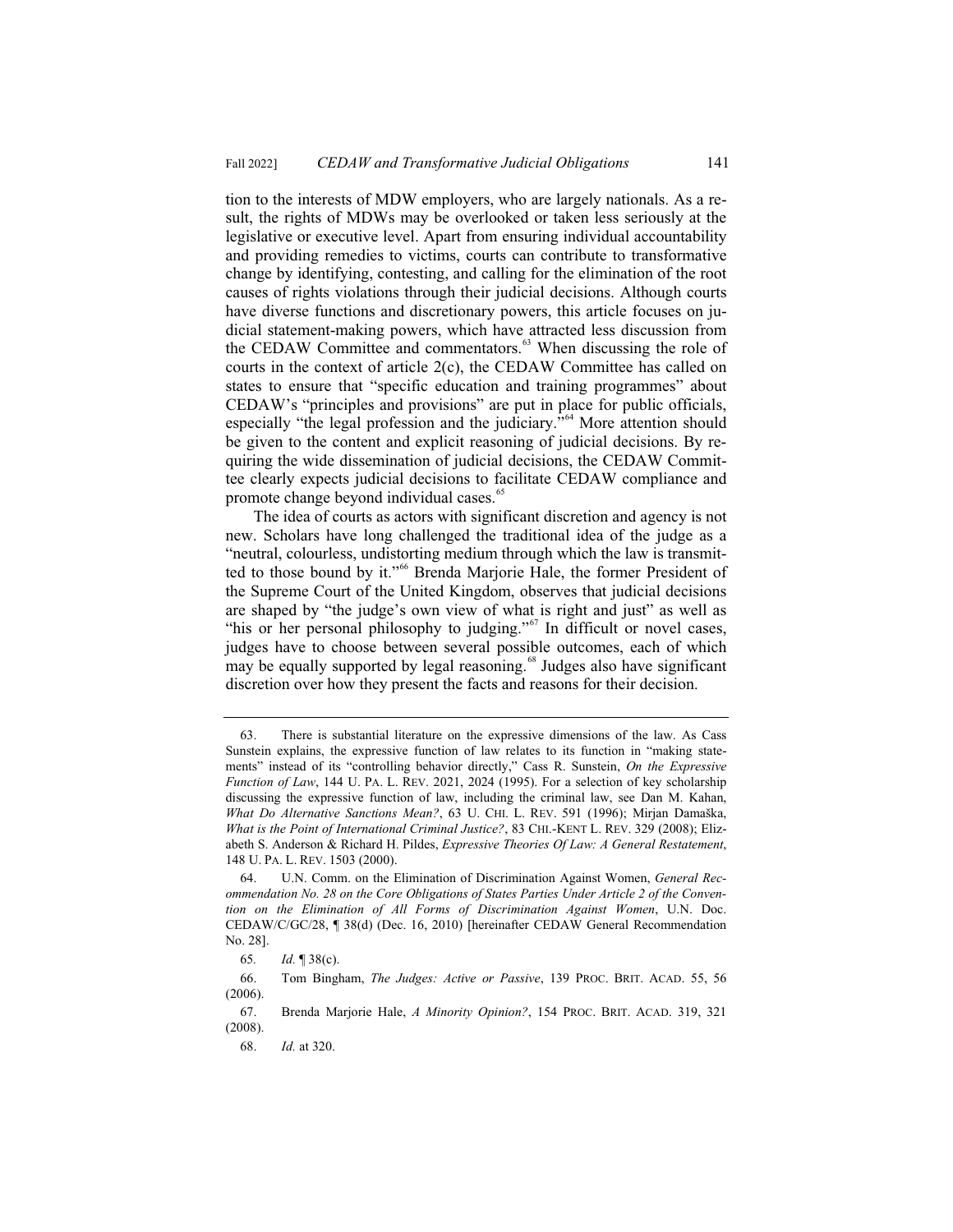Some CEDAW scholars have argued for courts to take on broader roles beyond the resolutions of individual cases. In their ground-breaking work on gender stereotypes, Rebecca Cook and Simone Cusack argue that CEDAW's provisions against gender stereotyping require courts not only to refrain from applying gender stereotypes, but also to name and identify operative gender stereotypes so as to contribute to their eradication.<sup>69</sup> As Cook and Cusack observe, law is an "effective tool for naming" as it can "publicly and authoritatively proclaim and transform an unacknowledged harmful experience into an experience, or wrong, that is recognized at law as one that is harmful and that requires legal redress."<sup>70</sup> It is noteworthy that CEDAW's transformative provisions, such as article 5, target not only gender stereotypes but a range of systemic factors, such as "laws," "regulations," "customs," "practices," and "social and cultural patterns of conduct."<sup>71</sup> Building on Cook and Cusack's work, courts dealing with rights violations should identify and contest not only stereotypes, but also the laws, regulations, customs, practices, and patterns underlying rights violations. Such judicial naming and contestation transforms the meanings attached to specific harms.

This expressivist function of judicial decisions, which focuses on the law's statement-making power rather than its sanctioning power, has been subject to much academic study and debate. Expressivists recognize that such statement-making may be designed to change norms or behavior due to the law's "moral weight" and its "signaling" of public attitudes.<sup>72</sup> Feminist scholars have also drawn attention to the expressive power of courts by emphasizing, for example, that judicial decisions should endeavor not only to reflect mainstream stories of traditional power dynamics but also to capture the narratives and experiences of marginalized groups.<sup>73</sup> Rosemary Hunter,

<sup>69.</sup> REBECCA J. COOK & SIMONE CUSACK, GENDER STEREOTYPING: TRANSNATIONAL LEGAL PERSPECTIVES 39 (2010).

<sup>70.</sup> *Id*.

<sup>71.</sup> CEDAW, *supra* note 5, art. 5.

<sup>72.</sup> Sunstein, *supra* note 63, at 2031, 2032. Richard H. McAdams, *An Attitudinal Theory of Expressive Law*, 79 OR. L. REV. 339, 340 (2000).

Feminist scholars have discussed the application of feminist principles to the practice of judging, including the writing of judicial decisions, arguing that this would produce judgments that are different in finding, content, and style. For example, Sharon Elizabeth Rush has argued that feminist judging will require not just familiarity with the law but "open compassion." Sharon Elizabeth Rush, *Feminist Judging: An Introductory Essay*, 2 WOMENS STUD. 609, 632 (1993). Claire L'Heureux-Dubé argues that applying feminist principles to judging will require judges to be sensitive to the life circumstances of marginalized groups unlike themselves. Of key importance is the inclusion of the experience of "outsiders." She is particularly critical of how the law privileges or celebrates the experience of "insiders." Claire L'Heureux-Dubé, *Outsiders on the Bench: The Continuing Sturggle for Equality*, 16 WIS. WOMEN'S L.J. 15, 28 (2001). Specifically, there is a need to not only focus on the "outcome" of a case but also the "reasoning" of the court. Rosemary Hunter, *Feminist Approaches to Socio-Legal Studies*, *in* ROUTLEDGE HANDBOOK OF SOCIO-LEGAL THEORY AND METHODS 269 (Naomi Creutzfeldt et. al. eds., 2019). In seeking to demonstrate how judgments could have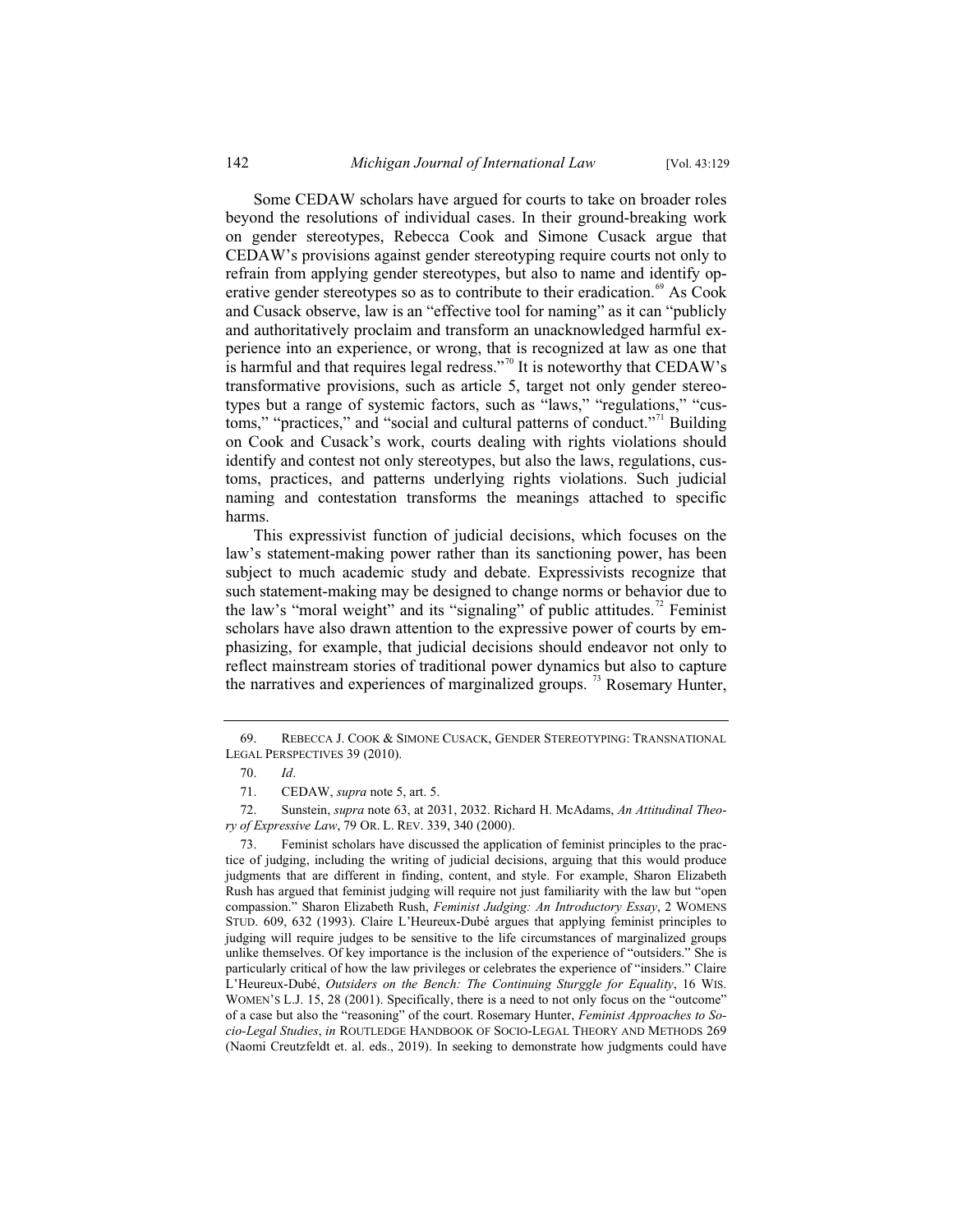a socio-legal scholar of feminist judging, argues that judicial decisions should contextualize marginalized lives against "power structures, biases, inequalities and injustices" and aim at "making violence visible."<sup>74</sup> As demonstrated below, while courts in Hong Kong, Singapore, and Malaysia increasingly include the stories of MDWs in judgments, they need to do much more to expose and challenge the root causes of rights violations. By challenging root causes, courts make visible structures of violence underlying individual cases of MDW abuse.

While criminal law courts can ascertain and critique root causes of violence in judicial decisions, their ability to directly modify or eliminate these causes is limited. Nevertheless, these courts can and should signal to the executive and legislature that action is required. In General Recommendation No. 28, the CEDAW Committee held that article 2(c) requires courts "to apply the principle of equality as embodied in the Convention and to interpret the law, to the maximum extent possible, in line with the obligations of state parties under the Convention."<sup>75</sup> If courts are unable to do so, they "should draw any inconsistency between national law" and "the State party's obligations under the convention to the attention of the appropriate authorities. $\mathbf{r}^{76}$  Although public law scholars have drawn attention to the "dialogue" between courts and other branches of the state in the context of judijudicial review, there continues to be academic debate about the scope and extent of such inter-branch exchange.<sup>77</sup> For the purposes of this article, it is primarily important to recognize that these judicial statements identify what should be done and by whom. Judicial statements about the responsibility of other state actors signal the appropriate way forward to the actors concerned, who may be incentivized to act or come under public scrutiny as a result of these judicial decisions. Such judicial statement-making is often associated with constitutional or administrative law cases, but criminal law cases also provide courts with valuable expressive and statement-making opportunities that can further transformative change. Indeed, in some criminal law cases, a more inclusive and structurally sensitive judicial approach could impact a court's substantive findings by shedding light on the mental

- 75. CEDAW General Recommendation No. 28, *supra* note 64, ¶ 33.
- 76*. Id.*

been drafted, feminist scholars have undertaken feminist judgment projects within which scholars re-write important judicial decisions in ways that reflect feminist principles of inclusion and justice. Some examples include, FEMINIST JUDGMENTS: FROM THEORY TO PRACTICE, (Rosemary Hunter et. al. eds., 2010); FEMINIST JUDGMENTS IN INTERNATIONAL LAW, (Loveday Hodson & Troy Lavers eds., 2019).

<sup>74.</sup> Hunter, *supra* note 73, at 264.

<sup>77.</sup> For an excellent analysis and critique of various debates, see Jhaveri, *supra* note 45, at 811–18. Jhaveri points to the "overelasticity" of dialogue theories and how this has resulted in the exclusion of "other characterization of the various patterns of exchange." While I agree with Jhaveri's insightful observations, this article focuses on the statement-making by courts rather than the response of other state actors. *Id.* at 818.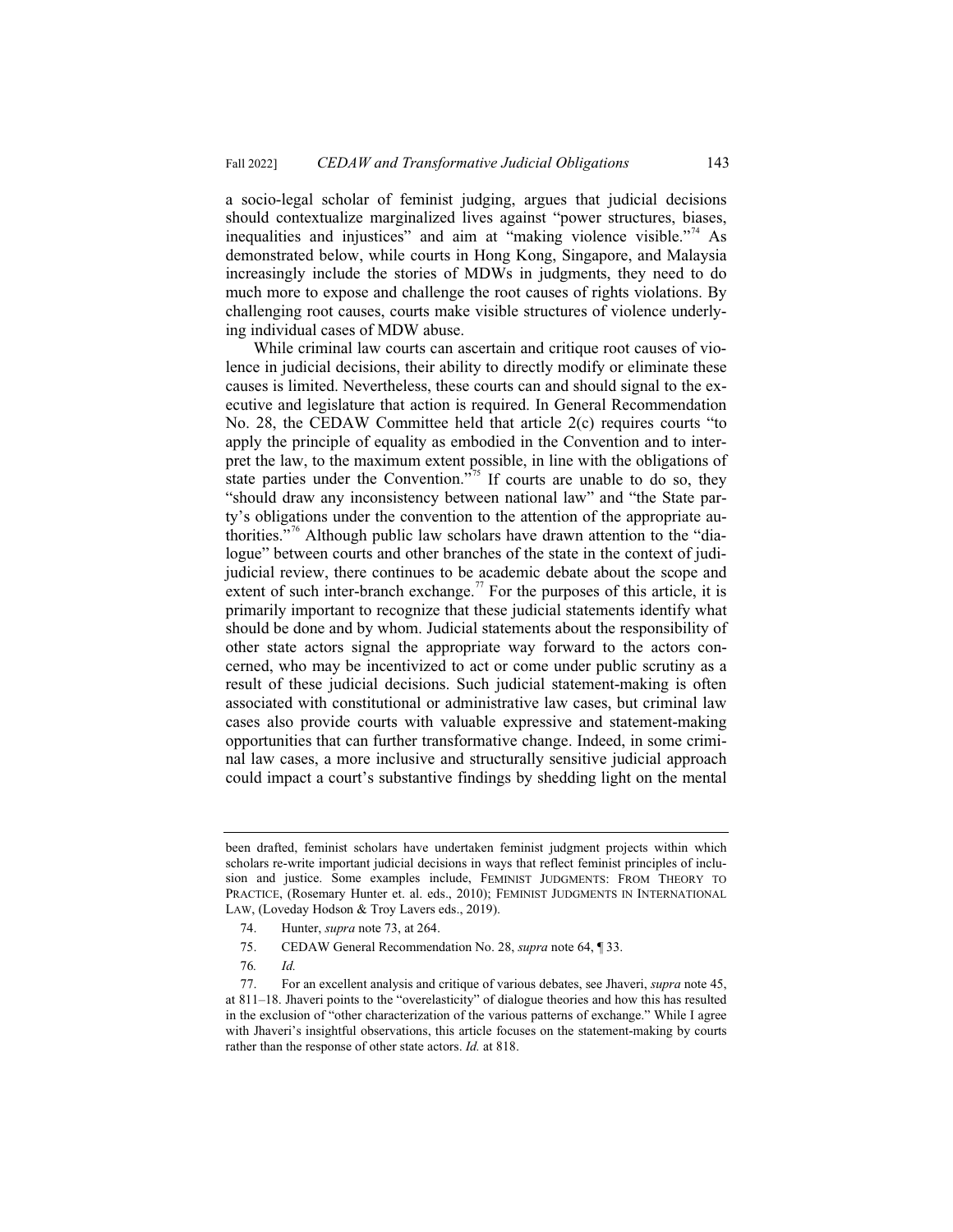states of the accused or the extent of harm suffered by the victim.<sup>78</sup> While the primary objective of criminal law courts should remain the determination of guilt or innocence, judges can and should exercise their statementmaking powers to identify and critique the root causes of rights violations and signal the need for action. By calling attention to the structural dimensions of MDW abuse, such judicial statements would highlight the need for follow-up systemic measures beyond criminal sanctions in the individual case.

# C*. Hong Kong, Singapore, and Malaysia: Vulnerable MDWs and Errant Employers*

Hong Kong, Singapore, and Malaysia were selected as this article's case studies for several reasons. First, these countries host a substantial number of MDWs in relation to their total population. According to the latest official data, there are 373,884 MDWs living in Hong Kong, which has a population of 7,394,700;<sup>79</sup> 252,600 MDWs living in Singapore, which has a population of  $5.69$  million;<sup>80</sup> and 130,450 MDWs in Malaysia, which has a population of about thirty-two million.<sup>81</sup> It should be noted that the actual number of MDWs in Malaysia is probably much higher due to the presence of undocumented workers.<sup>82</sup> Second, all three jurisdictions subscribe to the common law legal tradition where courts play an active role in legal interpretation and meaning-making.<sup>83</sup> This shared legal tradition facilitates a cross-country comparison of judicial statement-making. Third, while cases of MDW abuse in these jurisdictions are increasingly subject to public criti-

82. PAUL, *supra* note 18, at 109.

<sup>78.</sup> Parti Liyani v. Public Prosecutor [2020] SGHC 187 (Sing.); *see also* discussion *infra* Section IV.A. below.

<sup>79</sup>*. Statistics on the Number of Foreign Domestic Helpers in Hong Kong (English)*, DATA.GOV.HK, https://data.gov.hk/en-data/dataset/hk-immd-set4-statistics-fdh/resource/ 063e1929-107b-47ae-a6ac-b4b1ed460ac3 (last visited Jan. 5, 2021); *Population*, HKSAR CENSUS AND STATS. DEP'T, https://www.censtatd.gov.hk/hkstat/sub/so20.jsp (last visited Jan. 5, 2021). Note the figures for Hong Kong MDWs and total population are for different years.

<sup>80</sup>*. Foreign Workforce Numbers*, MINISTRY MANPOWER SING., https://www.mom.gov.sg/ documents-and-publications/foreign-workforce-numbers (last visited Jan. 2, 2021); *Singapore Population*, DEP'T STATS. SING., https://www.singstat.gov.sg/modules/infographics/ population (last visited Jan. 2, 2021).

<sup>81.</sup> Chester Tay, *Malaysia has 1.99 Million Foreign Workers Registered as at Aug 31*, THE EDGE, Oct. 8, 2019. ; *Current Population Estimates, Malaysia, 2020*, DEP'T STATS. MALAY., https://www.dosm.gov.my/v1/index.php?r=column/cthemeByCat&cat=155&bul\_ id=OVByWjg5YkQ3MWFZRTN5bDJiaEVhZz09&menu\_id=L0pheU43NWJwRWVSZklW dzQ4TlhUUT09 (last visited Jan. 5, 2021).

<sup>83.</sup> While recognizing that categorization may lead to some simplification, comparative law scholars have described judicial opinions in the common law tradition as more rhetorical and persuasive in nature. In contrast, in the civil law tradition, judges are viewed as experts in "a type of rational argument" and "in the science of law." Daniel Bonilla Maldonado, *Judges. Judicial Opinions, and Culture from a Comparative Perspective.*, 52 VERFASSUNG RECHT ÜBERSEE 289, 292 (2019).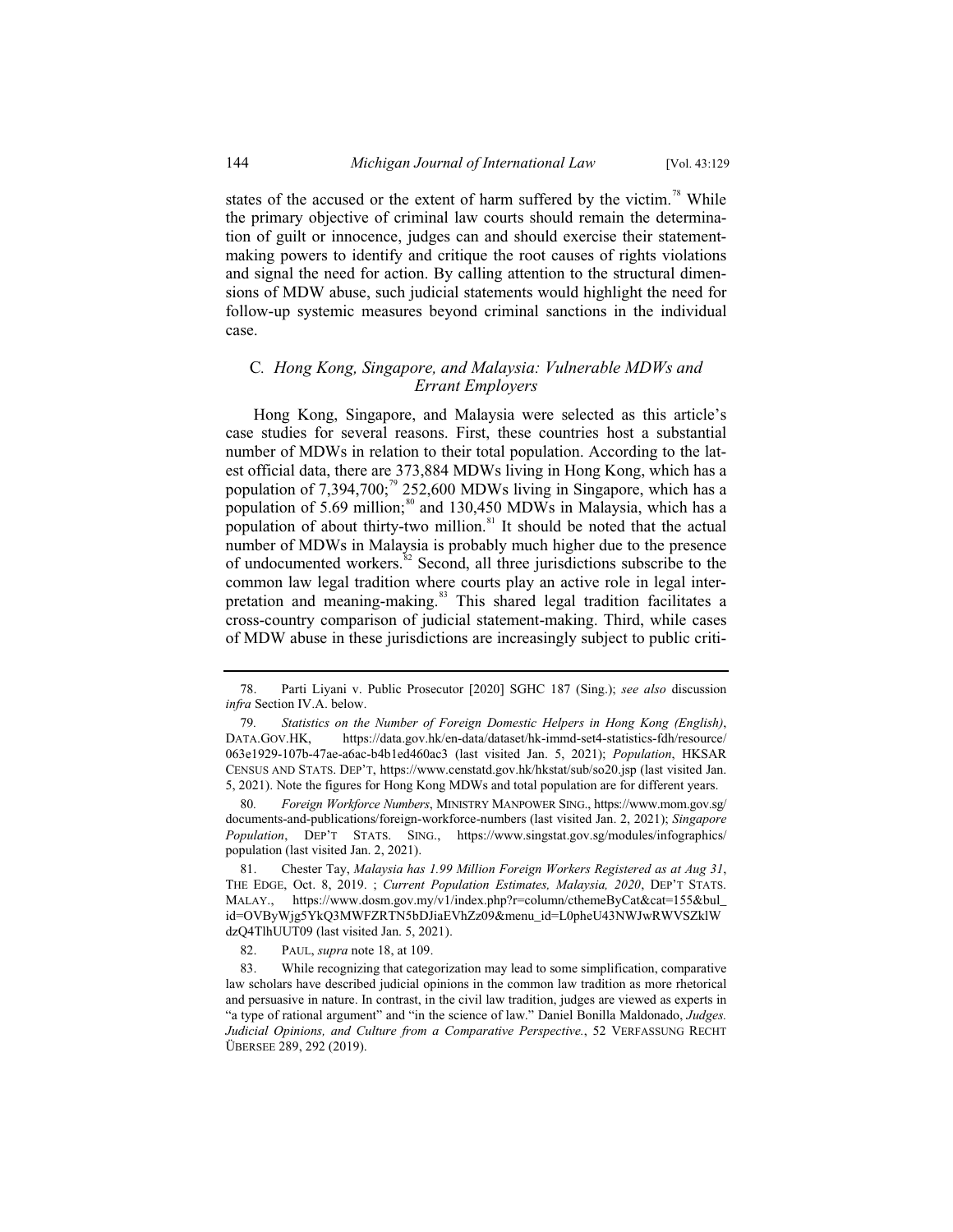cism, legal and policy change has been slow. Over the years, Singapore and Malaysia have taken steps to improve MDW protections, but these efforts still fall behind those in other advanced economies.<sup>84</sup> Hong Kong is described as offering a "strong set" of protections relative to other Asian countries, but enforcement remains an issue. $85$  Enhanced judicial scrutiny of the systemic causes of MDW abuse could serve as the impetus needed for legislative or executive change.

All three MDW jurisdictions are parties to CEDAW and have the right to equality enshrined in their constitutions.<sup>86</sup> For domestic implementation purposes, it would be preferable for parliaments in these dualist jurisdictions to pass legislation clearly committing state actors to CEDAW's transformative approach to rights. <sup>87</sup> However, it should be noted that the judicial statement-making powers discussed in this article are inherent to courts in these jurisdictions and do not require the implementation of domestic legislation. As a result, courts in these jurisdictions have the opportunity to engage in statement-making exercises exposing deeper sources of MDW abuse to motivate action by other branches of government. As demonstrated by the positive examples discussed below, several judges have already deployed their statement-making powers in a transformative manner when dealing with MDW abuse. Unfortunately, most public officials in these jurisdictions do not take a transformative approach to MDW rights violations. There is little discussion by public officials of the laws and policies enabling MDW abuse. For example, in response to the horrific starving, torture, and killing of Indonesian MDW Adelina Sau, Malaysia's then-Minister for Women, Family, and Community Development called for action against the

<sup>84.</sup> For a succinct overview of MDW protections in Singapore and Malaysia, including recent developments, see PAUL, *supra* note 18, at 102–09.

<sup>85.</sup> PAUL, *supra* note 18, at 96. Paul observes that abuse and exploitation is particularly an issue for Indonesian MDWs in Hong Kong due to their lack of awareness of their rights. *Id*.

<sup>86.</sup> CEDAW was extended to Hong Kong in 1996 by the British colonial authorities and continues to apply to Hong Kong special administrative region as part of China post-1997. Singapore and Malaysia both acceded to CEDAW in 1995. Article 25 of Hong Kong's Basic Law states that all Hong Kong residents are equal before the law. XIANGGANT JIBEN FA XIANGGANG JIBEN FA art. 25 (H.K.). Article 12 of the Singapore Constitution and Article 8 of the Malaysia Constitution states that all persons are equal before the law and entitled to equal protection of the law. CONSTITUTION OF THE REPUBLIC OF SINGAPORE art. 12; LAWS OF MALAYSIA FEDERAL CONSTITUTION art. 8.

<sup>87.</sup> For countries subscribing to dualist regimes, unlike those subscribing to monist regimes, international law is not considered automatically incorporated into domestic law. Rather, international law only becomes part of domestic law when transformed or enacted through legislative acts. The judiciary in Hong Kong, Singapore, and Malaysia have held that customary international law may be received into the domestic legal system through common law, but this would be subject to any statutory enactment to the contrary, though the extent to which this takes place differs according to each jurisdiction. *See* Michael Ramsden, *Dualism in the Basic Law: The First 20 Years*, 49 H.K.L.J. 239 (2019); Siyuan Chen, *The Relationship Between International Law and Domestic Law: Yong Vui Kong v PP [2010] 3 SLR 489*, 23 SING. ACAD. L.J. 350; Abdul Ghafur Hamid, *Judicial Application of International Law in Malaysia: An Analysis*, 1 ASIA-PAC. Y.B. INT'L HUMANITARIAN L. 196 (2005).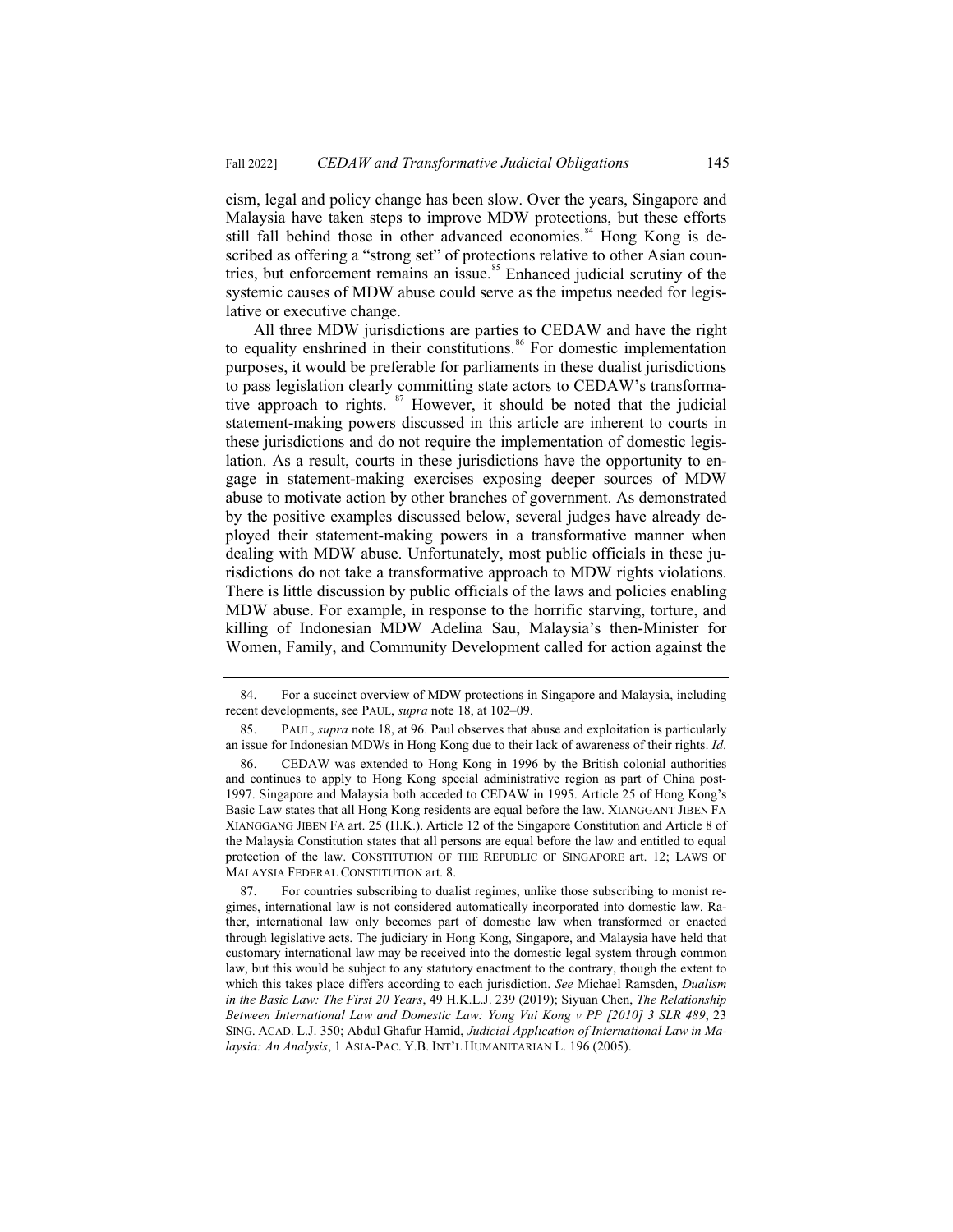victim's employers rather than a broader consideration of the labor laws contributing to such abuse.<sup>88</sup> Similarly, the Singapore Ministry of Manpower ("MOM") repeatedly insists that the country has "numerous measures in place to ensure the welfare and protection of migrant domestic workers," even as MDWs in the city-state argue that what they "really want is better protection by the law."<sup>89</sup> Finally, while MDWs in Hong Kong benefit from the best legal protections of these three jurisdictions, activists have criticized the authorities for not undertaking "serious policy reform."<sup>90</sup> By highlighting legal and policy failures when addressing individual cases of MDW abuse, judicial decisions could lead to legislative and policy change.

Governments of these MDW destinations have primarily responded to MDW abuse through criminal prosecutions and measures, like enhancing the sentences to be meted out for crimes committed against MDWs. For example, the Singapore authorities have amended their criminal laws to enhance the maximum penalties applicable to certain offences when committed against MDWs. $91$  In arguing for these amendments, the former Singapore Minister for Home Affairs observed that the "great majority of employers treat their maids well," but "a small minority behave as if their maids are slaves."<sup>92</sup> This treats MDW abuse as an aberration undertaken by a minority of employers and overlooks or ignores the laws and policies ena-

92*. Id.*

<sup>88</sup>*. Malaysia Can Do More to Protect Foreign Maids*, MALAY. DIG., (Feb. 19, 2018), http://apmigration.ilo.org/news/malaysia-can-do-more-to-protect-foreign-maids.

<sup>89</sup>*. Singapore's Foreign Maids Exploited By Agents, Employer*, BUS. TIMES, (May 27, 2015), https://www.businesstimes.com.sg/life-culture/singapores-foreign-maids-exploited-byagents-employer.

<sup>90</sup>*. Hong Kong to Strengthen Maid Agency Regulation*, YAHOO! NEWS (Mar. 1, 2014), https://sg.news.yahoo.com/hong-kong-strengthen-maid-agency-regulation-194008280.html.

<sup>91.</sup> Courts were authorized to impose penalties on MDW abuse cases that were up to 1.5 times the normal maximum in cases of hurt or grievous hurt, wrongful confinement, assault or use of criminal force with intent to outrage modesty, and insult of modesty. During 1998 parliamentary debates, it was stated that "[s]imple hurt and outraging of modest are the two most common forms of maid abuse," comprising ninety-two percent of cases from 1994– 1998. 68 Sing. Parliamentary Debates (Apr. 20, 1998), col. 1925 (statement of Wong Kan Seng, Minister for Home Affs.). Over the past few months, several non-criminal law and administrative, measures have been, or are to be, implemented by the Singapore authorities to better ensure MDW welfare. *See* Gabrielle Anders, *Maid Agencies Must Conduct Post-Placement Checks Within 3 Months as Part of new Licence Conditions, CNA NEWS (Oct. 28,* 2021) (Employment agencies will "soon be required" to undertake "at least one postplacement check" on MDWs within three months of their placement by call or in person); Afifah Darke, *Employers not Allowed at Maid Medical Exams as Part of New Measures to Help Detect Abuse: MOM*, CNA NEWS (Aug. 5, 2021) (Employers are no longer "allowed to be present during their maid's six-monthly medical examination as part of new measures introduced to help detect abuse"); Lakeisha Leo, *Employers Must Provide Maids with Rest Day That Cannot be Compensated away: MOM*, CNA NEWS (July 22, 2021) (At the end of 2022 employers will be required to provide MDWs with a compulsory rest day a month that cannot be compensated away); Ang Hwee Min, *Maids to Get Home Visits from MOM Officers to Check on Their Living Conditions,* CNA NEWS (Apr. 26, 2021).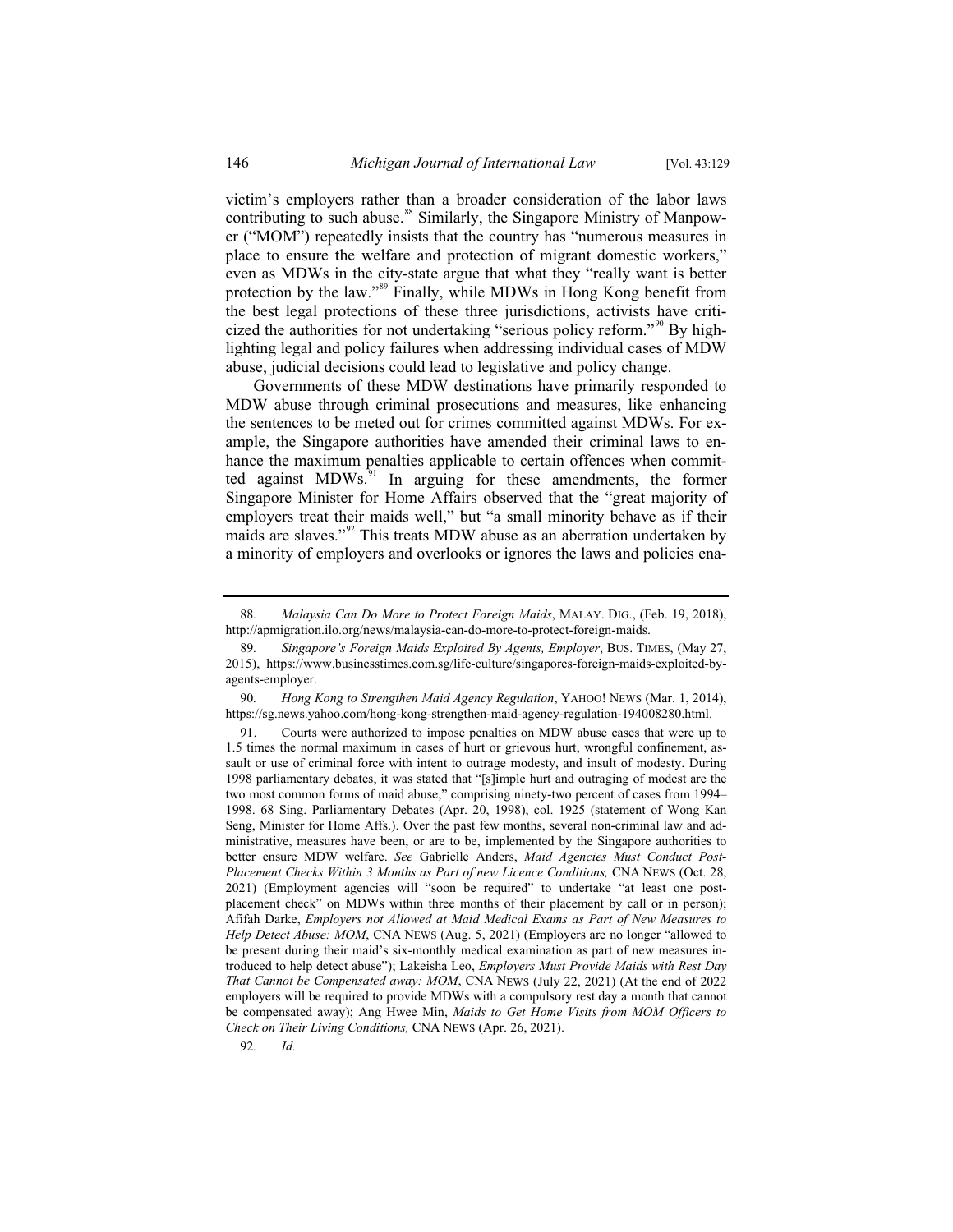bling such abuse. During Singapore's parliamentary debates on criminal measures targeting MDW abuse, legislators discussed the isolation of MDWs in private homes, their irregular work hours, and other MDW vulnerabilities.<sup>93</sup> A few parliamentarians sought, but failed, to bring attention to the root causes of these MDW vulnerabilities, such as the absence of proper standardized contracts and an effective complaints mechanism.<sup>94</sup> These penal efforts have had limited impact on MDW protection and the prevention of MDW abuse. In 2010, the Singapore Court of Appeal in *ADF v. Public Prosecutor* noted that, despite enhanced criminal penalties, the number of MDW abuse cases had "not meaningfully decreased."<sup>95</sup> The Court also noted that these cases are difficult to detect."<sup>96</sup> The systemic nature of the problem and the severe nature of some cases of MDW abuse has led to diplomatic disputes and the temporary cessation of MDW movement between countries. For example, in 2009 and 2011, Indonesia and Cambodia instructed employment agencies operating within their territories to stop sending Indonesian and Cambodian MDWs to Malaysia.<sup>97</sup>

As demonstrated in cases discussed in Sections III and IV below, the authorities in Hong Kong, Singapore, and Malaysia have not hesitated to prosecute employers engaging in MDW abuse.<sup>98</sup> While these criminal prosecutions represent a small fraction of the actual number of MDWs abused, these cases provide courts with opportunities not only to ensure individual accountability, but also to contribute to long-term change. Though judges are not empowered to hand down structural remedies when adjudicating

<sup>93.</sup> Domestic workers are treated as vulnerable persons under Singapore's recent penal amendments and in amendments being discussed in Hong Kong. *See, e.g.*, Penal Code, ch. 224, § 304(B) (2008) (Sing.); THE LAW REFORM COMMISSION OF HONG KONG, CONSULTATION PAPER: CAUSING OR ALLOWING THE DEATH OR SERIOUS HARM OF A CHILD OR VULNERABLE ADULT ¶ 2.145 (2019).

<sup>94.</sup> During 1998 parliamentary debates in Singapore, apart from flagging MDW vulnerabilities, such as their isolation and irregular work hours, Singapore's Minister for Home Affairs at the time argued that cases of MDW abuse undermined "Singapore's aspiration to be a gracious and civil society" and damaged Singapore's "international reputation and bilateral relations." Sing. Parliamentary Debates, *supra* note 91, col. 1924. In responding to suggestions for standardized contracts, the Minister for Home Affairs at the time rejected this possibility, stating that "[m]aids work under different circumstances for different reasons, for different employers and so on, and therefore it is quite difficult to have a standard contract specifying the exact terms for each of the maids and employers." *Id.*

<sup>95.</sup> ADF v. Public Prosecutor, 1 Sing. L. Reps 874, ¶ 61 (C.A. July 8, 2009) (Sing.).

<sup>96</sup>*. Id.*

<sup>97.</sup> Kocha Olarn, *Cambodia Defies Ban and Sends Maids to Malaysia, Lawmaker Says*, CNN (Nov. 5, 2011), https://edition.cnn.com/2011/11/05/world/asia/cambodia-domesticworkers/index.html. Despite this ban, there were reports of domestic workers being sent to Malaysia. MDW migration resumed after both countries concluded Memorandum of Understandings with Malaysia with the aim of enhancing protection of MDWs. For a foreign policy analysis of these bans, see Juanita Elias, *Foreign Policy and the Domestic Worker: The Malaysia-Indonesia Domestic Worker Dispute*, *supra* note 23.

<sup>98</sup>*. See* discussion *infra* Sections III & IV.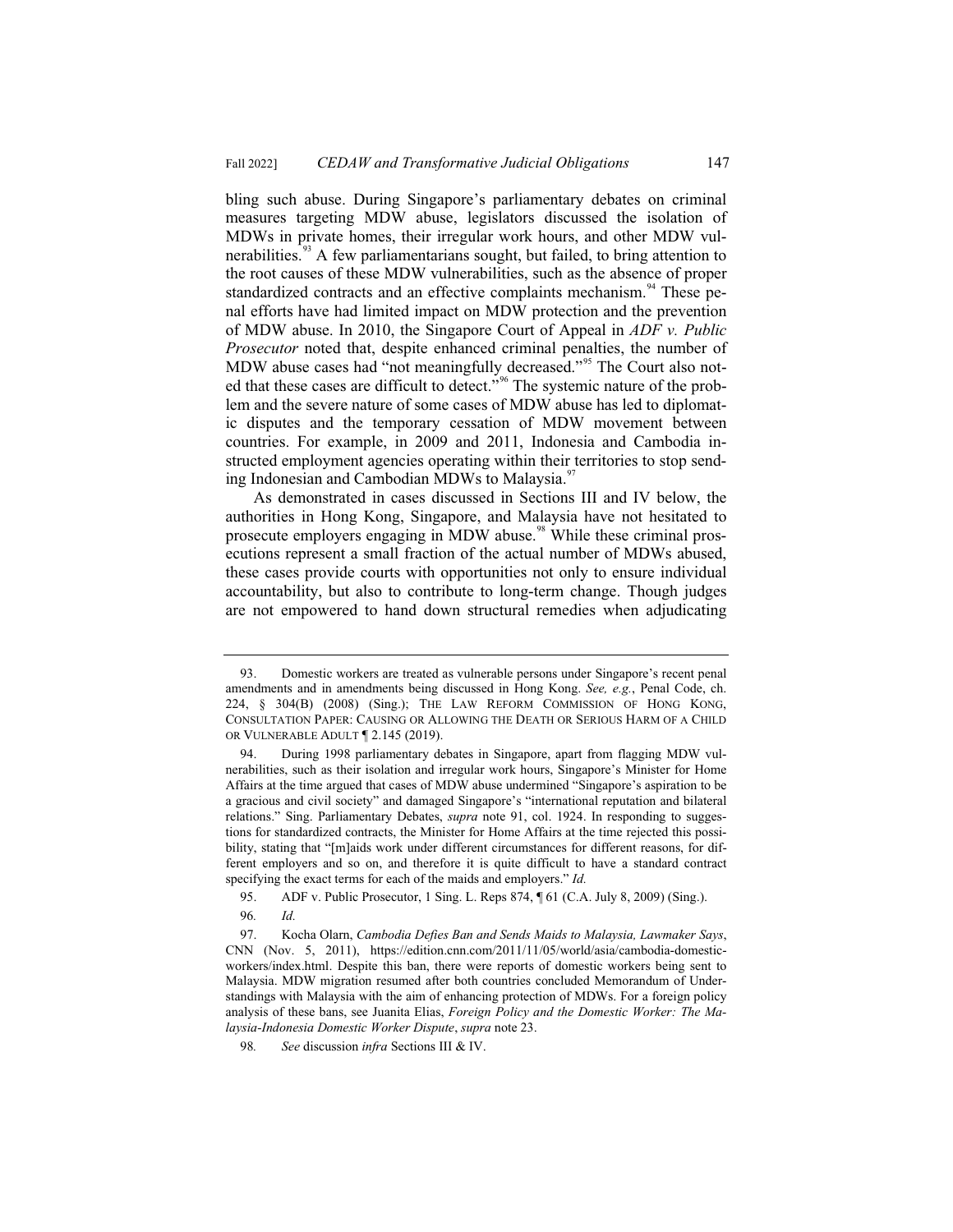criminal cases (unlike public law cases), they can nevertheless identify and critique root causes of MDW rights violations when contextualizing facts and identifying responsibility. Judicial-driven change and rights protection is often associated with public law cases, such as those dealing with applications for the judicial review of legislative and executive acts.<sup>99</sup> However, courts in Hong Kong, Singapore, and Malaysia operate in socio-political contexts characterized by varying degrees of authoritarian rule, in which public law cases involving the direct judicial challenge of laws and policies face various obstacles.<sup>100</sup>

In Hong Kong, individuals and interest groups seeking recognition or enforcement of their rights through public law litigation have had some success before the courts.<sup>101</sup> However, in Singapore and Malaysia, restrictive legal doctrines, judicial restraint, and the reluctance of the public to sue state actors have prevented these countries from developing a strong tradition of public law litigation.<sup>102</sup> Both jurisdictions have nevertheless witnessed some active developments in public law litigation.<sup>103</sup> Apart from public law cases,

<sup>99.</sup> In their account on the development and rise in judicial review as a rights protective and accountability mechanism worldwide, Doreen Lustig and J.H.H. Weiler observe that "judicial review, of a constitutional nature, has become the norm rather than the exception in the contemporary world." Doreen Lustig & J.H.H. Weiler, *Judicial Review in the Contemporary World - Retrospective and Prospective*, 16 INT'L J. CONST. L. 370 (2018).

<sup>100.</sup> There is substantial scholarship on authoritarian rule in Singapore, Hong Kong, and Malaysia. Recent works include Benny Tai, Scott Veitch, Fu Hualing & Richard Cullen, *Pursuing Democracy in an Authoritarian State: Protest and the Rule of Law in Hong Kong*, 29 SOC. LEG. STUD. 107 (2019); THE LIMITS OF AUTHORITARIAN GOVERNANCE IN SINGAPORE'S DEVELOPMENTAL STATE (Lily Zubaidah Rahim & Michael D. Barr eds., 2019); Azmi Sharom, *Did the General Elections of 2018 Signal the End of Authoritarianism in Malaysia?*, *in* THE SPECTRA OF AUTHORITARIANISM IN SOUTHEAST ASIA 165 (Azmi Sharom & Magdalen Spooner eds., 2019). In the case of Malaysia's historic 2018 elections, a coalition of opposition parties ousted the then incumbent party and started implementing a range of democratic reforms, which were then halted or reversed when the coalition lost their majority in parliament due to the withdrawal of support from several parliamentarians. Yen Nee Lee, *Malaysia's New Prime Minister Has Been Sworn in – But Some Say the Political Crisis is "Far From Over,"* CNBC (Mar. 2, 2020), https://www.cnbc.com/2020/03/02/malaysia-politicalcrisis-muhyiddin-yassin-appointed-as-prime-minister.html.

<sup>101.</sup> Pui Yin Lo, *Hong Kong: Common Law Courts in China*, *in* ASIAN COURTS IN CONTEXT 203 (2015).

<sup>102.</sup> Roger Tan Kor Mee, *The Role of Public Interest Litigation in Promoting Good Governance in Malaysia and Singapore*, XXXIII J. MALAY. BAR 58–176, 78–79, 87, 101–18 (2004). This is particularly so when compared to more activist judiciaries in Asia, such as the Indian judiciary which has been described as being "at the forefront of rights-protection and rights activism." Jayanth K. Krishnan, *Legitimacy of Courts and the Dilemma of Their Proliferation: The Significance of Judicial Power in India*, *in* ASIAN COURTS IN CONTEXT 270 (Jiunn-rong Yeh & Wen-Chen Chang eds., 2015). It should be noted, however, that there has been an increase in the number of judicial review cases brought before Singapore and Malaysia courts in recent years.

<sup>103.</sup> For example, the criminalization of male homosexual sex in Singapore law has been repeatedly challenged by plaintiffs, though these efforts have been thus far unsuccessful. Rei Kurohi, *High Court Dismisses Challenges Against Law That Criminalises Sex Between*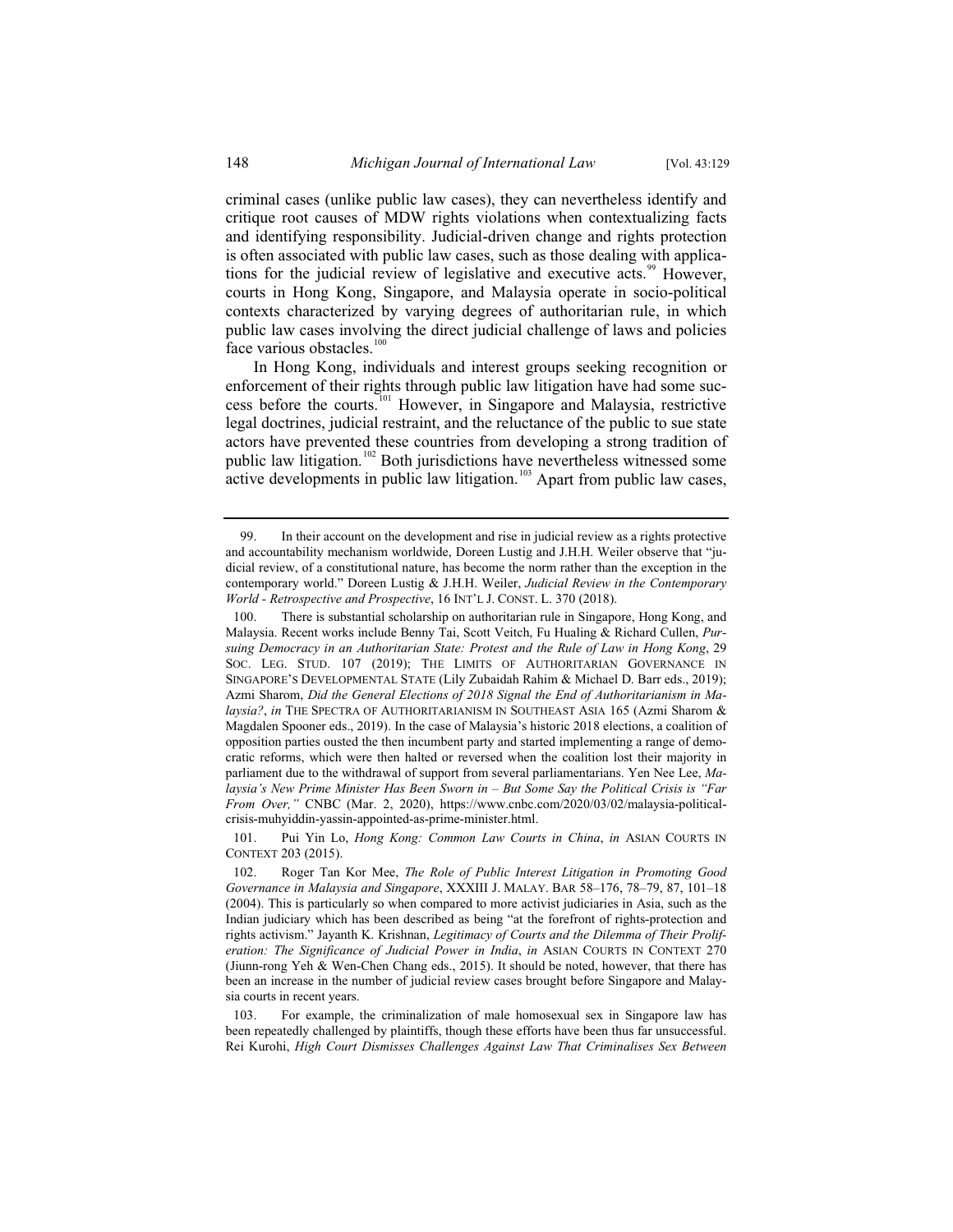criminal law cases are another avenue by which courts can contribute to broader change through judicial condemnation of rights violations and critique of root causes. As demonstrated below, many criminal law decisions in these jurisdictions have sought to highlight MDWs' vulnerabilities in a sensitive and inclusive manner, but these efforts need to go further to promote transformational change.

#### III. Assessing Judicial Efforts: More Inclusive Understandings of MDW Vulnerabilities

When dealing with cases of MDW abuse, judges in Hong Kong, Malaysia, and Singapore have increasingly addressed MDW vulnerabilities in an empathetic and nuanced manner. Such judicial discussions of MDW vulnerabilities are important. By including the marginalized experiences of MDWs "in the text of the law," these judicial discussions contribute to better understandings of MDW lives and realities.<sup>104</sup> Nevertheless, most of these judicial decisions stop at the acknowledgment and description of MDWs' vulnerabilities. This section illustrates how courts are currently describing MDW vulnerabilities while avoiding discussion of their root causes. Judges should do more to recognize that MDWs' vulnerabilities are not predetermined, but are instead the result of existing laws, policies, and practices. By doing so, courts would underscore the need to look beyond individual errant employers if MDW protection is to be secured effectively. If courts do not go beyond the individual case and address the factors causing MDWs' vulnerabilities, MDWs will continue to be at risk of physical and mental harm, as well as other abusive practices. Highlighting the laws, policies, and practices that contribute to MDW abuse would be in line with CEDAW's transformative commitment, which requires the deeper causes of discrimination to be "brought to the surface."<sup>105</sup> This section critically examines judicial deliberations on MDW dependence, isolation, and impecuniousness with the aim of highlighting the root causes missing from these judicial narratives of MDW vulnerabilities.

*Men,* STRAITS TIMES (Mar. 31, 2020), https://www.straitstimes.com/singapore/high-courtrejects-all-three-challenges-against-section-377a. Regarding public interest litigation undertaken pursuant to public law in Malaysia, researchers observe that "some judges in Malaysia" have "started utilizing a liberal and flexible approach" that facilitates such litigation. Gan Chee Keong, Ahmad Azam Mohd Shariff, Ramalinggam Rajamanickam & Nazura Abdul Manap, *An Overview on the Public Interest Litigation in Malaysia: Development and Dilemma Under Provision of Remedies for Enforcement of Fundamental Rights,* MEDITERRANEAN J. SOC. SCIS. 116 (2016).

<sup>104.</sup> Hunter, *supra* note 73, at 265.

<sup>105.</sup> Holtmaat, *supra* note 16, at 163.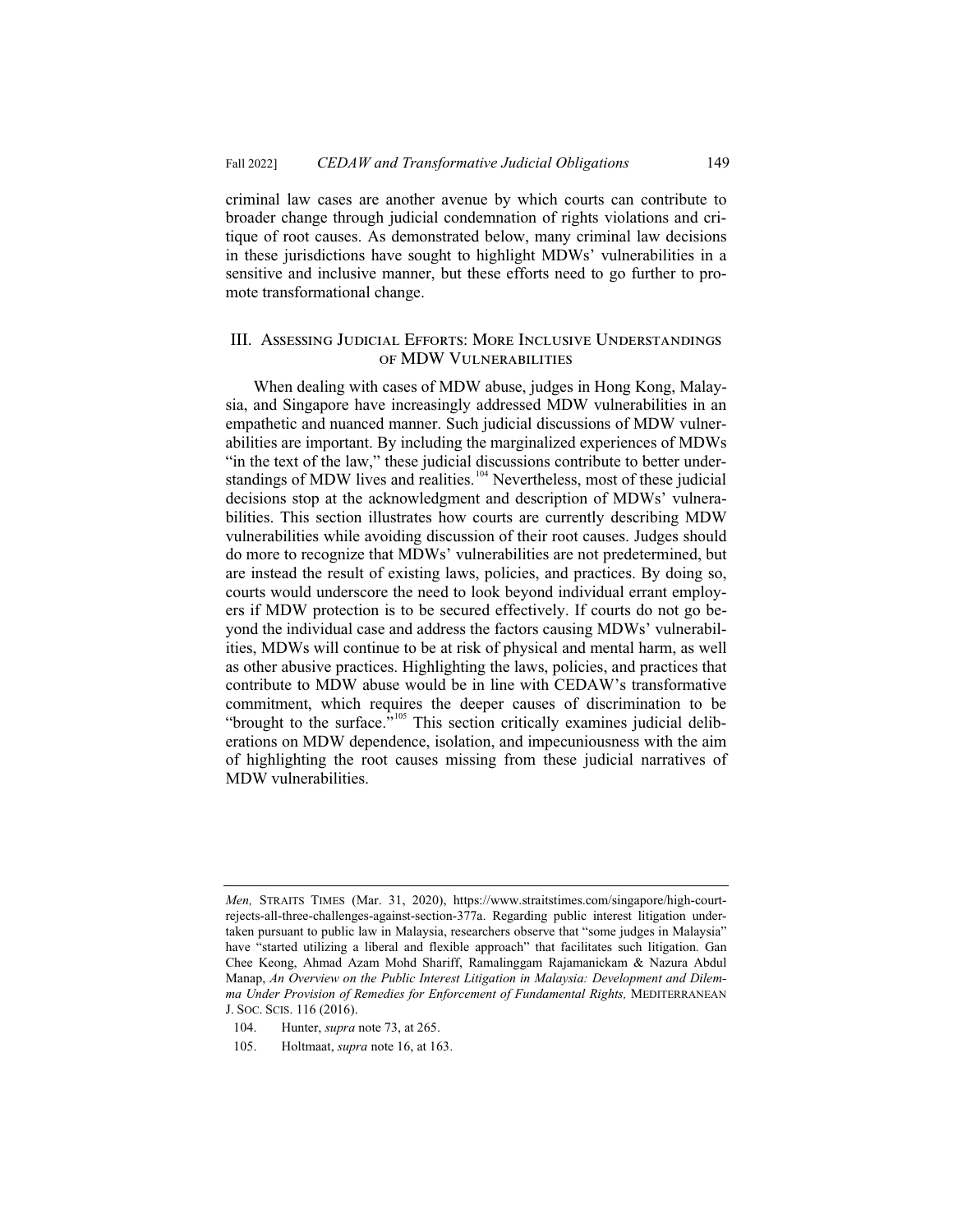#### A. *The Dependent MDW and the Goodwill of Employers: The Tied Visa System and Responsibilities of Employers*

A MDW's legal status in these jurisdictions depends on her continued employment with the same employer, as MDWs are only entitled to shortterm visas that tie them to a particular employer.<sup>106</sup> While MDWs in Hong Kong may apply to the immigration authorities to change employers at the end of their contracts, the formal position of the government is that any request for change during the contractual period "will not as a rule be approved."<sup>107</sup> Similarly, MDWs in Malaysia cannot change employers unless they obtain permission from the immigration authorities first.<sup>108</sup> Singapore, on the other hand, only permits MDWs to transfer employers with their current employer's consent.<sup>109</sup> The immigration authorities have the discretion to allow persecuted MDWs to transfer employers, but it is not clear how this discretion is exercised.<sup>110</sup>

This inability to change employers freely is crucial to MDWs' vulnerability. MDWs are reluctant to leave employers, even those who are abusive or exploitative, as this will lead to visa cancellations and they will legally be required to return to their home countries.<sup>111</sup> Because many MDWs take on significant debt to secure their work placement, which is itself problematic, they are reliant on continued employment to meet debt repayment requirements. Judges in these jurisdictions have recognized the dependence of MDWs on the goodwill of their employers. For example, in *Janardana Jayasankarr v. Public Prosecutor*, a case in which the accused was convicted of voluntarily causing harm to his MDW, the Singapore High Court emphasized that MDWs normally "do not have a voice" and are largely "de-

<sup>106.</sup> The temporary and employer-specific nature of these visas has been described by Paul as a "core level of vulnerability" shared in these MDW destinations. PAUL, *supra* note18, at 88.

<sup>107</sup>*. Foreign Domestic Helpers*, IMMIGR. DEP'T H.K. SPECIAL ADMIN. REGION, https://www.immd.gov.hk/eng/services/visas/foreign\_domestic\_helpers.html#c (last visited Jan. 2, 2021).

<sup>108</sup>*. Foreign Domestic Helper (FDH)*, IMMIGR.N DEP'T MALAY https://www.imi.gov.my/ portal2017/index.php/en/foreign-domestic-helper-fdh.html (last visited Jan. 2, 2021) ("4(m): The employer must obtain approval from the Immigration Department if the FDH wishes to terminate her services, if the employer wishes to terminate the services of the FDH, or to get the Check-out memo from the Department of Deportation if the pass has expired.").

<sup>109. 2019</sup> HOME & LIBERTY SHARED REPORT, *supra* note 1, at 27.

<sup>110.</sup> With respect to Singapore, HOME has noted that it is not clear what the Ministry of Manpower ("MOM") will treat as a "valid claim" based on whether MDWs will be permitted to change employers rather than being repatriated or told to return to their previous employers. *Id.* at 33.

<sup>111.</sup> Many MDWs have taken on debts to secure their jobs and are supporting their families back home. Singapore-based NGO HOME notes that this employer-sponsored visa system is "a fundamental stumbling block to the realization of migrant workers' rights." *Id.* at 26.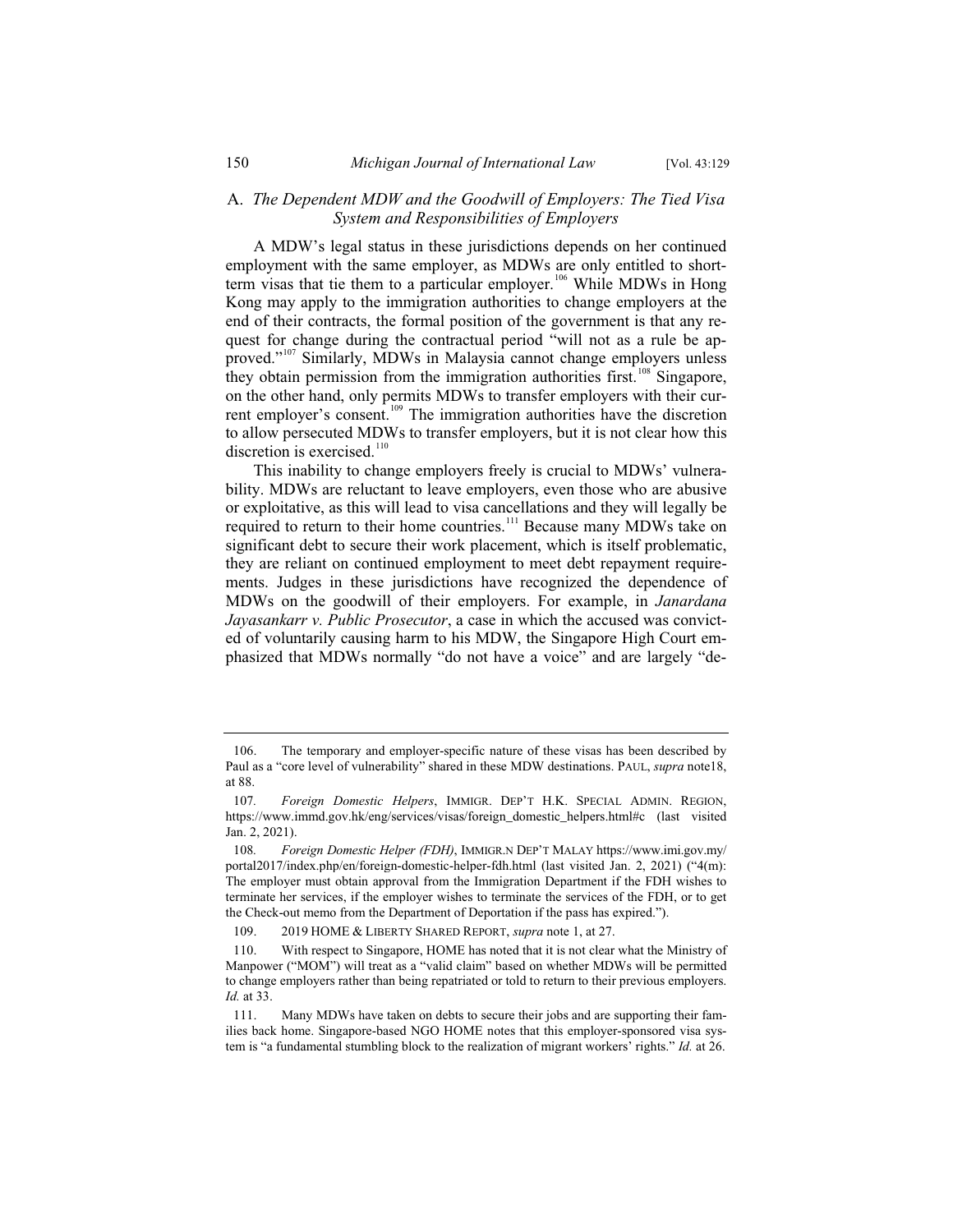pendent on the good faith of their employers."<sup>112</sup> Nevertheless, the Court did not recognize how this dependence of MDWs on the goodwill of their employers is in fact created by laws and policies, such as the work visa system that ties employees to employers.

Since policies effectively prevent MDWs from leaving their employers, MDWs in these jurisdictions must rely on the goodwill and discretion of their employers for fair and decent treatment because the responsibilities of employers are not clearly set out in law. MDWs in these destinations are even excluded from certain labor laws and protections. In Singapore, migrant workers engaged in work considered unskilled, including MDWs, are not covered under the Employment Act, $^{113}$  which applies to all other employees and which sets out clear working conditions, such as maximum working hours and leave requirements.<sup>114</sup> MDWs working in Singapore are covered instead by the Employment of Foreign Manpower Act ("EFMA"),<sup>115</sup> which uses open-ended terms to define employers' responsibilities. For example, Singapore's EFMA regulations state that the employer is responsible for "the upkeep and maintenance" of MDWs, including the "provision of adequate food," without a definition of "adequate"<sup>116</sup> A similar situation exists in Malaysia where MDWs are excluded from key provisions of Malaysia's Employment Act, which address, among others, leave days, work hours, overtime pay, termination conditions, and maternity leave.<sup>117</sup> The relationship between MDWs and employers in Malaysia is largely governed through contractual terms that are vague and often lopsided in favor of the employer.<sup>118</sup> On paper, MDWs in Hong Kong have more rights because they are covered under key employment laws, but the uneven policing

<sup>112.</sup> Janardana Jayasankarr v. Public Prosecutor, 4 Sing. L. Reps. 1288, ¶ 4. (H.C. Aug. 4, 2016) (Sing.).

<sup>113</sup>*. See* Employment Act 2009, c. 91 (Sing.).

<sup>114.</sup> This is Singapore's key labor law and specifies clear requirements on working hours, public holiday pay, annual leave and paid sick leave. The Singapore government justifies the exclusion of MDWs from the Employment Act on the basis that domestic work is "quite different" from "normal work," though many scholars, like Findlay and Lim, highlight that the regulation of household domestic work should not "be more difficult than in any other closed environment." MARK FINDLAY & SI WEI LIM, REGULATORY WORLDS: CULTURAL AND SOCIAL PERSPECTIVES WHEN NORTH MEETS SOUTH 141–42 (2014).

<sup>115</sup>*. See* Employment of Foreign Manpower Act 2009, c. 91A (Sing.).

<sup>116.</sup> Employment of Foreign Manpower (Work Passes) Regulations 2012, pt. I, § 1(a) (Act. No. S 569) (Sing.). While the Singapore MOM has issued an advisory on the typical daily food intake, NGOs continue to report cases where MDWs were not provided sufficient food or food of adequate nutrition. Further, some MDWs report that their employers do not respect their religious dietary restrictions. 2019 HOME & LIBERTY SHARED REPORT, *supra*  note 1, at 38.

<sup>117</sup>*. See* Employment Act 1955, § 57 (Act No. 265) (Malay.).

<sup>118</sup>*. See* Ainaa Aiman & Shathana Kasinathan, *Govt Considering Standalone Act for Domestic Workers*, FREE MALAY. TODAY (Aug. 5, 2019), https://www.freemalaysiatoday.com/ category/nation/2019/08/05/govt-considering-standalone-act-for-domestic-workers/.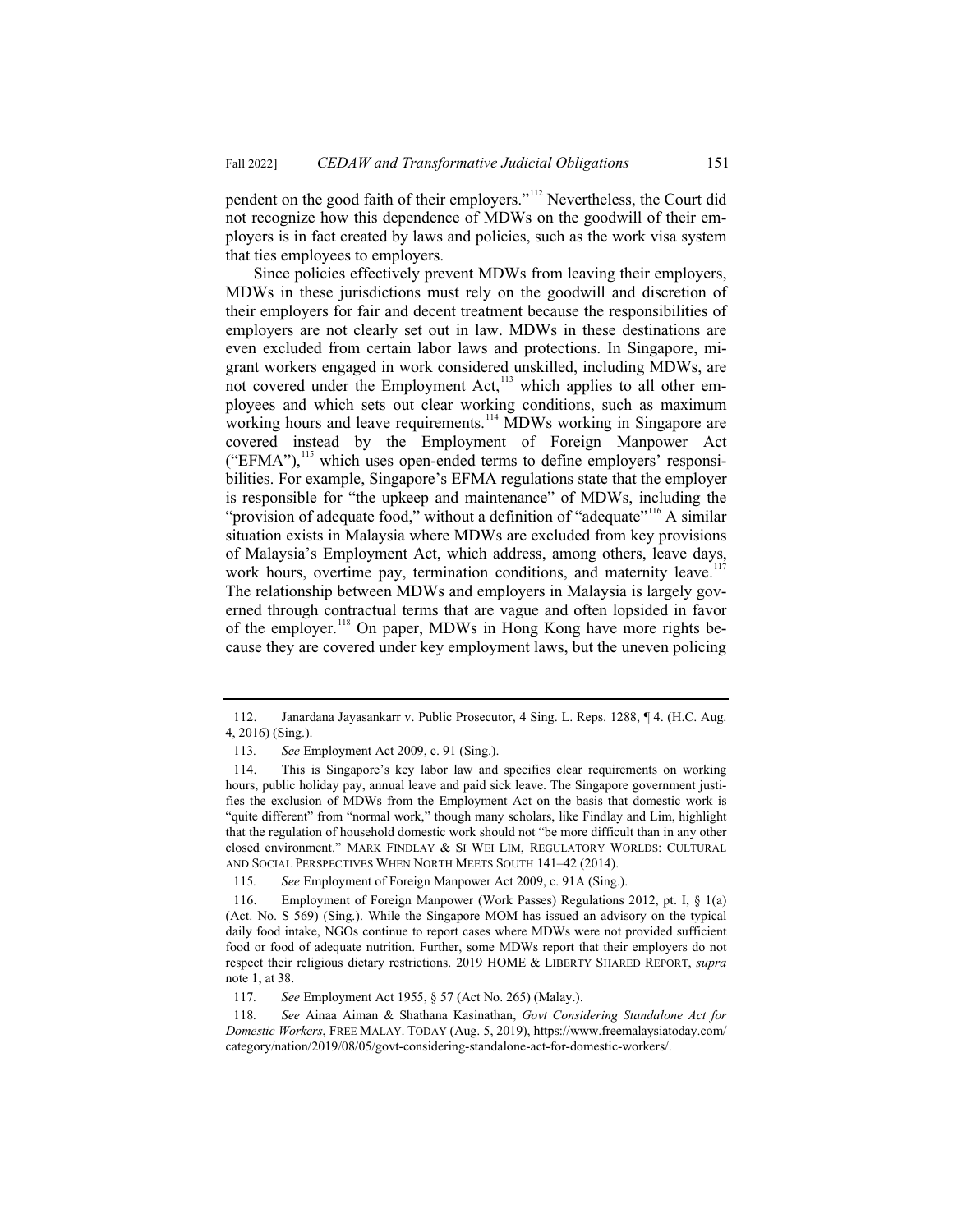and enforcement of these rights remains a problem.<sup>119</sup> Given this legal context, the policing of individual employers in all three countries through workplace checks is impractical and ineffective. In *Farida Begam d/o Mohd Artham v. Public Prosecutor,* the Singapore High Court increased the accused's sentence to nine months for causing harm to her MDW and recognized that it would be an "administrative nightmare" if authorities had to "check" on each MDW's "living conditions" and on "household members."<sup>120</sup> It is precisely because such detailed checks are not possible that employers should have their responsibilities clearly delineated in the law. With clear laws, MDWs would be more aware of the treatment they are entitled to and arguably in a better position to enforce their rights.

These vague legal definitions of employer responsibilities mean MDWs are dependent on the goodwill of employers for their basic needs, a situation which can result in severe deprivations and abuses. In the 2017 Singapore case of *Public Prosecutor v. Lim Choon Hong*, the accused had "systematically deprived" Thelma Oyasan Gawidan of sufficient food for over fifteen months, subjecting her to a "bizarre feeding regime" of "a fixed number of slices of bread and packets of instant noodles at two specified times of the day."<sup>121</sup> The victim also had to ask the accused for permission before drinking water.<sup>122</sup> As a result, Gawidan lost forty percent of her body weight and became "grossly undernourished."<sup>123</sup> Gawidan also stopped menstruating and experienced hair loss.<sup>124</sup> Her employers ignored her pleas and prevented her from seeking help by insisting that any messages sent by her to her agency went through them.<sup>125</sup> The accused were each imprisoned for ten months for failing to provide adequate food to Gawidan on charges under the EFMA.<sup>126</sup> Similarly, in the Malaysian case of *Public Prosecutor v. Soh Chew Tong & Chin Hui Ling,* the Cambodian MDW Mey Sichan had not only been physically abused, but had also been systemically denied food

<sup>119.</sup> PAUL, *supra* note 18, at 100.

<sup>120.</sup> Farida Begam d/o Mohd Artham v. Public Prosecutor, 4 Sing. L. Reps. 610, ¶ 28 (H.C. Nov. 8, 2001) (Sing.).

<sup>121.</sup> Public Prosecutor v. Lim Choon Hong, 5 Sing. L. Reps. 989, ¶18 (H.C. Sept. 15, 2017) (Sing.) Adjustments were made to the food ration of the victimized MDW by the employer if more was given earlier *Id.* ¶ 18. For an analysis of this case, see Benjamin Joshua Ong, *Offences Against Foreign Domestic Workers in Singapore: Vindicating the Victim's Right to Dignity*, OXFORD HUM. RTS. HUB BLOG (Nov. 17, 2017)., http://ohrh.law.ox.ac.uk/ offences-against-foreign-domestic-workers-in-singapore-vindicating-the-victims-right-todignity.

<sup>122</sup>*. Jail and Fine For Couple Who Starved Maid, Causing Her to Lose 20kg*, STRAITS TIMES (Mar. 27, 2017), https://www.straitstimes.com/singapore/courts-crime/jail-and-finefor-couple-who-starved-maid-causing-her-to-lose-20kg.

<sup>123</sup>*. Lim Choon Hong*, 5 Sing. L. Reps. ¶18.

<sup>124.</sup> STRAITS TIMES, *supra* note 122.

<sup>125</sup>*. Lim Choon Hong*, 5 Sing. L. Reps. ¶19.

<sup>126</sup>*. Id.* ¶ 29.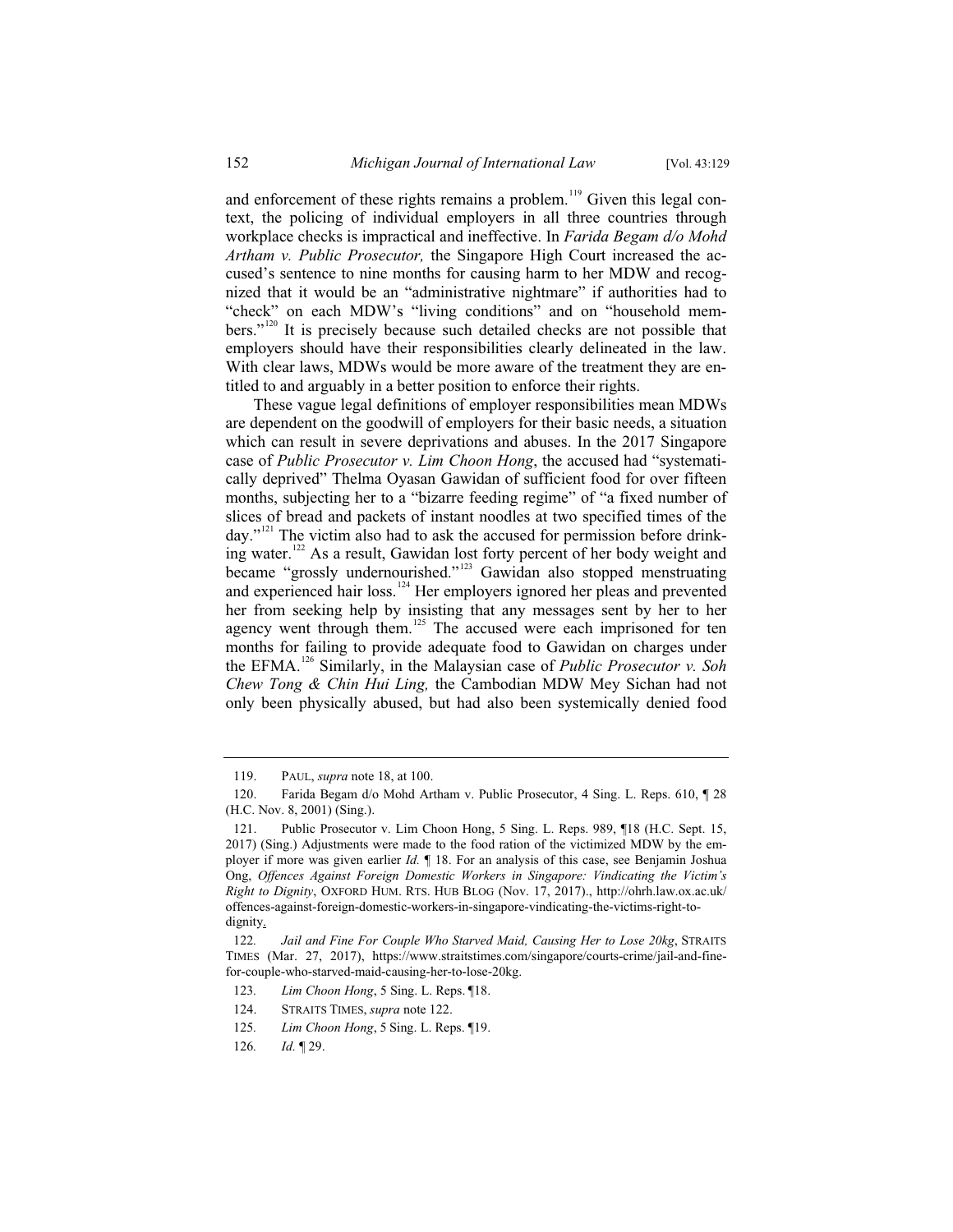and water.<sup>127</sup> Mey had eventually starved to death, and the accused were charged for her murder.<sup>128</sup> The court highlighted that Mey had been starved "for about a few months."<sup>129</sup> Her weight had dropped from forty-four kilograms to 26.1 kilograms. Mey was so hungry that she had "scavenged" for "left over [sic] food in the rubbish bin."<sup>130</sup> On appeal, the Court of Appeal sentenced the accused to death for murder.<sup>131</sup> State actors may call for MDWs to be recognized as "human beings with aspirations, interests, intellect and more," but for MDWs to be truly treated with dignity and have their rights respected, the laws and policies enabling their abasement and exploitation have to change.<sup>132</sup> While the judges in these cases condemned the callous behavior of MDW employers, they did not discuss the need for clearer definitions and enforcement of employers' obligations toward MDWs.

#### B. *The Isolated MDW: Living in and The Tyranny of Home*

Another MDW vulnerability emphasized by courts in these three jurisdictions is the isolation experienced by MDWs residing in employers' homes. This isolation is directly connected to the laws and policies of each country concerning the MDWs residence. MDWs reside in the homes of their employers but the laws and policies of these jurisdictions do not specifically require employers to respect MDWs' freedom of movement and privacy. Employers often impose long work hours on MDWs, and MDWs often work up to sixteen or eighteen hours per day.<sup>133</sup> Employers are also not required to provide MDWs with their own room. MDWs are usually required to share rooms with the children or elderly parents of their employers.<sup>134</sup> It is also not uncommon for employers to instruct MDWs to sleep in store rooms, kitchens, and living rooms even though this results in them getting insufficient rest due to noise.<sup>135</sup> The Singapore NGO HOME has rec-

<sup>127.</sup> Public Prosecutor v. Soh Chew Tong & Chin Hui Ling, [2013] 1 LEGAL NETWORK SERIES 1189, at 35 (H.C.) (Malay.).

<sup>128</sup>*. Id.*

<sup>129</sup>*. Id.* at 8.

<sup>130</sup>*. Id.* at 27.

<sup>131.</sup> Public Prosecutor v. Soh Chew Tong and another and another appeal, 5 C.L.J. 725, ¶90 (C.A. Feb. 17, 2016) (Malay.) at 90. The lower court had sentenced the accused to twenty-four years' imprisonment each.

<sup>132.</sup> In Soh Meiyun v. Public Prosecutor, 3 Sing. L. Reps. 299, ¶ 44 (H.C. Apr. 29, 2014) (Sing.), the Singapore High Court emphasized that MDWs are "a class of highly vulnerable victims" whose employers may "reduce them to their function of providing domestic help" though MDWs are "human beings with aspirations, interests, intellect and more." The Court was critical of such employers who treated MDWs as "second-class persons." *Id.* ¶44.

<sup>133. 2019</sup> HOME & LIBERTY SHARED REPORT, *supra* note 1, at 36.

<sup>134.</sup> *Id.* at 97.

<sup>135</sup>*. No Privacy, No Space: Domestic Workers Endure Poor Living Conditions,* HOME, https://www.home.org.sg/our-updates/2017/11/30/no-privacy-no-space-domestic-workersendure-poor-living-conditions (last visited July 20, 2021).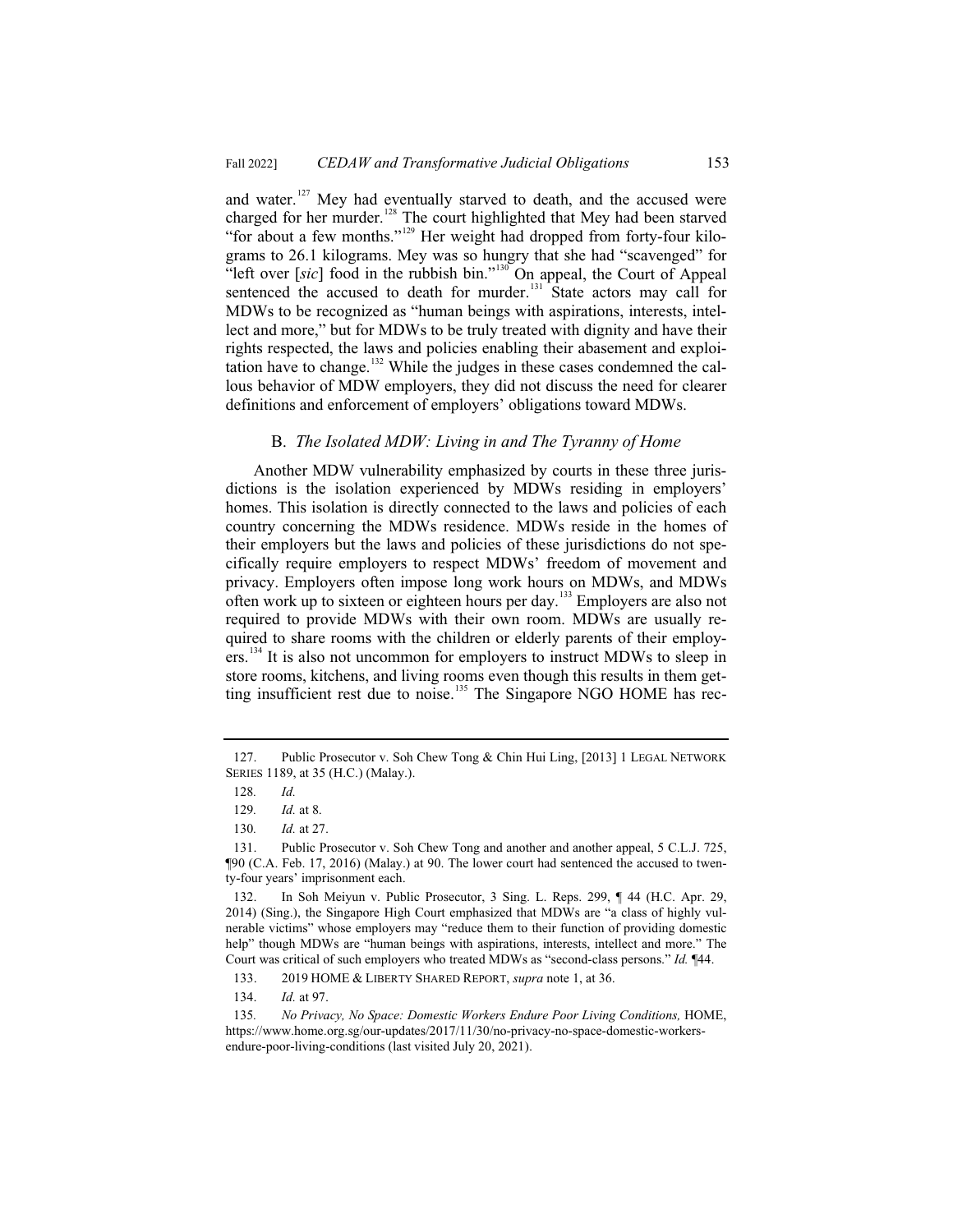orded at least one case where the MDW was forced to sleep on the balcony with only a "shower curtain for shelter."<sup>136</sup>

The laws and policies of Malaysia and Singapore not only fail to guarantee adequate living conditions, but they contribute to a lack of privacy and restrictions on movement of MDWs as well. In both countries, employers are required to provide the government with substantial security bonds that may be lost if permit conditions are contravened.<sup>137</sup> This has led to employers' constant monitoring of MDWs' daily activities and choices, with some employers checking the phone of their MDWs, hiring private investigators to follow MDWs on their days off, and organizing surprise visits at home.<sup>138</sup> It is accepted practice for employers to install surveillance cameras to monitor the work and movement of MDWs, even where the MDW sleeps.<sup>139</sup> Many employers impose unreasonable restrictions on MDWs' phone usage, while some employers prohibit MDWs from speaking to others outside the home.<sup>140</sup> In the Malaysian case of *Public Prosecutor v. Soh Chew Tong & Chin Hui Ling*, where the MDW Mey Sichan was starved to death, the employment contract in that case specifically advised the employer not to allow the MDW to "mix with stranger."<sup> $141$ </sup> These conditions have enabled some unscrupulous employers to imprison MDWs in homes to prevent them from seeking help. In November 2020, Sulis Sutyowati's employer was sentenced to over ten months imprisonment in Singapore for repeatedly abusing Sutyowati and locking her in the flat. Sutyowati escaped by bravely climbing over the balcony and down fifteen floors in the early hours of the morn $ing.<sup>142</sup>$  All these restrictions on MDWs' time, movement, and communications limit their ability to form social support networks and seek help in desdestination countries.<sup>143</sup>

139. 2019 HOME & LIBERTY SHARED REPORT, *supra* note 1, at 40.

<sup>136</sup>*. Id.* 

<sup>137</sup>*. Security Bond Requirements for Foreign Domestic Worker,* MINISTRY MANPOWER SING., https://www.mom.gov.sg/passes-and-permits/work-permit-for-foreign-domesticworker/eligibility-and-requirements/security-bond (last visited July 20, 2021). Malaysia's bond requirements vary according to the nationality of the MDW. *See Foreign Domestic Helper (FDH)*, IMMIGR. DEP'T MALAY., https://www.imi.gov.my/portal2017/index.php/en/ foreign-domestic-helper-fdh.html (last visited Jan. 2, 2021).

<sup>138.</sup> Constable, *supra* note 58, at 3497.

<sup>140.</sup> In the maid abuse case of Public Prosecutor v. Chan Huey Fern, No. 180/2013/01, [2013] SGDC 346 (D.C. Oct. 14, 2013) (Sing.), the victim was prohibited from speaking to another MDW in the same employ.

<sup>141.</sup> Public Prosecutor v. Soh Chew Tong & Chin Hui Ling, [2013] 1 Legal Network Series 1189, at 11 (H.C.) (Malay.).

<sup>142.</sup> Shaffiq Alkhatib, *Over 10 Months' Jail for Woman Whose Maid Climbed Down 15 Storeys to Escape Abuse*, STRAITS TIMES (Nov. 18, 2020), https://www.straitstimes.com/ singapore/courts-crime/over-10-months-jail-for-woman-whose-maid-climbed-down-15-storeysto-escape.

<sup>143.</sup> In another 2016 case, the employers of Jonna Memeje Muegue repeatedly assaulted her and prevented her from seeking help by locking her in their condominium. Muegue escaped by climbing out of the sixth-floor window, but broke her legs in the process. Elena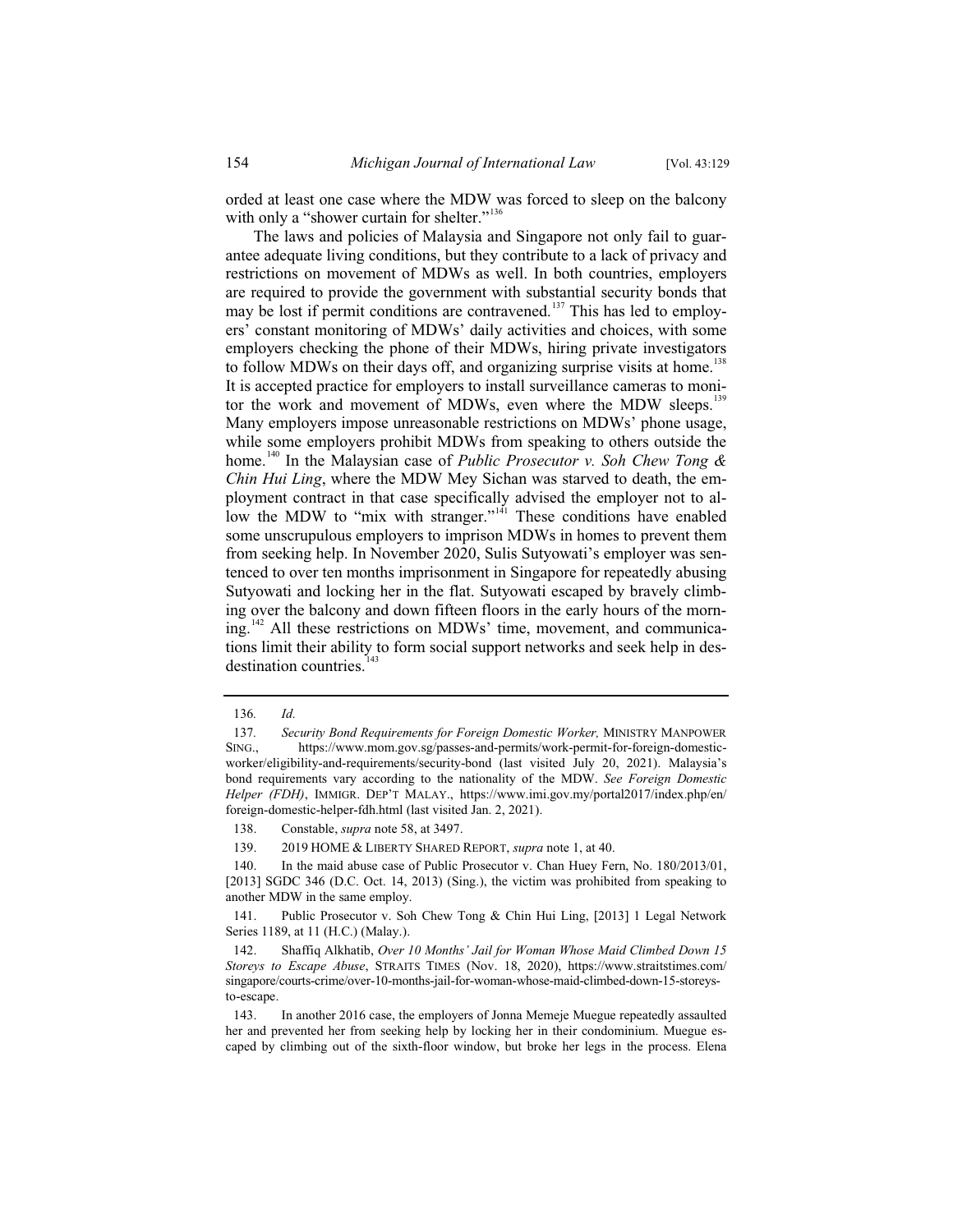The isolation and surveillance experienced by MDWs in the homes of their employers undermines their ability to seek help. For example, in *Tay Wee Kiat and another v. Public Prosecutor and another appeal*, where the accused had physically abused their MDW over two years*,* the Singapore High Court highlighted "the vulnerable status of domestic maids," given that MDWs are "in an inherently unequal position of subordination in relation to their employers," and that abuse "will usually take place in the privacy of the employer's home and without the presence of any independent witnesses."<sup>144</sup> Indeed, MDW abuse may only come to light due to the intervention of good Samaritans. In the Singapore case of *ADF v. Public Prosecutor*, a police report was made by a neighbor,<sup>145</sup> while in the case of *Janardana Jayasankarr v. Public Prosecutor*, the abuse was reported by a "concerned stranger" who had noticed the many injuries inflicted on Miezel Cagas Limbaga by her employer when Limbaga dropped off the children under her care at school.<sup>146</sup> Many other cases go unreported. Indeed, the Singapore High Court has recognized that neighbors who are best-placed to intervene may be reluctant to do so, as they could think it is none of their business or that the employer was merely "teaching the maid a lesson."<sup>147</sup> In the Hong Kong case of *HKSAR v. Law Wan Tung,* the abused and starved MDW Erwiana Sulistyaningsih knocked on a neighbor's door to beg for food, but was turned away by the neighbor who thought it was a "prank."<sup>148</sup>

Due to their isolated circumstances, MDWs may also be unfamiliar with avenues of help and the receiving country's legal system. Justice Rajah, in *ADF v. Public Prosecutor*, noted that many MDWs are "not well educated" and cannot communicate in English or "effectively" with the wider public.<sup>149</sup> Further, "[l]ess educated" MDWs may not be aware they can seek help from the authorities.<sup>150</sup> Employers may exploit such inequalities and take advantage of MDWs' unfamiliarity with the host country to prevent MDWs from complaining about their employment conditions. In the *ADF*  case, Justice Rajah found that the employer had "made use of his status as a police officer" to prevent the victim from complaining.<sup>151</sup> When a worried

Chong, *Boss Jailed for Maid Abuse*, STRAITS TIMES (May 6, 2016), https://www.straitstimes.com/singapore/boss-jailed-for-maid-abuse.

<sup>144.</sup> Tay Wee Kiat and another v. Public Prosecutor and another appeal , 4 Sing. L. Reps. 1315, ¶ 68 (H.C. Nov. 23, 2017, March 2, 2018) (Sing.).

<sup>145.</sup> ADF v. Public Prosecutor, 1 Sing. L. Reps. 874 (C.A. July 8, 2009) (Sing.).

<sup>146.</sup> Janardana Jayasankarr v. Public Prosecutor, 4 Sing. L. Reps. 1288, ¶ 9 (H.C. Aug 4, 2016) (Sing.); *see also* K.C. Vijayan & Audrey Tan, *Maid Abusers in "Simple Hurt" Cases May Face Longer Jail Terms*, STRAITS TIMES (Aug. 18, 2016), https://www.straitstimes.com/ singapore/courts-crime/maid-abusers-in-simple-hurt-cases-may-face-longer-jail-terms.

<sup>147.</sup> Soh Meiyun v. Public Prosecutor, [2014] 3 Sing. L. Reps. 299, ¶ 44 (Sing.).

<sup>148</sup>*. Law Wan Tung (Reasons for Verdict)*, H.K.D.C. 102, ¶ 35.

<sup>149</sup>*. ADF*, 1 Sing. L. Reps. ¶ 61.

<sup>150</sup>*. Id.* 

<sup>151</sup>*. Id.* ¶ 103.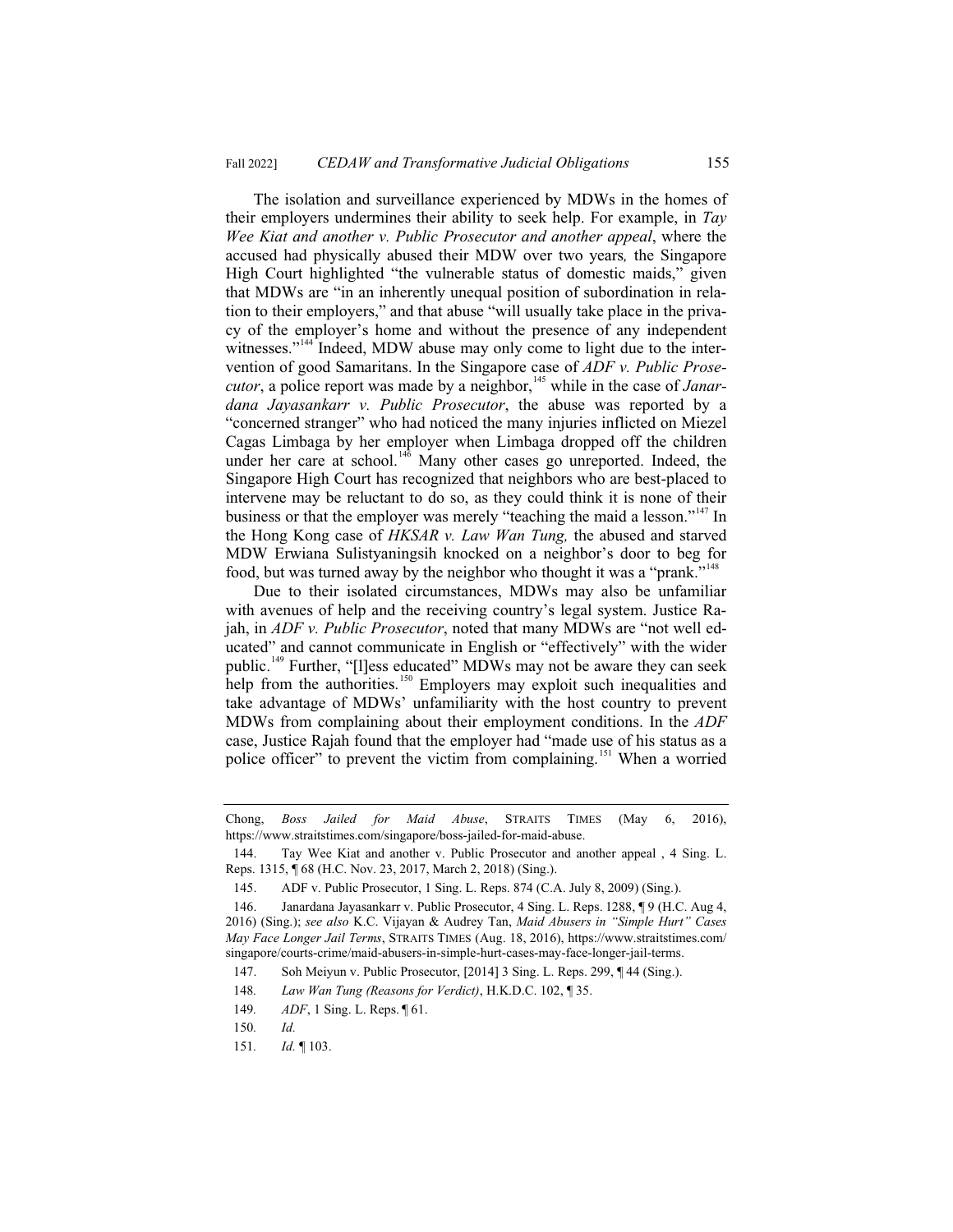neighbor had first tried to persuade the victim to make a report, the latter had declined to do so explaining that her employer worked for the police and "would put her in jail" if she complained about his abusive behavior.<sup>152</sup> This was similarly the case in *HKSAR v. Law Wan Tung*, where the accused was charged with numerous charges including assault and criminal intimidation of her MDWs. In this case*,* the convicted employer convinced Erwiana Sulistyaningsih that her husband was rich, had important connections in Indonesia, and could arrange to have Erwiana's family in Indonesia killed if she complained to anyone about the abuse she experienced.<sup>153</sup> The court noted that while this threat may seem "farfetched" to many, it understandably appeared "genuine" to Erwiana given her circumstances.<sup>154</sup> MDWs are not responsible for their own unequal life circumstances, which in fact highlight the need for systemic intervention and the limitations of a case-by-case approach. While the judicial decisions discussed here drew attention to the MDWs' isolation and unequal life circumstances, they did not discuss how the live-in requirement and legal vagueness around employer responsibilities exacerbates MDW vulnerability and puts them at risk of abuse.

# C*. The Impecunious MDW: Financial Exploitation and Depressed Wages*

Judges in Hong Kong, Singapore, and Malaysia have recognized that the difficult financial circumstances of MDWs enhance their dependence on employers, though there has been little discussion about the root causes of such financial precariousness. Thus, abused MDWs are placed in a dilemma. If MDWs report the abuse and their employers are then investigated and prosecuted, the MDWs will also lose their source of income. Due to their depressed wages and indebtedness, MDWs do not have the savings or financial stability to deal with the consequences of MDW abuse or to hold them through periods of unemployment. In Singapore, the judiciary has repeatedly described MDWs as "impecunious" when deciding, as authorized to do so under the Singapore Criminal Procedure Code, on whether the convicted accused should pay victim compensation to abused MDWs,.<sup>155</sup> This line of judicial reasoning recognizes that it is particularly difficult for MDWs to deal with the financial fallout of abuse and that compensation from the accused can play a role in ameliorating such hardship. In *Public Prosecutor v. AOB,* the Singapore High Court noted that compensation orders are "particularly suitable and appropriate" for "victims who may have

<sup>152</sup>*. Id.* ¶102.

<sup>153</sup>*. Law Wan Tung (Reasons for Verdict)*, H.K.D.C. 102, ¶62.

<sup>154</sup>*. Id.* ¶109.

<sup>155.</sup> Criminal Procedure Code 2012, c. 68, § 359 (Sing.) states that the court "shall […] consider whether or not to make an order for the payment" against a convicted person "by way of compensation to the person injured." This provision was amended in 2010 to make it mandatory for courts to consider whether compensation is "appropriate" and to make a compensation order if so. *Id.*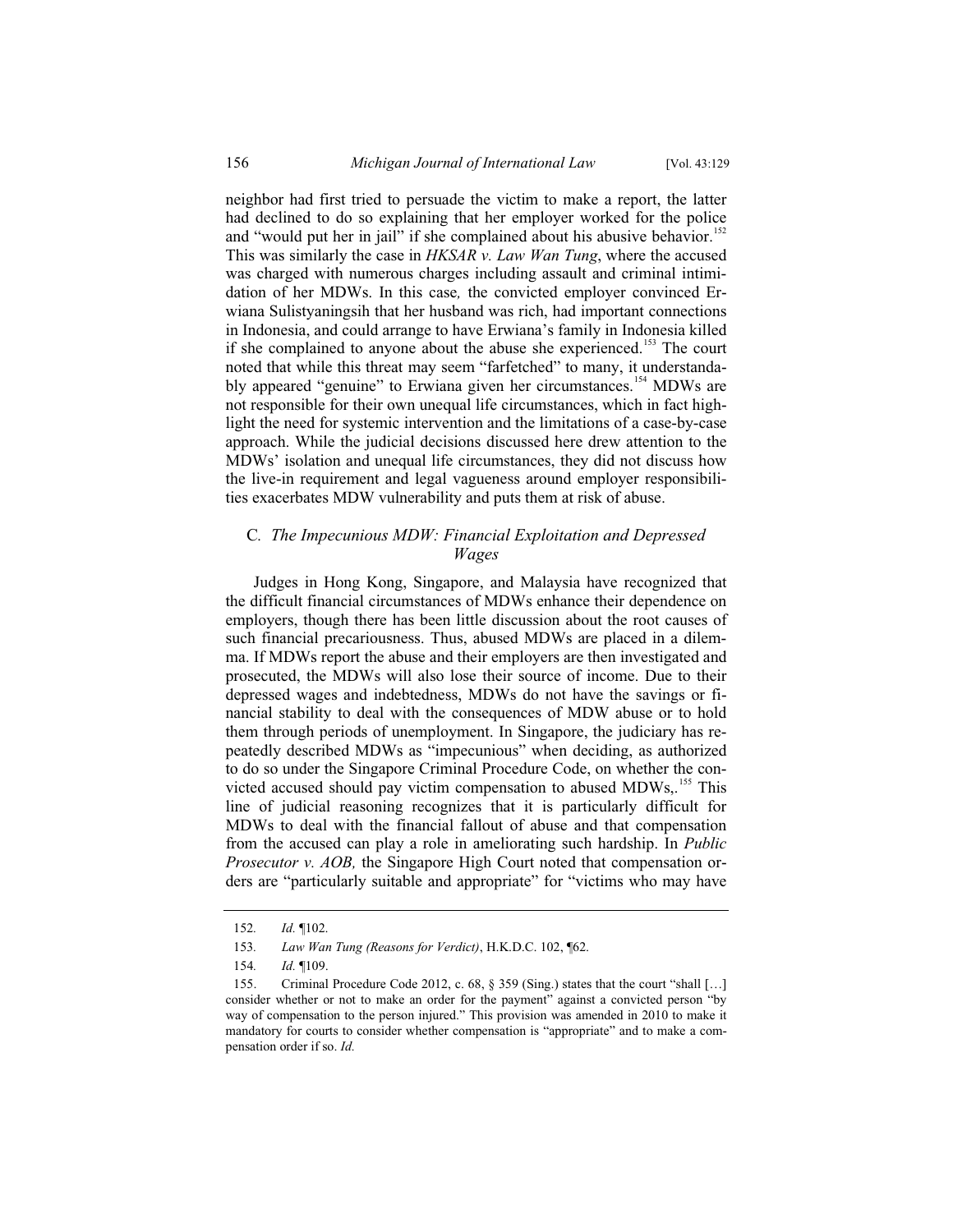no financial means or have other difficulties in commencing civil proceedings for damages against the offender."<sup>156</sup> However, as demonstrated by the Singapore case of *Tay Wee Kiat (Compensation Order)*, a victimized MDW may not always receive the compensation ordered by the court, as offenders may refuse to pay and choose to serve default imprisonment instead, while the court may decide not to exercise its enforcement powers against the convicted.<sup>157</sup>

Awarding victim compensation in the context of criminal law to abused MDWs in Singapore is particularly important because MDWs seldom have the financial resources to meet the legal costs associated with pursuing civil compensation claims against their employers. Due to their depressed wages, the bringing of civil proceedings by MDWs against their former employers is highly challenging unless MDWs have access to legal aid. Under Singapore's Legal Aid and Advice Act, MDWs do not have access to legal aid for civil proceedings because of their non-citizen and non-resident status.<sup>158</sup> That said, NGOs and the Singapore Law Society have helped MDWs accused of crimes obtain the services of pro bono legal counsel.<sup>159</sup> MDWs in Singapore who are victims of crimes and unable to claim compensation from offenders may also apply for compensation from the Victim Assistance Scheme run by Singapore's Community Justice Centre, but the maximum amount claimable under this scheme is capped at \$1,000 Singapore dollars.<sup>160</sup> This amount is usually insufficient to reflect the loss experienced by abused MDWs. For example, the accused in *Tay Wee Kiat (Compensation Order)* were ordered by the Singapore High Court to pay the injured MDW \$5,900 and \$1,900 Singapore dollars, respectively, for physical injuries, resulting pain and suffering, and loss of employment caused to their former MDW.<sup>161</sup>

Unlike in Singapore, in Hong Kong and Malaysia MDWs have access to government-funded legal aid, which enables MDWs to bring civil pro-

<sup>156.</sup> Public Prosecutor v. AOB, 2 Sing. L. Reps. 793, ¶23 (H.C. Dec. 31, 2010) (Sing.).

<sup>157.</sup> Tay Wee Kiat and another v. Public Prosecutor and another appeal (Compensation Order), 5 Sing. L. Reps. 438 (H.C. May 8, 2018) (Sing.). For a critique of this case and the court's approach, see Benjamin Joshua Ong, *Compensation for Abused Foreign Domestic Workers: A Problem of Enforcement*, 1 SING. ACAD. L.J. 1 (2020).

<sup>158.</sup> Legal Aid and Advice Act 2014, c. 160, pt. II, § 5(1) (Sing.).

<sup>159.</sup> For example, in Singapore, local organization HOME has been assisting accused migrant workers obtain pro bono legal representation. It did so in the recent high-profile Parti Liyani case discussed *infra* Section IV.A; *see also* Cara Wong, *Improve Access to Justice for Those of Lesser Means After Ex-maid Parti Liyani's Case: Experts*, STRAITS TIMES (Sept. 21, 2020), https://www.straitstimes.com/singapore/improve-access-to-justice-for-those-of-lessermeans-experts.

<sup>160.</sup> Benjamin Joshua Ong, *supra* note 157, at 39.

<sup>161</sup>*. Tay Wee Kiat (Compensation Order)*, 5 Sing. L. Reps. 438, ¶22.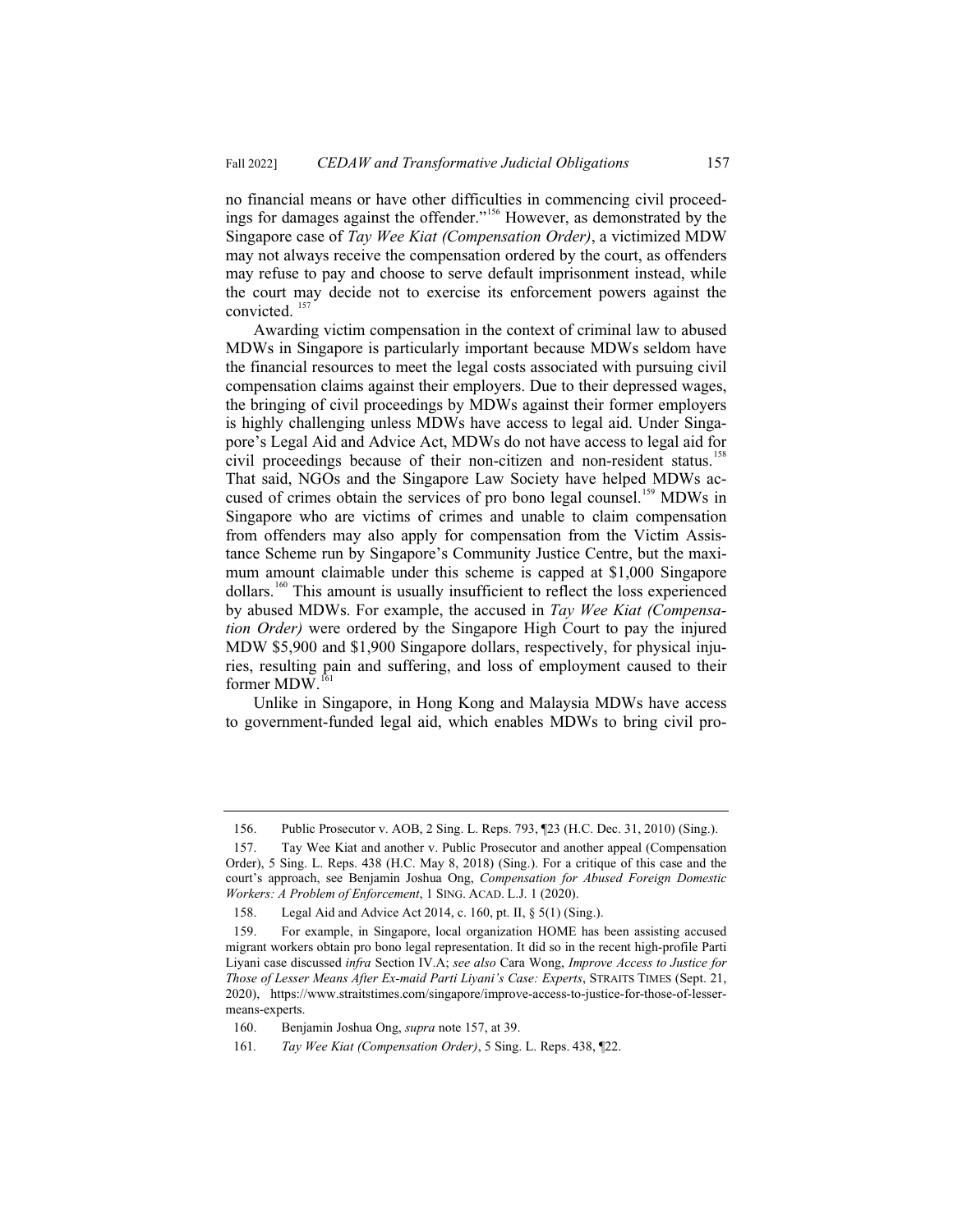ceedings against their employers.<sup>162</sup> Some MDWs in these jurisdictions have been successful in civil claims against their former employers. Such civil proceedings are not necessarily dependent on criminal convictions, though the state may choose to also pursue criminal prosecutions against the accused.<sup>163</sup> These proceedings differ from the victim compensation scheme under the Singapore Criminal Procedure Code (described above), which requires the conviction of the accused before a court can decide on victim compensation. For example, in *Tutik Lestari Ningsih v. Law Wan Tung,* the Hong Kong court awarded the MDW damages for false imprisonment, *inter alia*, even though this was not a charge in the earlier criminal case against Lestari's employer.<sup>164</sup> In *Shalini Shanmugam v. Marni Anyim*, the Malaysian court affirmed the lower court's decision and award of compensation without relying on the earlier criminal conviction of the accused on the basis that the claimant had proven her case on the balance of probabilities.<sup>165</sup> The significance of this case means that MDWs in Malaysia are able to successfully claim compensation via such civil proceedings regardless of the outcome of criminal proceedings, if any, against their employers.

More importantly, while most courts have recognized MDW's financial precariousness and the need to compensate abused MDWs for their suffering and loss of income, such compensation does not address the underlying root causes of MDW financial precariousness which include, *inter alia,* the failure of MDW destinations to regulate MDW wages effectively.<sup>166</sup> In Singapore, which does not have a national minimum wage, MDW wages depend on MDW nationality, educational background, and work experience.<sup>167</sup> The wages of MDWs in Singapore fall far below the average wages of local cleaners and caregivers.<sup>168</sup> Although Hong Kong implements a minimum

<sup>162.</sup> Jennifer Whelan, Rohaida Nordin, Ma Kalthum Ishak, Nursyuhada Matwi, Siti Nurimani Zahari, Nicole Mekler & Amritha Thiyagarajan, *Abused and Alone: Legal Redress for Migrant Domestic Workers in Malaysia*, 1 INDON. L. REV. 1, 12–13 (2016).

<sup>163</sup>*. See generally* Tutik Lestari Ningsih v. Law Wan Tung, [2018] H.K.D.C. 734; Shalini P Shanmugam v. Marni Anyim [2007] 4 M.L.J. 80 (HC) (Malay.).

<sup>164.</sup> Tutik Lestari Ningsih v. Law Wan Tung, [2018] DCCJ 2197/2015, H.K.D.C. 734, ¶1 (D.C. June 25, 2018) (H.K.).

<sup>165.</sup> Shalini P Shanmugam & Anor v. Marni bte Anyim [2007] 4 MALAY. L.J. 80, 80.

<sup>166.</sup> Singapore does not stipulate a minimum wage in general for all workers. Joanne Poh, *Singapore's Minimum Wage vs Progressive Wage Model: What's the Debate About?*, MONEYSMART (Nov. 13, 2020), https://blog.moneysmart.sg/career/singapore-minimumwage-pwm/.

<sup>167.</sup> In recent years, Singapore employers have favored hiring Indonesian MDWs who command lower salaries and are viewed as more "submissive and docile" when compared to Filipino MDWs. PAUL, *supra* note 18, at 103.

<sup>168.</sup> Some embassies in Singapore issue recommended wages, but these are not legally enforceable. The Philippine embassy recommends \$570 Singapore dollars (\$400 U.S. dollars) a month. The Indonesian embassy recommends \$550 Singapore dollars (\$411 U.S. dollars). The Sri Lankan embassy recommends \$500 Singapore dollars (\$374 U.S. dollars). 2019 HOME & LIBERTY SHARED REPORT, *supra* note 1, at 30. In reality, a live-out babysitter commands upwards of an average rate of \$18 Singapore dollars per hour. For example, based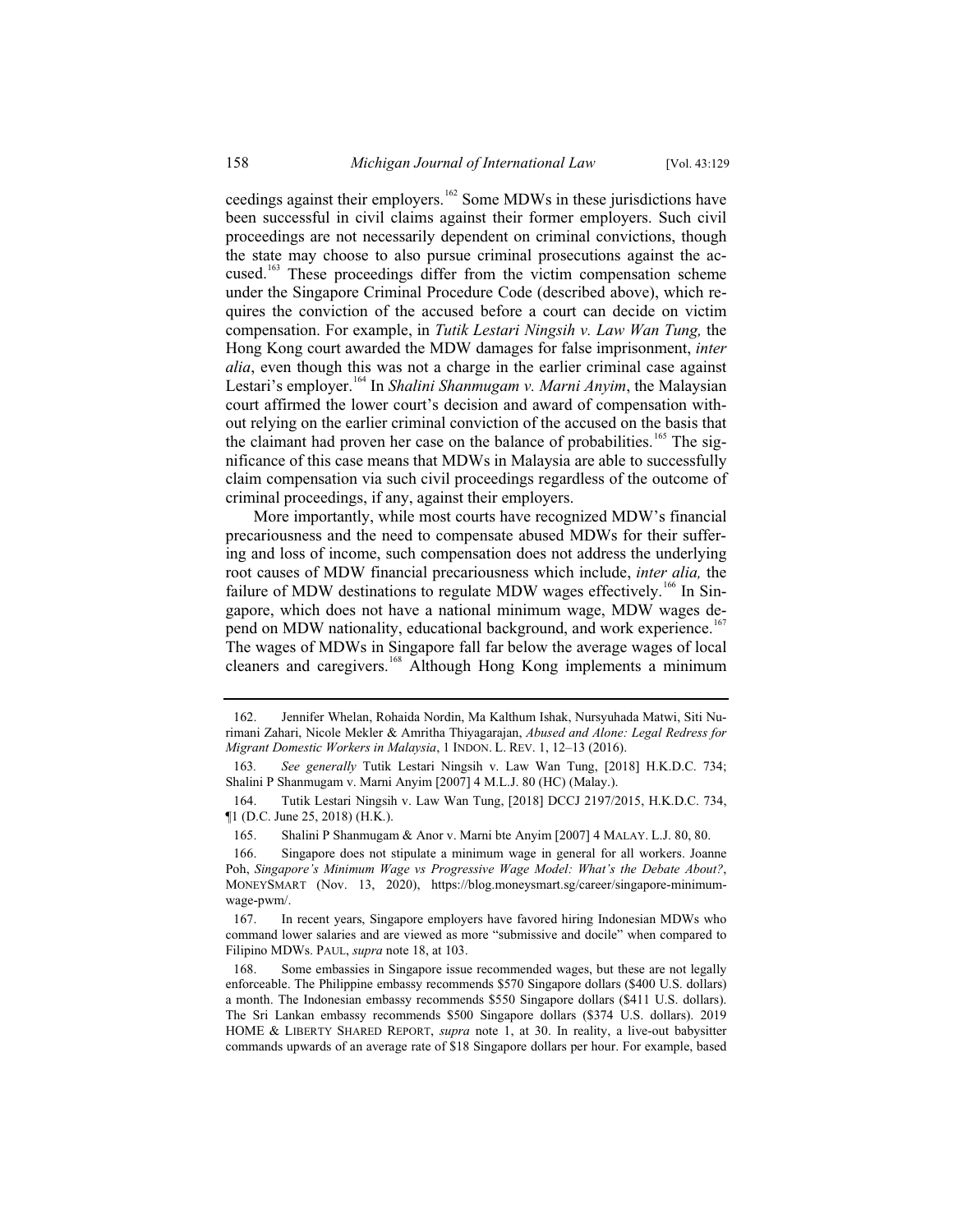wage for MDWs, after taking into account working hours, this wage is still lower than that afforded to those in other professions.<sup>169</sup> In Malaysia, domestic workers are not covered under Malaysia's Minimum Wages Order  $2012$ <sup>170</sup> The Malaysian government has concluded a bilateral Memorandum of Understanding ("MOU") with the Philippines that requires a minimum salary for MDWs, but it is not certain whether this is enforced on the ground.<sup>171</sup> As highlighted by commentators, most of the bilateral MOUs concluded by the Malaysian government with MDW home countries are non-binding and do not mandate a decent minimum wage.<sup>172</sup> Further, MDWs are often required to pay substantial agency fees for job placements, which may come out of their salaries for the first few months.<sup>173</sup> In Singapore, while the Employment Agencies Rules limit "fees that a licensee may charge or receive from an applicant for employment" (for example, agency fees), employment agencies have identified and exploited loopholes, such as by including "personal loans" and "service fees" in the overall "placement fee."<sup>174</sup> Even in Hong Kong, where MDWs are entitled to a minimum wage, cases show that employers use deceptive practices to deprive MDWs of their rightful pay. For example, in *HKSAR v. Lam Leonor Chan*, the convicted employer had instructed her MDW to write out a receipt indicating

173. PAUL, *supra* note 18, at 101, 106–07.

on figures advertised by a popular babysitting agency in Singapore, local babysitters command an hourly wage of about \$18 Singapore dollars onwards. *Babysitter (At Client's House)*, A-TEAM AMAHS & CLEANERS, http://www.a-team.com.sg/babysitter.html (last visited Oct. 18, 2021). *Live in Caregiver*, SALARYEXPERT https://www.salaryexpert.com/salary/job/livein-caregiver/singapore (last visited Oct. 18, 2021) (showing that the average monthly salary for a live in caregiver is about \$2361 Singapore dollars); *Cleaner*, SALARYEXPERT http://www.salaryexplorer.com/salary-survey.php?loc=196&loctype=1&job=156&jobtype=3 (last visited Oct. 18, 2021) (showing that the cleaners in Singapore typically earn around \$2,340 Singapore dollars a month).

<sup>169.</sup> The Minimum Allowable Wage for MDWs in Hong Kong is \$4,630 Hong Kong dollars per month, *Minimum Allowable Wage and Food Allowance for Foreign Domestic Helper*s, HONG KONG GOV'T https://www.info.gov.hk/gia/general/202109/30 /P2021093000329.htm (last visited Dec. 1, 2021). The Statutory Minimum Wage for other workers is \$37.5 Hong Kong dollars per hour, *Statutory Minimum Wage*, HONG KONG GOV'T LAB. DEP'T., https://www.labour.gov.hk/eng/news/mwo.htm (last visited Dec. 1, 2021).

<sup>170.</sup> Minimum Wages Order 2020, P.U.(A) 5, Fed. Gov't Gazette (Malay.).

<sup>171.</sup> PAUL, *supra* note 18, at 107.

<sup>172.</sup> In her study of Malaysia's use of MOUs, Elias observes that though these MOUs are "frequently presented as mechanisms that serve to protect the rights and interests of domestic workers, this is often not the case and the agreements focus mainly on the technicalities and costs of the recruitment process." Juanita Elias, *Governing Domestic Worker Migration in Southeast Asia: Public-Private Partnerships, Regulatory Grey Zones and the Household*, *supra* note 23, at 285.; *see also* Malahayati Malahayati, *Legal Protection on Indonesian Domestic Workers in Malaysia: From Actors' View*, 43 J.L. POL'Y & GLOBIZATION 78 (2015).

<sup>174.</sup> Employment Agencies Rules 2011, c. 92, § 12 (Sing.). MOM does not consider such "personal loans" and "service fees" as fees limited under the Employment Agencies Rules. Most foreign domestic workers pay fees of around \$1200–4000 Singapore dollars. 2019 HOME & LIBERTY SHARED REPORT, *supra* note 1, at 30.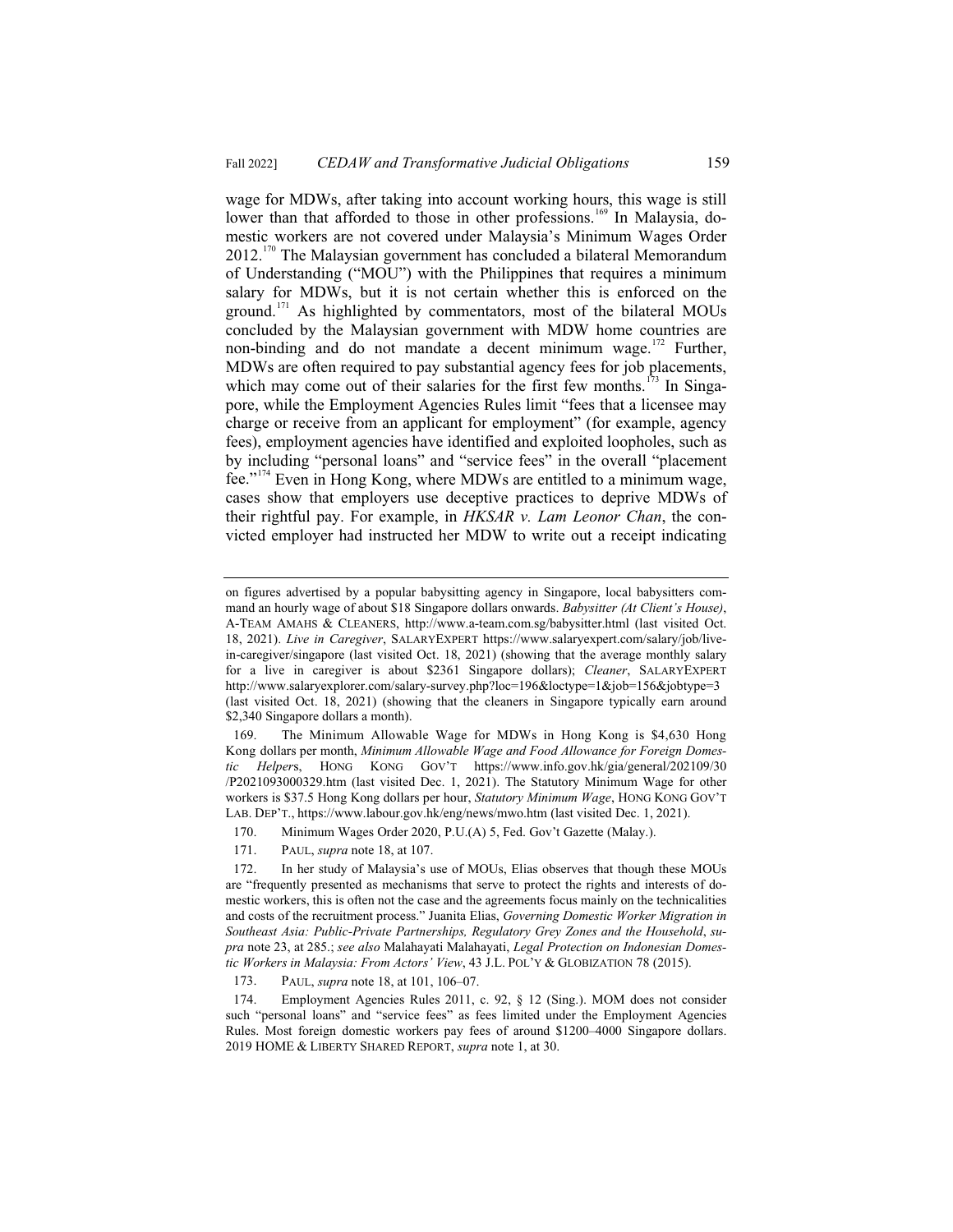she had received her full wages, even though a substantial amount was deducted for agency fees.<sup>175</sup> In addition, employers often adopt wage payment practices that exacerbate MDWs' financial insecurity and dependence on their employers. For example, in *ADF v. Public Prosecutor*, the Singapore Court of Appeal highlighted a wage payment arrangement by which the MDW would only be paid when she returned home.<sup>176</sup> This meant the victim was "wholly dependent" on the accused and his wife for her daily needs, including meals, while she worked for them.<sup>177</sup> As illustrated through these cases, the financial precariousness of MDWs is not a pre-existing fact. Apart from recognizing the financial impecuniousness of MDWs, courts should highlight and critique laws, policies, and wage arrangement practices that lead to and maintain MDW depressed wages and indebtedness.

# IV. Beyond MDW Vulnerabilities: Interrogating Root Causes and Some Transformative Judicial Examples

The case law discussed above demonstrates a tendency among courts, like most state actors, to focus on MDWs' vulnerabilities without discussing their root causes. This judicial proclivity falls short of the obligation state actors have under CEDAW to contribute to the transformation of the root causes of gender-related injustice and inequality.<sup>178</sup> Apart from elaborating on MDWs' isolation, dependence, and impecuniousness, courts can and should go further to identify and contest the root causes of MDW vulnerabilities. In setting out the facts of the case, courts should contextualize individual instances of MDW abuse against the broader factors enabling such abuse, and in doing so, challenge the predominant "errant employer" explanation for MDW abuses. Courts should also identify the responsible state actors and contest prejudices and stereotypes in their judicial decisions. Feminist scholars of adjudication have underscored the ability of judicial decisions to disrupt and challenge abusive patterns and their root causes by putting forward alternative understandings of injustice.<sup>179</sup> By exercising their expressive or statement-making powers in this manner, criminal law courts can spotlight systemic issues and catalyze further action by other public actors even when these courts are unable to directly require structural change. This section analyzes criminal cases involving MDWs where courts not only assessed individual culpability and punishment, but also identified broader discriminatory patterns, named state actors responsible, and countered prejudices and stereotypes. These cases demonstrate that domestic criminal law courts can function as transformative agents for marginalized

<sup>175.</sup> HKSAR v. Lam Leonor Chan, HCMA125/2009, ¶ 3 (C.F.I. Aug 18, 2009) (H.K.).

<sup>176.</sup> ADF v. Public Prosecutor, 1 SING. L. REPS. 874, ¶6 (C.A. July 8, 2009) (Sing.).

<sup>177</sup>*. Id.* ¶7.

<sup>178</sup>*. See* discussion *supra* Section II.A on CEDAW's transformative obligations, which include articles 2(f) and 5.

<sup>179.</sup> Hunter, *supra* note 73, at 265–66.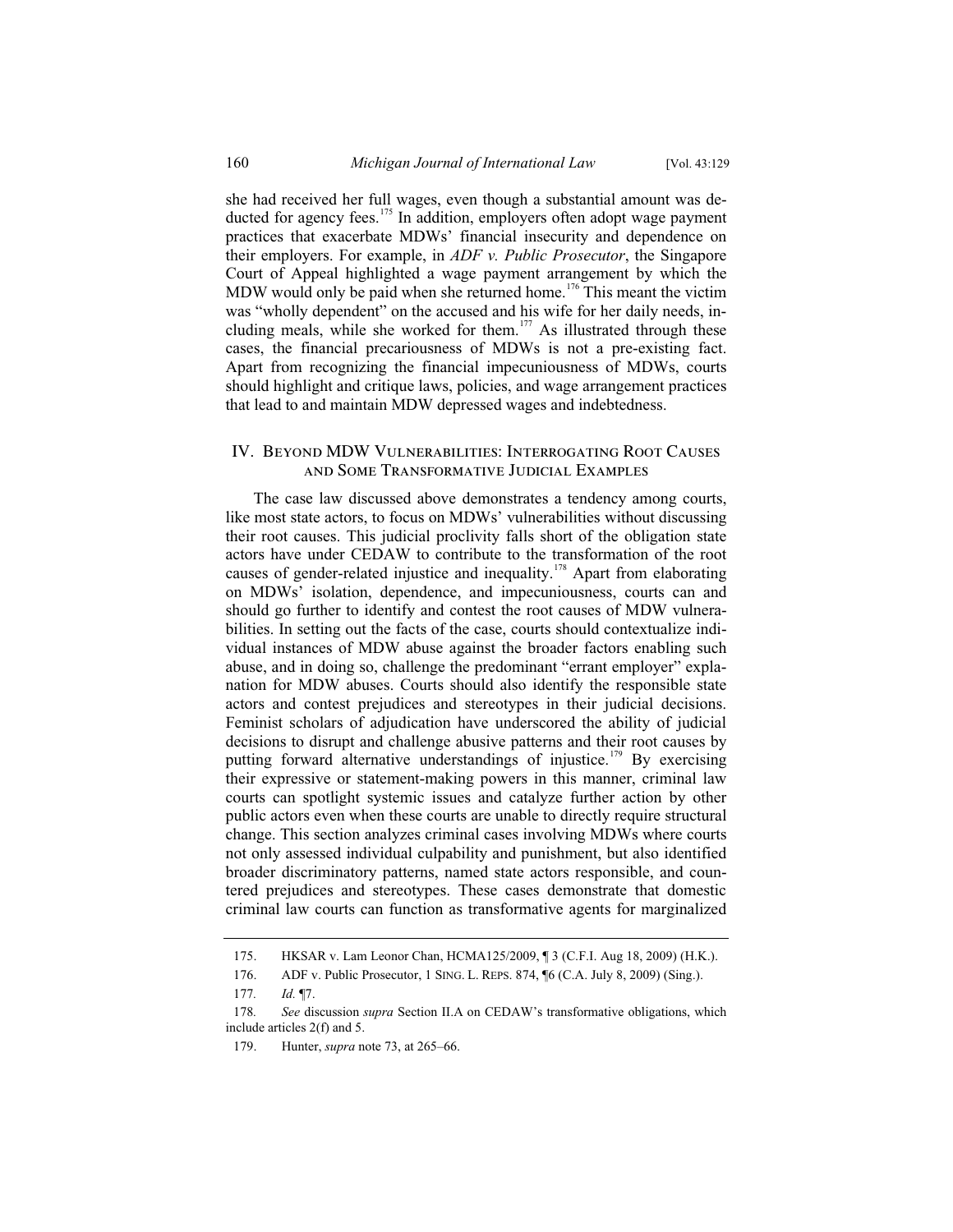groups and that more should be done to develop and strengthen such positive judicial obligations under CEDAW.

# A. *Contextualizing the Individual Case: Root Causes Enabling the Offense*

Criminal law courts can reframe understandings of MDW abuse by contextualizing an individual case against the broader structural factors enabling such abuse. Indeed, a criminal law court's appreciation of this broader context may be crucial for its understanding of human behavior, human motives, and assessment of criminal responsibility. For example, in September 2020, the Singapore High Court issued its explosive decision acquitting MDW Parti Liyani, who had been accused of theft by her wealthy employers.<sup>180</sup> Parti argued that these accusations by her employer were false and retaliatory. Her employer's wife had asked Parti to clean the office and home of her employer's adult son, which amounted to illegal deployment. In its decision, the Singapore High Court observed that Parti had eventually refused to carry out the additional cleaning work and had "expressed unhappiness" over being asked to do so.<sup>181</sup> Importantly, the High Court noted that Parti must have faced a "dilemma" when she was instructed to undertake such additional cleaning.<sup>182</sup> The High Court recognized that she could have made a complaint to the Singapore authorities, but this would have led to her losing her job, presumably because her employer would have summarily terminated her.<sup>183</sup> Despite this "dilemma," Parti had "given hints" to her employer that she should not be asked to do such additional work.<sup>184</sup> The High Court thus acknowledged the structural conditions shaping Parti's response to her employers' illegal instructions. However, the Court did not go on to recognize that the structural conditions were the result of the tied work visa system implemented in Singapore, which gives employers the power to unilaterally cancel the work visas of MDWs.<sup>185</sup> If the Court had deepened its analysis to consider the tied work visa system, it could have demonstrated how this visa policy could give rise to concrete cases of abuse, as in Parti Liyani's case.

When assessing the veracity of witness testimony in the Parti Liyani case, the Singapore High Court also considered common practices of employer retaliation against MDWs, specifically the making of unsubstantiated

185*. See* Employment of Foreign Manpower Act 2009, c. 91A, § 4(7) (Sing.).

<sup>180.</sup> Parti Liyani v. Public Prosecutor, No. 9068, SGHC 187, ¶¶ 4–5 (H.C. Sept. 4, 2020) (Sing.). Note that in this case, the accused was the MDW who was accused of theft. Though it was not a case of MDW abuse, the Singapore High Court took into account structural factors and the reality of MDW lives, resulting in an acquittal.

<sup>181</sup>*. Id.* ¶47.

<sup>182</sup>*. Id.*

<sup>183</sup>*. Id.* ¶¶40–43.

<sup>184</sup>*. Id.* ¶47.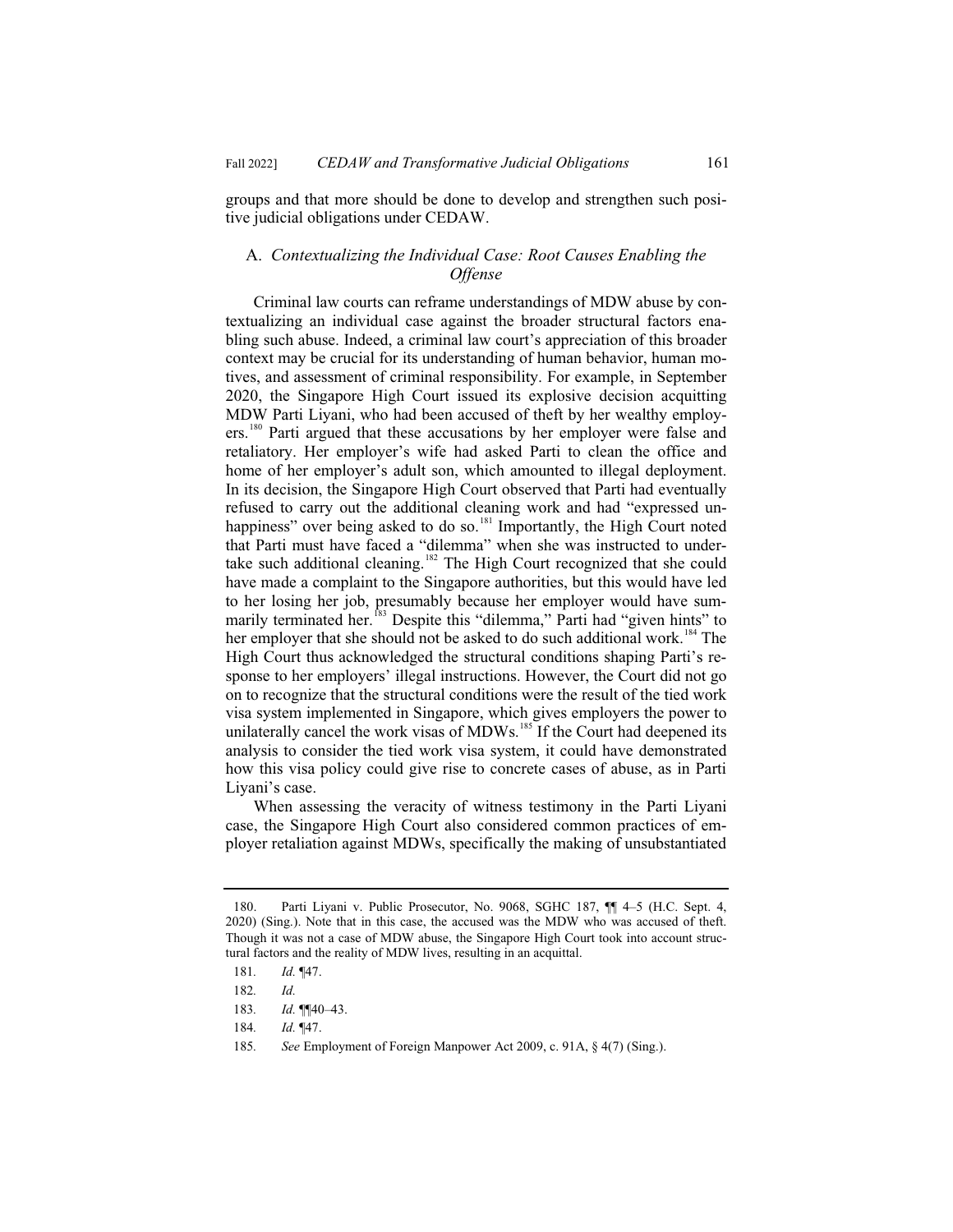allegations by employers via police reports and other official feedback mechanisms. The closing submissions of the defense, which were reproduced by the High Court in its decision, explained that Parti's employers had likely filed the initial police report against her as a "pre-emptive move."<sup>186</sup> Her employers used their police report as "a defensive manoeuvre" which would "ensure that Parti would have difficulties returning and finding employment in Singapore."<sup>187</sup> The possible rationale behind the defensive maneuver was that if Parti was unable to obtain employment, she would not be able to return to Singapore to lodge a complaint about her employers with the authorities.<sup>188</sup> The defense explained that such unsubstantiated accusations against MDWs are "a known defensive measure used by employers."<sup>189</sup> The High Court decided that there was "reason to believe" that Parti's employers were aware of her "unhappiness" over her working conditions and that they "took the pre-emptive first step to terminate her employment suddenly."<sup>190</sup> This was done "in the hope that Parti would not use the time to make a complaint to MOM."<sup>191</sup> The High Court found that, but for Parti's "*express* threat," her employers may not have made the police report.<sup>192</sup> Based on its review of the totality of evidence, the High Court held that the prosecution had failed to show beyond a reasonable doubt that there was no improper motive on the part of Parti's employer in making the police report against her.<sup>193</sup> The Court's situating of this individual case against broader abusive practices facilitated its arrival at findings that significantly differed from that of the lower court, which had found Parti guilty of theft on the basis of her employer's account of facts without considering broader contextual factors that would have cast doubt on this account. <sup>194</sup>

Having courts name and critique systemic factors underlying an individual case of MDW abuse complicates the "errant employer" rationale put forward by governments. In *HKSAR v. Chan Kwok Keung*, the MDW was sexually abused by her employer who was sentenced to three years and three months of imprisonment.<sup>195</sup> Apart from confirming the employer's conviction by the lower court, the Hong Kong Court of Appeal stated that it

<sup>186</sup>*. Parti Liyani,* SGHC 187, ¶43.

<sup>187</sup>*. Id.*

<sup>188.</sup> The defence highlighted that such a MOM complaint regarding the Liew family's exploitative treatment of their MDW would have been "scandalous and extremely embarrassing for Mr Liew and his family" given his prominent position in Singapore's business community. *Id.*

<sup>189</sup>*. Id.*

<sup>190</sup>*. Id.* ¶48.

<sup>191</sup>*. Id.* 

<sup>192</sup>*. Id.* 

<sup>193</sup>*. Id.* ¶52.

<sup>194</sup>*. Id.* ¶ 25.

<sup>195.</sup> Hong Kong v. Chan Kwok Keung, CACC 383/2006 ¶¶ 1-4 (C.A. Aug. 17, 2007) (H.K.).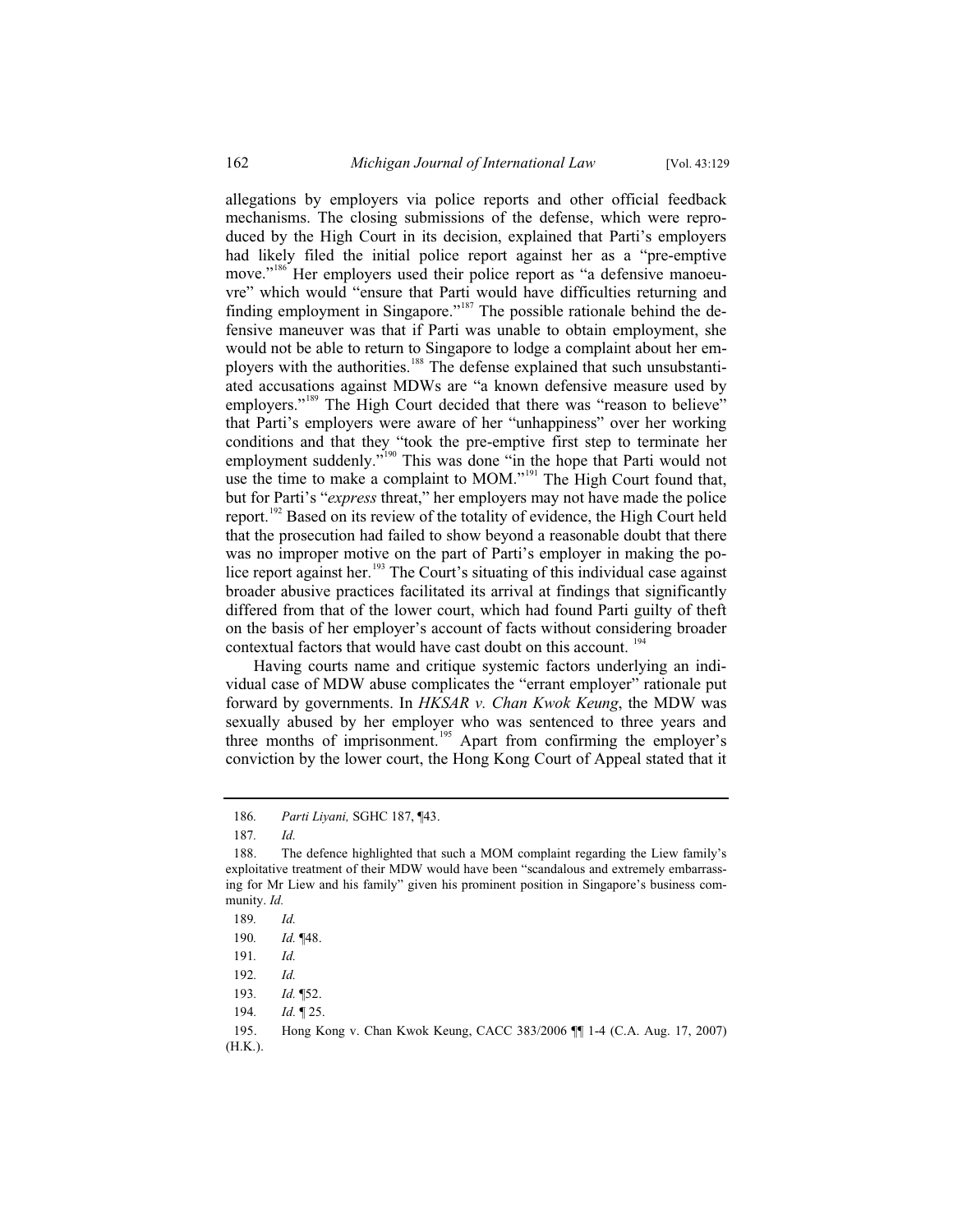felt "compelled to draw attention" to the fact that the complainant had been required to pay \$3,000 Hong Kong dollars out of \$3,250 Hong Kong dollars of her monthly salary to the Indonesian agency that had secured her the job.<sup>196</sup> The Court drew attention to the fact that, based on "anecdotal evidence," such burdensome agency fee arrangements were "common" practice.<sup>197</sup> It went on to recognize that though this was a "criminal matter" and that it was not for the court "to promote particular causes of any kind," its discussion of broader injustices had "validity in relation to the offences committed."<sup>198</sup> Specifically, the Court explained that the indebtedness of MDWs may encourage MDW employers "tempted to offend" and who "may offend more readily" because "it is known that the likelihood of complaint is lessened materially by the consequences to the employee."<sup>199</sup> In other words, the court recognized that prevailing agency fee deduction practices enabled employers to abuse their MDWs, as the employers knew that their MDWs would not complain about their abuse to avoid losing their jobs.<sup>200</sup> The court situated the case against broader unjust practices of indebtedness and explained why this practice facilitated individual cases of MDW abuse by unscrupulous employers. Such judicial decisions highlight that the offense is not an isolated occurrence and that there is a need for legal and policy changes to address their root causes and prevent other offences.

#### B*. Judicial Signaling and the Targeting of Responsible State Actors*

Apart from naming and critiquing the root causes enabling individual offenses, some judges have called for action on the part of state actors. When giving the reasons for sentencing in *HKSAR v. Law Wan Tung*, the Hong Kong District Court identified and critiqued several factors enabling the repeated cases of MDW abuse.<sup>201</sup> The employer faced charges of physically abusing three MDWs, among other charges, and was convicted of charges relating to two MDWs, including Erwiana Sulistyaningsih, whose horrific injuries attracted much domestic and international media attention.<sup>202</sup> In her sentencing decision, Justice Woodcock described the offender's treatment of her MDWs as "contemptible."<sup>203</sup> She did not stop there, but

<sup>196.</sup> HKSAR v. Chan Kwok Keung, H.K.C.A. 367, ¶ 31 (C.A. July 5, 2007) (H.K.).

<sup>197</sup>*. Id.*

<sup>198</sup>*. Id.*

<sup>199</sup>*. Id*. ¶ 32.

<sup>200</sup>*. Id.*

<sup>201.</sup> HKSAR v. Law Wan Tung (Reasons for Sentence), [2015] DCCC 421/2014 & 651/2014, H.K.D.C. 209, ¶ 3, (D.C. Feb. 27, 2015), (H.K.).

<sup>202.</sup> Associated Press in Hong Kong, *Employer in Hong Kong Maid Abuse Case is Sentenced to Six Years' Jail*, THE GUARDIAN, Feb. 27, 2015, https://www.theguardian.com/ world/2015/feb/27/hong-kong-court-sentences-woman-to-6-years-in-prison-for-abusingindonesian-maid-0.

<sup>203</sup>*. Law Wan Tung (Reasons for Sentence)*, H.K.D.C. 209, ¶ 3., ¶ 13.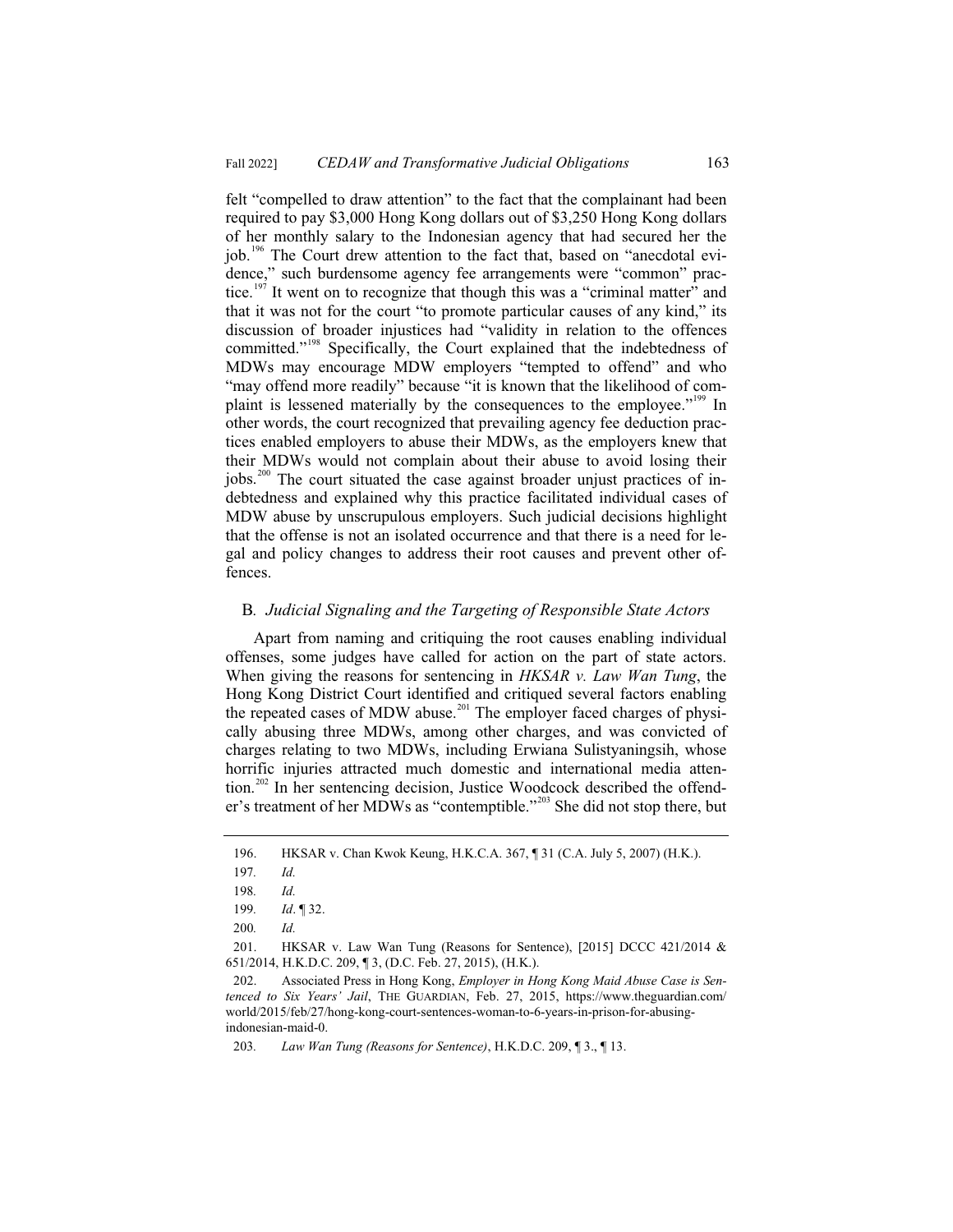went on to highlight that this case was not isolated or exceptional. The court noted that it was "regrettable" that "such conduct, attitude, physical and mental abuse" was "not rare" and in fact "often dealt with in the criminal courts."<sup>204</sup> Critically, the court identified the live-in requirement as one of the root causes of MDW abuse, noting that "such conduct could be prevented if domestic helpers were not forced to live in their employer's homes" and that "this rigidity fuels such cases where domestic helpers are unfortunate enough to be employed by a bully."<sup>205</sup> Indeed, the court noted that giving MDWs a choice regarding living arrangements "may lead to a decline" in MDW abuse.<sup>206</sup> The judicial review application against this live-in requirement has been recently dismissed by the Hong Kong Court of Appeal.<sup>207</sup>

The *HKSAR v. Law Wan Tung* court also observed that the facts of this case showed that many MDWs are charged significant fees by agencies in their home countries.<sup>208</sup> To pay back these fees, MDWs have their wages deducted for several months. The court noted the "organised and sophisticated" manner by which the MDW's debt in that case was "transferred" to a finance company in Hong Kong to facilitate the debt's collection and repayment.<sup>209</sup> Importantly, the court stated that this illegal arrangement required, "[w]ithout a doubt," the cooperation and complicity of Hong Kong agencies and MDW employers.<sup>210</sup> While the court found that Sulistyaningsih "knew" that this agency fee would be deducted from her wages and that her employer would pay it for her, she in reality "did not decide upon or agree to this arrangement."<sup>211</sup> It "was decided for her," and "she had no say in it." $2^{212}$  In this holding, the court recognized the power disparities between MDWs, on the one hand, and employment agencies and employers on the other. Just because Sulistyaningsih knew about these contractual terms does not mean that there was true consent or that she had exercised her agency in deciding to agree to them. The court noted that such wage deduction practices result in MDWs being "trapped" and unable to leave their employers, as their agencies could be unwilling to help them if they had unpaid debts.<sup>21</sup> Crucially, the court emphasized the need for the authorities in Hong Kong and Indonesia to "address this practice and investigate it vigorously."<sup>214</sup>

<sup>204</sup>*. Id.* ¶ 15.

<sup>205</sup>*. Id.*

<sup>206</sup>*. Id.*

<sup>207.</sup> Lubiano Nancy Almorin v. Director of Immigration, H.K.C.A. 782, ¶1 (C.A. Sept. 21. 2020) (H.K.).

<sup>208</sup>*. Law Wan Tung (Reasons for Sentence)*, H.K.D.C. 209, ¶ 16.

<sup>209</sup>*. Id.*

<sup>210</sup>*. Id.* ¶ 17.

<sup>211</sup>*. Id.*

<sup>212</sup>*. Id.*

<sup>213</sup>*. Id.* ¶ 18.

<sup>214</sup>*. Id.*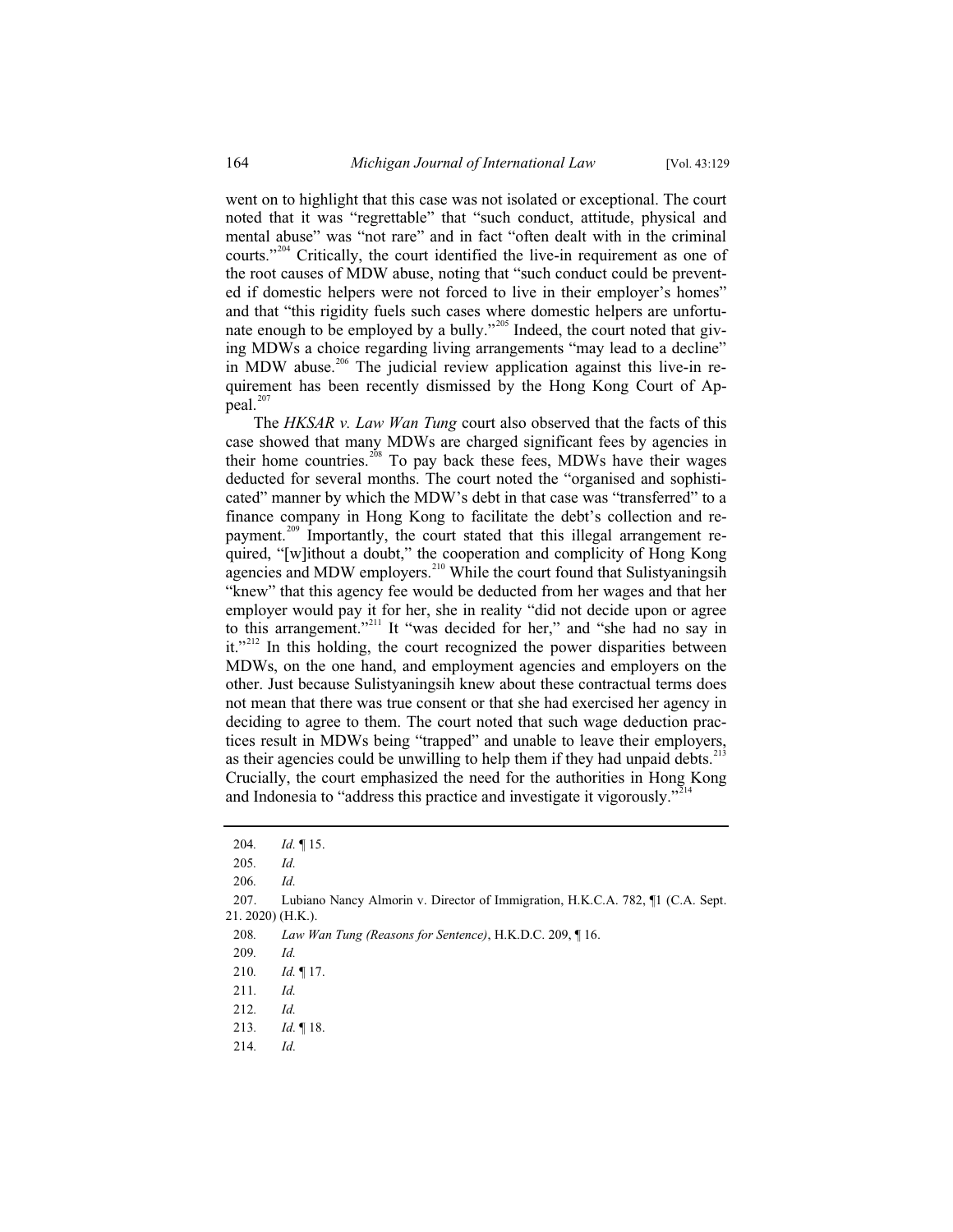The expressive power of courts is even more important when their decisions are limited by unjust statutes. Courts may find themselves bound by clear limitations in the law, which are nevertheless exploited by MDW employers. For example, the Malaysian High Court in Sabah and Sarawak at Kuching, in the case of *Public Prosecutor v. Low Ah Chai*, dealt with complaints from two abused Indonesian and Cambodian female domestic workers, Cinta and Mok Chan Sour, who alleged, among other things, that the accused had not paid them or given them any days of rest.<sup>215</sup> The accused was charged with trafficking under Malaysia's Anti-Trafficking in Persons and Anti-Smuggling Migrants Act of 2007, an offense which includes "forced labour or services."<sup>216</sup> The High Court confirmed the lower court's acquittal of the accused, as there was no evidence of coercion or force, and because it seemed the women were "doing work out of their own free will" even though they were not paid.<sup>217</sup> The Court noted that a different piece of legislation governed non-payment of salary, specifically, section 109(1) of the Labour Ordinance.<sup>218</sup> In other words, the Court found that it would have been more appropriate for the MDWs to bring an action under the Labour Ordinance rather than the law on trafficking. However, the Court also took the opportunity to point out gaps in legal protection. For example, it noted that the Labour Ordinance's provision regarding rest days did not apply to domestic workers. The Court observed that it was "regrettable" that domestic workers were "marginalised by the law" in this manner and that these workers "deserve a day of rest."<sup>219</sup> The judge called on the "legislature" to "address this clear and blatant injustice to domestic servants rather than leaving them at the mercy of unscrupulous employers who are wont to take advantage of this intentional omission in the law." $220$ Such judicial decisions can set the stage for law and policy improvements by identifying legal or enforcement problems beyond the individual case and the state actor responsible for further action.

Activists can also use these judicial statements to argue for change. For example, in response to the Singapore High Court's Parti Liyani decision, which highlighted the common practice of illegally deploying MDWs among employers, the Singapore government commenced a review of its punishment scheme for the illegal deployment of  $MDWs$ .<sup>221</sup> Although nec-

<sup>215</sup>*. Public Prosecutor* v *Low Ah Chai* [2015] 1 Legal Network Series 196 (H.C. Sabah & Sarawak) (Malay.).

<sup>216.</sup> Anti-Trafficking in Persons and Anti-Smuggling of Migrants Act 2007, pt. I, § 2 (Act No. 670) (Malay.).

<sup>217</sup>*. Low Ah Chai*, 1 Legal Network Series, at 5.

<sup>218</sup>*. See* Sarawak Labour Ordinance, 1952, (Act. No. A1237) c. 76, § 109(1) (Malay.).

<sup>219</sup>*. Low Ah Chai*, 1 Legal Network Series, at 5.

<sup>220</sup>*. Id.* at 5–6.

<sup>221</sup>*. See* Wong Pei Ting, *Illegal Deployment of Maids: MOM Reviewing Whether Employers Let off with Warning Should Be Fined in Future,* TODAY (Oct. 15, 2021),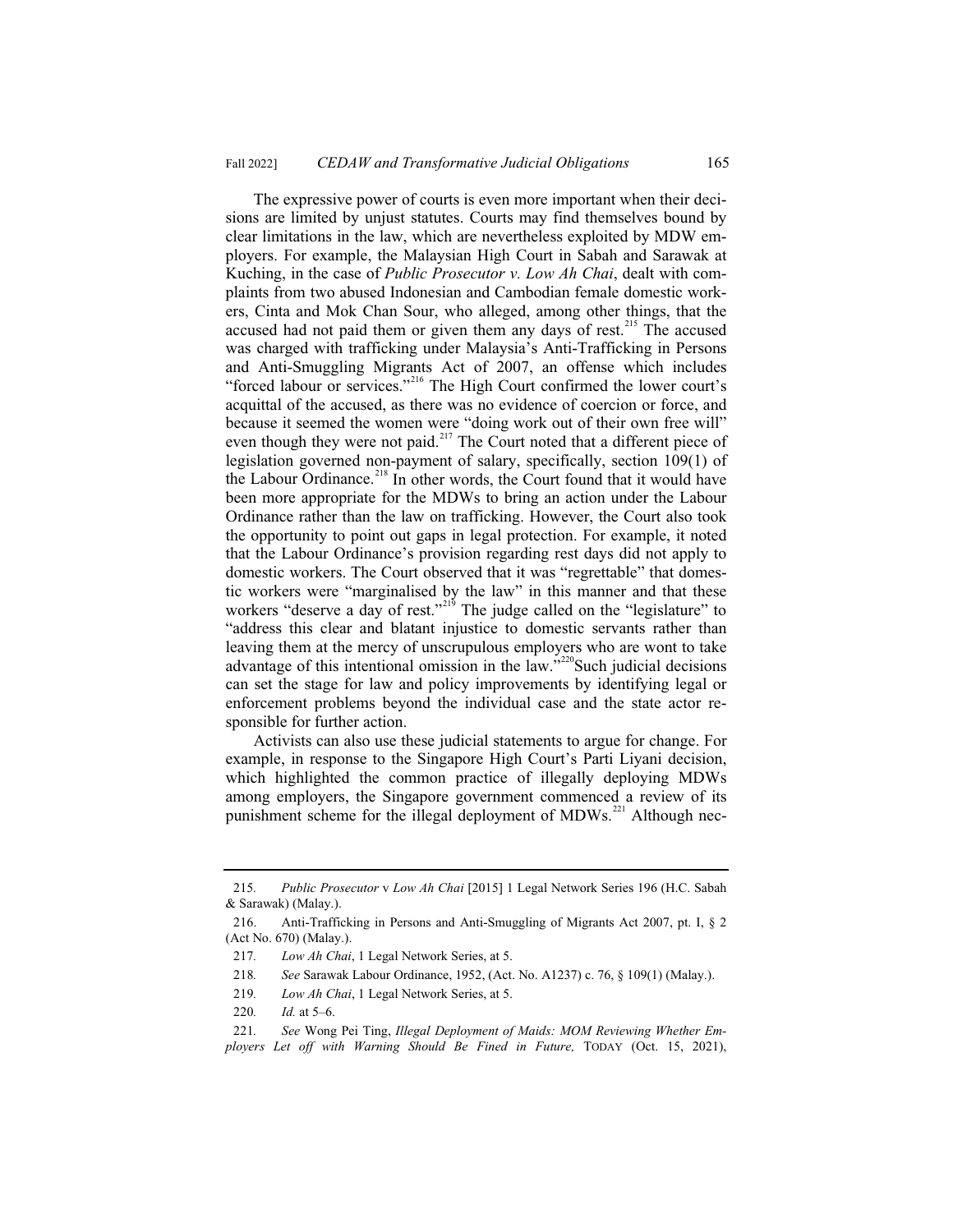essary legal and policy change may not be implemented immediately, the expressive authority of judicial statements can play an important role in facilitating such change.

### C*. Contesting Prejudice and Recognizing the Humanity, Rights, and Labor of MDWs*

As explained below, some courts have challenged mainstream prejudices and stereotypes of MDWs by not only condemning the abuse of MDWs but also stressing the need to respect their dignity and rights. This is required by CEDAW's stereotype-related obligations.<sup>222</sup> This is particularly important given widely held and deeply ingrained prejudices against MDWs in MDW destination countries, some of which are reinforced in law and policy. Reflecting popular biases of MDWs as immoral and potential "husband snatchers," Singapore's work visa conditions prohibit MDWs from being involved in "any illegal, immoral or undesirable activities, including breaking up families in Singapore."<sup>223</sup> All MDWs in Singapore and Malaysia are prohibited from getting pregnant while working in these destinations, and though MDWs in Hong Kong are entitled to maternity leave, employment agencies often require MDWs to sign contracts promising not to get pregnant.<sup>224</sup>

Such otherization of MDWs as "lesser" beings underlies some employers' dehumanizing treatment of MDWs, as recognized by judges who have condemned the derogatory attitudes held by employers toward MDWs. In its sentencing decision in the case of *HKSAR v. Law Wan Tung*, the Hong Kong District Court astutely observed that the offender's contemptible abuse of her MDWs stemmed from her lack of "compassion" and her belief that they were "people she considered beneath her."<sup>225</sup> In this case, in addition to physical abuse, the Indonesian MDW Erwiana Sulistyaningsih was only permitted to use the bathroom twice a day, was required to clean the bathroom after using it, and was to "urinate in a bucket or a plastic bag" if she needed to urinate again.<sup>226</sup> Judges in other MDW abuse cases have criticized the fact that employers treat MDWs as "a chattel devoid of human emotion"<sup>227</sup> and have called out employer perceptions of their "abased social

https://www.todayonline.com/singapore/illegal-deployment-maids-mom-reviewing-whethercases-let-warning-should-be-subject-fines (last visited July 20, 2021).

<sup>222</sup>*. See* Convention of the Elimination of All Forms of Discrimination Against Women art. 5(A), Dec. 18, 1979, 1249 U.N.T.S. 13.

<sup>223.</sup> Employment of Foreign Manpower (Work Passes) Regulations 2012, ch. 91A, § 8 (Act No. S 569) (Sing.). Constable notes that Singapore's approach is "reinforced by Confucian familial and paternalistic notions of hierarchy." Constable, *supra* note 58, at 3493.

<sup>224.</sup> Nicole Constable, *Migrant Workers, Legal Tactics, and Fragile Family Formation in Hong Kong*, 3 OÑATI SOCIO-LEG. SER. 1004, 1011 (2013).

<sup>225</sup>*. Law Wan Tung (Reasons for Sentence)*, H.K.D.C. 209, ¶ 13.

<sup>226</sup>*. Law Wan Tung (Reasons for Verdict)*, H.K.D.C. 102 , ¶12.

<sup>227.</sup> ADF v. Public Prosecutor, 1 SING. L. REPS. 874, ¶159 (C.A. July 8, 2009) (Sing.).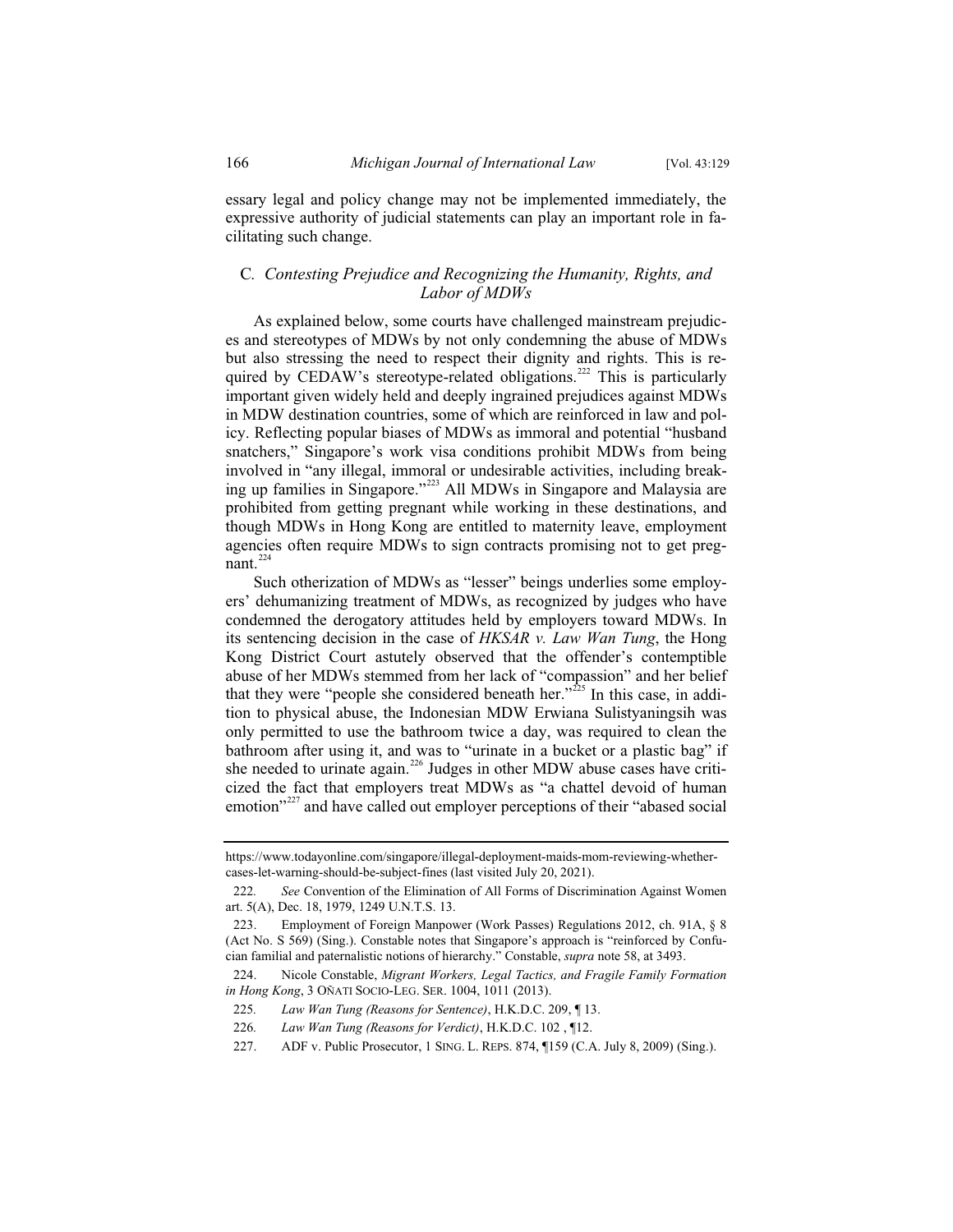status."<sup>228</sup> These judicial statements seek to counter the dehumanizing manner by which MDWs are viewed and treated by employers.

In all three jurisdictions, courts have stressed the humanity and equality of MDWs. In *Soh Meiyun v. Public Prosecutor,* the Singapore High Court emphasized that MDWs are "human beings with aspirations, interests, intellect and more."<sup>229</sup> In *Fong Kong Meng v. Public Prosecutor,* the Malaysian High Court condemned "the cruel treatment by one human being to another.<sup>330</sup> In *Farida Begam v. Public Prosecutor*, the Singapore High Court underscored that MDWs should not be treated as "any less of a human being" or "any less protected by the law."<sup>231</sup>

Nevertheless, judicial decisions, especially in Singapore and Malaysia, could do more to represent MDWs as rights-bearing workers. Judges in these jurisdictions have called for MDWs to be treated with "fairness," "respect," and "dignity."<sup>232</sup> These judicial decisions can go further to protect and empower MDWs by explaining that such fair, respectful, and dignified treatment is owed to MDWs as a matter of right rather than charity or morality. Recognizing MDWs as rights-bearing agents is particularly salient given the severe power imbalance between MDWs and their employers. Further, some judges have employed utilitarian arguments in their decisions. For example, while the Singapore High Court in *Farida Begam v. Public Prosecutor* noted that her social status as an MDW did not make Khusniati Habib "any less of a human being," it went on to warn MDW employers in Singapore not to take "affordable" foreign domestic work "for granted" as "the luxury of having foreign help depends greatly on good relations with neighboring states."<sup>233</sup>

This judicial reasoning echoes explanations given by Singapore ministerial holders in support of the need to prevent MDW abuse. When the Penal Code was amended in 1998 to increase sentences for certain offences committed against MDWs,<sup>234</sup> the then Singapore Minister for Home Affairs Wong Kan Seng explained that MDW abuse "runs counter to Singapore's aspirations to become a gracious and civil society" and that such abuse can "damage [Singapore's] international reputation and bilateral relations"<sup>235</sup> To avoid the impression that the humane treatment of MDWs is dependent on the economic or social interests of the host country, such utilitarian reasons

- 233*. Farida Begam*, 4 Sing. L. Reps. ¶¶ 27–28.
- 234*. See* Penal Code 2008, c. 224, §304(B) (Sing.).

<sup>228.</sup> Farida Begam d/o Mohd Artham v Public Prosecutor, 4 Sing. L. Reps. 610, ¶ 27 (H.C. Nov. 8, 2001) (Sing.).

<sup>229.</sup> Soh Meiyun v. Public Prosecutor, 3 Sing. L. Reps. 299, ¶ 44 (H.C. Apr. 29, 2014) (Sing.).

<sup>230.</sup> Fong Kong Meng v. Public Prosecutor [2019] 12 MALAY. L.J. 110, 124.

<sup>231</sup>*. Farida Begam*, 4 Sing. L. Reps. ¶ 27.

<sup>232</sup>*. ADF*, 1 Sing. L. Reps. ¶ 159. *See* Fong Kong Meng, 12 Malay. L.J. 110, 124

<sup>235.</sup> Sing. Parliamentary Debates, *supra* note 91, col. 1925 (statement by Wong Kan Seng, Minister for Home Affs.) (Sing.).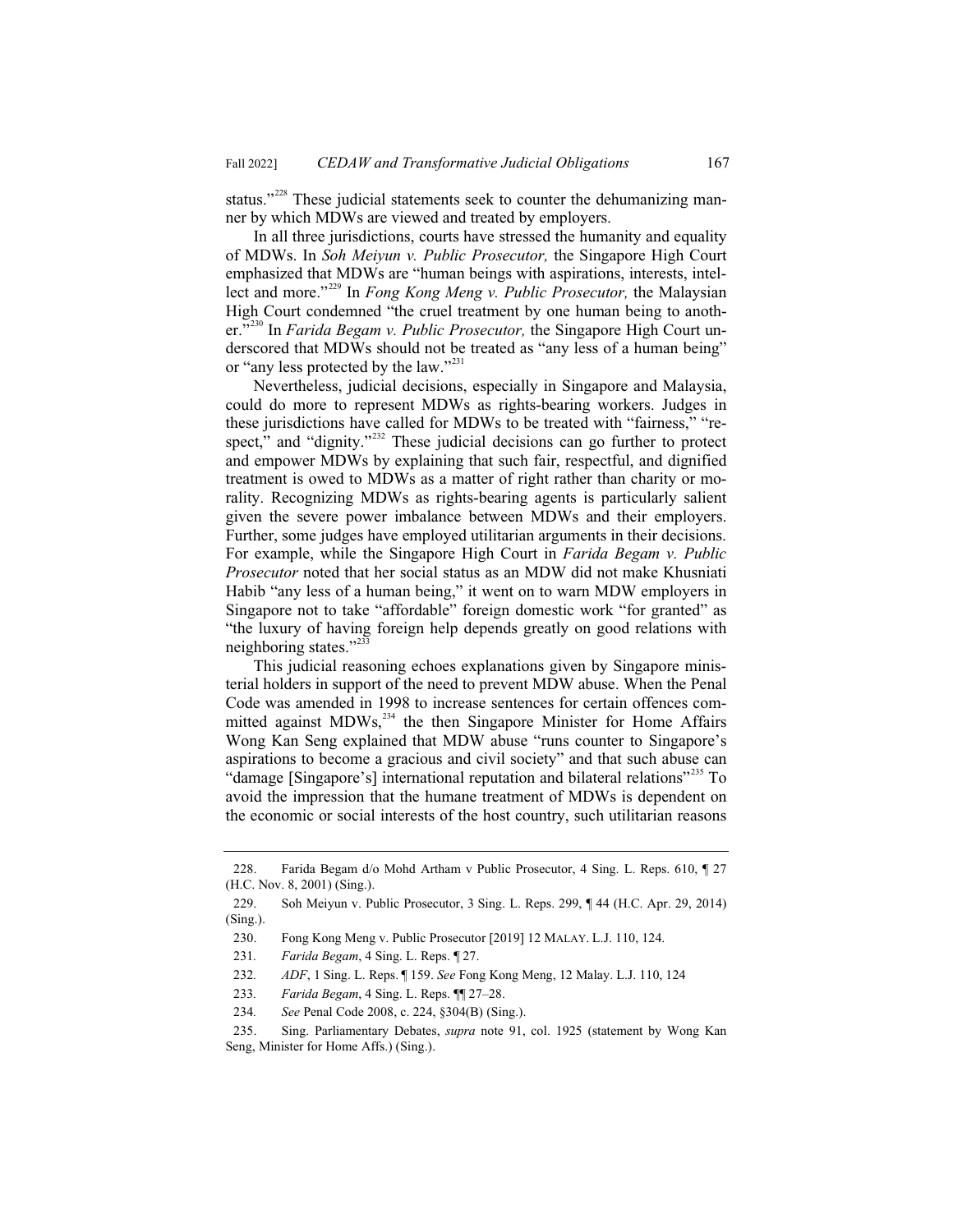against MDW ill-treatment should at least be represented as secondary to the need to respect MDWs' rights. The rights of MDWs should be respected regardless of the social and economic benefits that doing so brings to the host country.

In addition to depicting MDWs as rights-bearing individuals, courts should also affirm the important economic and social contributions of paid domestic work by referring to them as "workers" rather than as "maids" or "helpers." Judges in these MDW destinations consistently refer to MDWs as maids or domestic helpers in their decisions.<sup>236</sup> The terms maids and helpers reinforce existing social perceptions of domestic work as less valuable and unskilled. Such cultural devaluation of paid domestic work also partially explains the depressed wages of MDWs and justifies the idea that such workers are dispensable. These social prejudices in fact sustain and legitimize laws and policies ensuring the temporariness and financial precariousness of MDWs in MDW destination countries. Migrant worker activists have criticized the "perennial" use of the word "helpers" in official discourse and documents.<sup>237</sup> Some underscore the fact that MDWs themselves prefer to be referred to as "domestic worker[s]" rather than "domestic helper[s]."<sup>238</sup> Similarly, it is noteworthy that the ILO uses the term "domestic worker" to refer to this group of employees in all the organization's official documents.<sup>239</sup> State actors, including courts, should refer to MDWs as "domestic workers" rather than "maids" and "helpers" in recognition of their significant economic and social contributions as employees.

#### V. CONCLUSION

Most MDW destination countries, including those studied here, take a case-based approach to MDW abuse that attributes such abuse to errant employers while overlooking the laws, policies, and biases enabling such abuse – in effect, leaving the root causes of rights violations intact. CEDAW's transformative approach to rights requires state parties to do more. Specifically, states should not only remedy rights violations, but should also address their root causes to prevent future violations. While the recognition and discussion of MDWs' vulnerabilities are necessary, there is also a need to identify and change the laws, policies, and practices making MDWs vul-

<sup>236</sup>*. See, e.g.*, *Law Wan Tung (Reasons for Verdict)*, H.K.D.C. 102; *ADF*, 1 Sing. L. Reps. 874; Public Prosecutor v. Soh Chew Tong & Chin Hui Ling, [2013] 1 Legal Network Series 1189 (H.C.) (Malay.).

<sup>237.</sup> Linda Lumayag, *They are Domestic Workers – Not Maids or Helpers*, ALIRAN, (June 29, 2017), https://aliran.com/thinking-allowed-online/2017-ta-online/domestic-workersnot-maids-helpers.

<sup>238.</sup> JUST. CTR. HONG KONG, *supra* note 7, at 21. In a 2015 survey of eighty-five domestic workers, seventy-two percent expressed preference for "domestic worker" over "domestic helper."

<sup>239</sup>*. See* ILO, *Who Are Domestic Workers?, supra* note 6.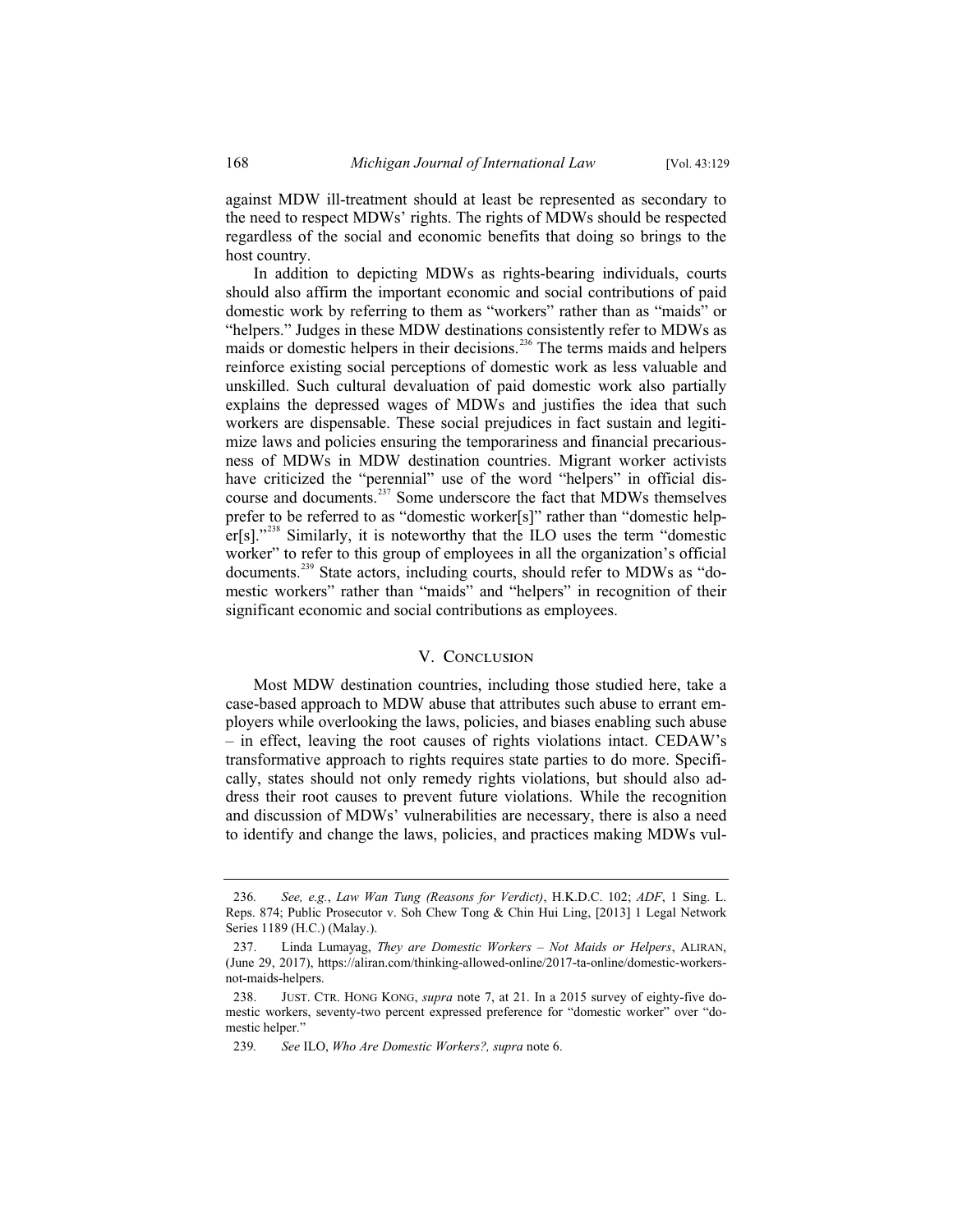nerable and facilitating their abuse. CEDAW imposes such transformative obligations on state parties, and further research is required to detail the content of these obligations for specific state actors such as courts. As this article demonstrates, courts in Hong Kong, Singapore, and Malaysia have not hesitated to condemn MDW abuse and are increasingly recognizing MDW vulnerabilities in their judgments. Judges are drawing attention to the isolation, dependence, and financial impecuniousness of MDWs. Nevertheless, most judicial decisions continue to overlook or ignore the fact that these MDW vulnerabilities are created or exacerbated by existing laws, policies, and practices. Apart from ensuring individual accountability in cases of MDW abuse, courts should exercise their expressive powers in judicial discussions to highlight the root causes of MDW rights violations, signal the follow-up action necessary, and represent MDWs as rights-bearing agents.

While this article argues that courts can and should contribute to transformative change as required by CEDAW, it recognizes that contextual factors will shape the extent to which courts are able and willing to contest MDW-related laws and policies passed by the legislature and executive. Due to socio-political factors, such as a strong executive and restrained judicial culture, the level and nature of public law litigation in these MDW destinations is relatively subdued compared to other jurisdictions with more proactive and activist judiciaries. Nevertheless, courts have the capacity to contribute to transformative change in non-public law cases. While public law cases directly targeting unconstitutional or illegal laws and policies remain important, criminal law cases also provide courts with statementmaking opportunities by which the root causes of rights violations may be identified and critiqued. Indeed, this article's findings about the transformative potential of courts and the importance of their expressive or statementmaking powers applies not only to MDW-related cases, but to other types of cases as well. Courts can exercise their statement-making or expressive powers in ways that acknowledge and respect the separation of roles between the judiciary, government, and parliament. Their expressive judicial powers may pose less of a challenge to the separation of powers than their powers of judicial review. In jurisdictions without a strong tradition of public law adjudication or an activist judiciary, the development and exercise of such expressive judicial powers may be a less controversial way by which courts can contribute to longer-term rights promotion. Indeed, the positive case examples discussed in this article highlight the transformative potential of criminal law courts regarding MDW rights and protection.

Taking a transformative approach that targets the root causes of rights violations is particularly important for the protection of MDWs who experience multiple and intersecting forms of discrimination. While this article has focused on female MDWs because the vast majority of MDWs are female, there is no reason why the substantive arguments supporting a transformative approach to rights should not apply to male MDWs as well. As non-citizens and non-residents, MDWs often do not have a strong voice in the parliament or the government. The judiciary therefore can serve as an